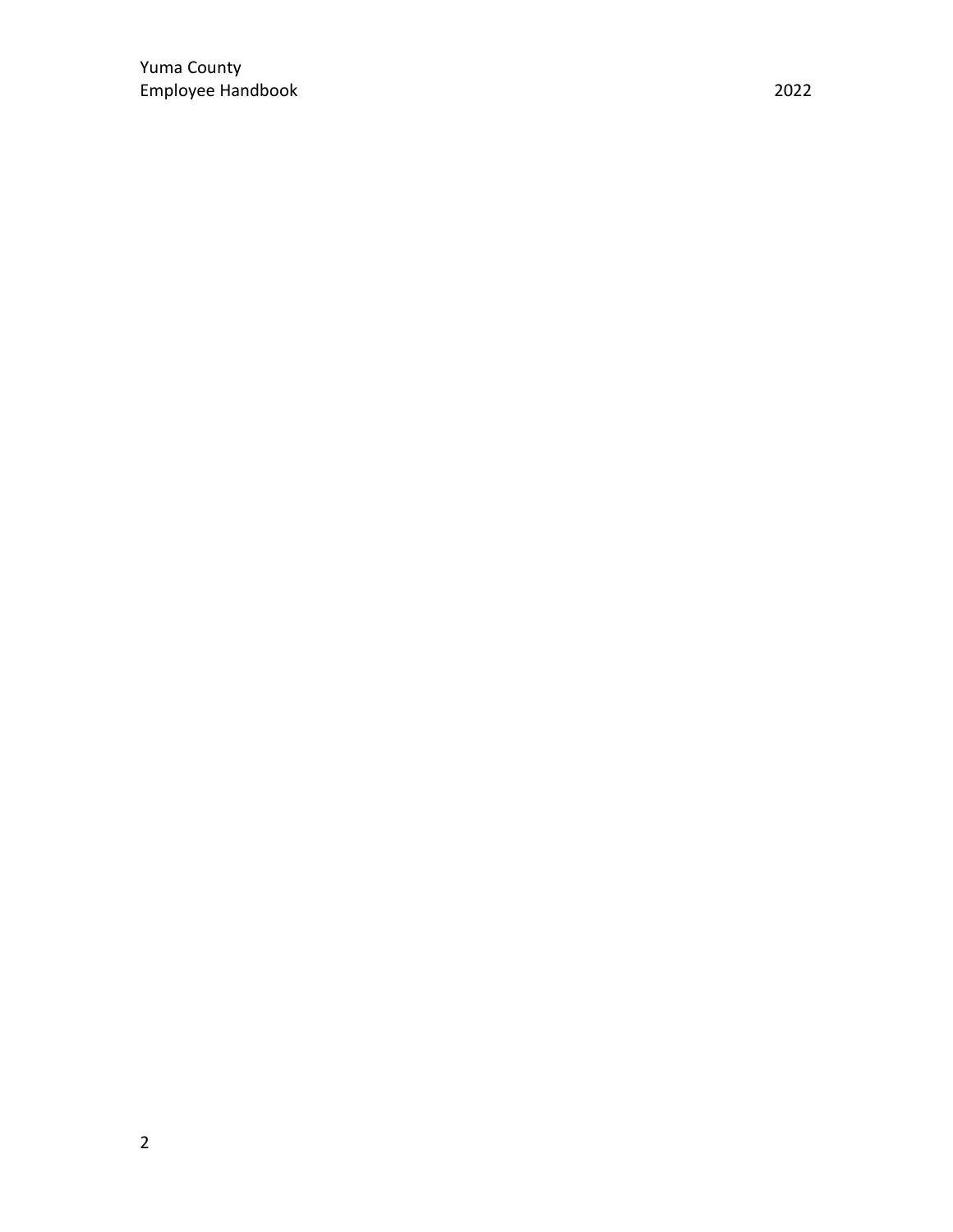# <span id="page-2-0"></span>**Contents**

| Welcome Statement from the Yuma County Board of County Commissioners  6 |  |
|-------------------------------------------------------------------------|--|
|                                                                         |  |
|                                                                         |  |
|                                                                         |  |
|                                                                         |  |
|                                                                         |  |
| 103 Nondiscrimination, Nonharassment, and Nonretaliation Policy 9       |  |
|                                                                         |  |
|                                                                         |  |
|                                                                         |  |
|                                                                         |  |
|                                                                         |  |
|                                                                         |  |
|                                                                         |  |
|                                                                         |  |
|                                                                         |  |
|                                                                         |  |
|                                                                         |  |
|                                                                         |  |
|                                                                         |  |
|                                                                         |  |
|                                                                         |  |
|                                                                         |  |
|                                                                         |  |
|                                                                         |  |
|                                                                         |  |
|                                                                         |  |
|                                                                         |  |
|                                                                         |  |
|                                                                         |  |
|                                                                         |  |
|                                                                         |  |
|                                                                         |  |
|                                                                         |  |
|                                                                         |  |
|                                                                         |  |
|                                                                         |  |
|                                                                         |  |
|                                                                         |  |
|                                                                         |  |
|                                                                         |  |
|                                                                         |  |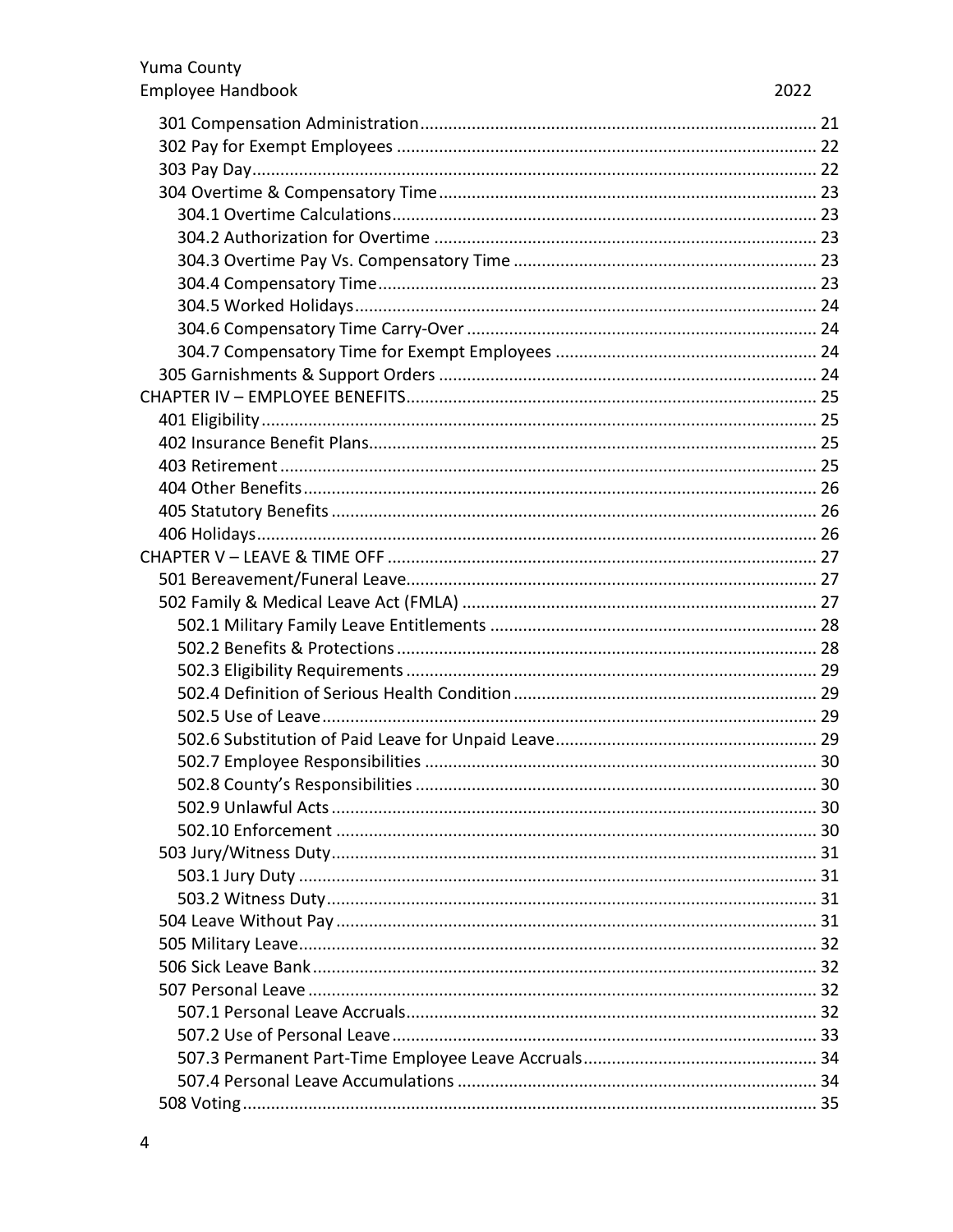| 510 Healthy Families and Workplaces Act & Colorado Paid Family Leave 35 |  |
|-------------------------------------------------------------------------|--|
|                                                                         |  |
|                                                                         |  |
|                                                                         |  |
|                                                                         |  |
|                                                                         |  |
|                                                                         |  |
|                                                                         |  |
|                                                                         |  |
|                                                                         |  |
|                                                                         |  |
|                                                                         |  |
|                                                                         |  |
|                                                                         |  |
|                                                                         |  |
|                                                                         |  |
|                                                                         |  |
|                                                                         |  |
|                                                                         |  |
|                                                                         |  |
|                                                                         |  |
|                                                                         |  |
|                                                                         |  |
|                                                                         |  |
|                                                                         |  |
|                                                                         |  |
|                                                                         |  |
|                                                                         |  |
|                                                                         |  |
|                                                                         |  |
|                                                                         |  |
|                                                                         |  |
|                                                                         |  |
|                                                                         |  |
|                                                                         |  |
|                                                                         |  |
|                                                                         |  |
|                                                                         |  |
|                                                                         |  |
|                                                                         |  |
|                                                                         |  |
|                                                                         |  |
|                                                                         |  |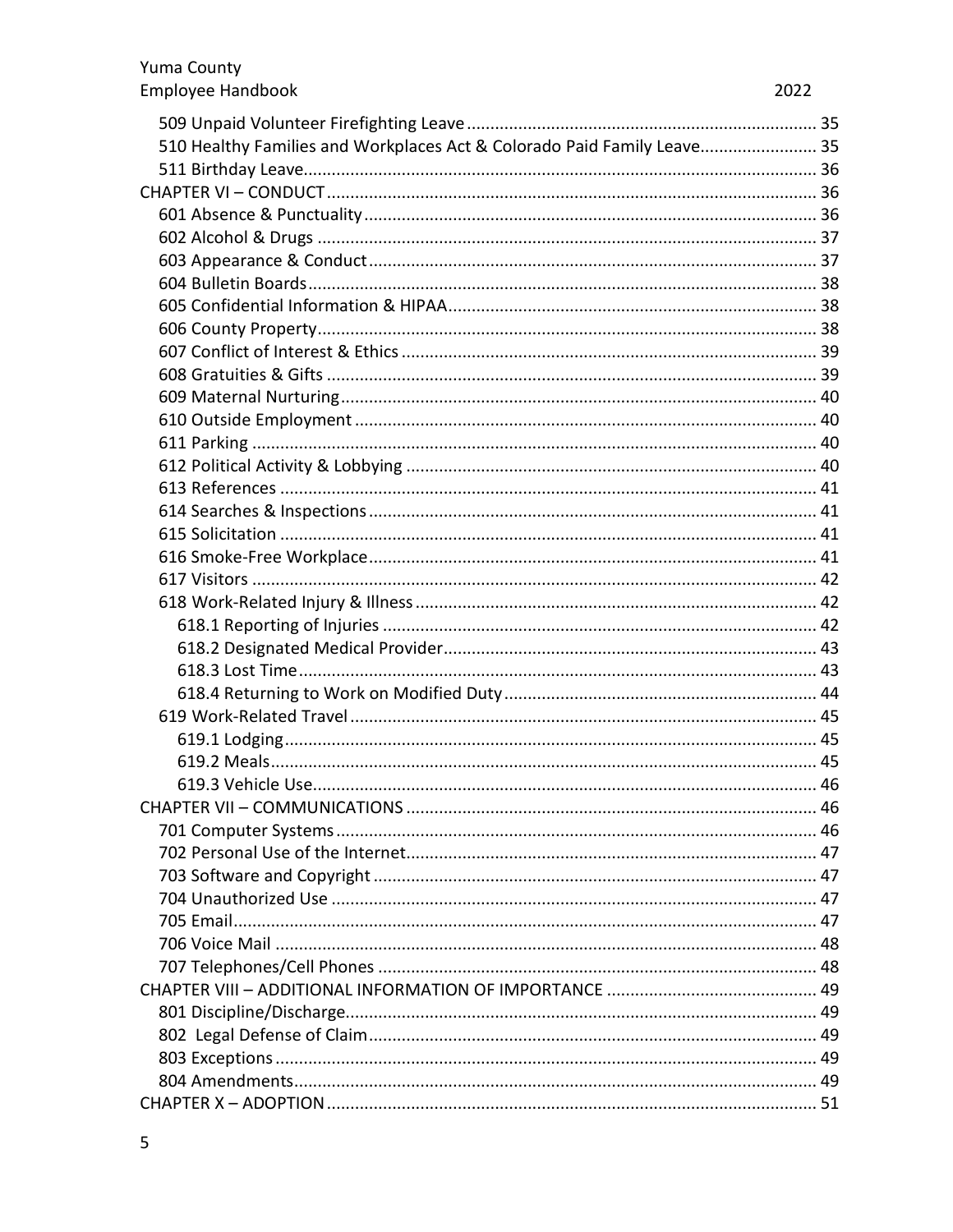| Yuma County       |       |
|-------------------|-------|
| Employee Handbook | -2022 |
|                   |       |

# <span id="page-5-0"></span>**Welcome Statement from the Yuma County Board of County Commissioners**

Congratulations on becoming a Yuma County public employee! We wish you every success in your employment here.

We take pride in operating our organization in a friendly, cooperative, and efficient manner. Working together, we provide leadership, resources, and services for the people of Yuma County. Employees of our organization work not only for Yuma County Government, but directly for the people of Yuma County and our policies and procedures are designed to ensure good stewardship of the work our friends and neighbors have entrusted to us.

We have made a commitment to provide you with good working conditions, reasonable wages and benefits, and opportunities for advancement. Together, we make this an enjoyable place to work.

The following personnel policies have been written to answer some of the questions you may have concerning your employment with the County as well as to provide a consistent framework for personnel management within the County. All employees should familiarize themselves with the contents of this handbook, as it may answer many questions about your employment. If you have any questions, you are always welcome to contact the County Administration Office.

We believe that each employee contributes directly to the success of the organization, and we hope you will take pride in being a member of Yuma County's team.

We hope that your experience here will be challenging and enjoyable.

Yuma County Board of County Commissioners

Trent Bushner, Scott Weaver, Trent Bushner, Robin Wiley, District 1 District 2 District 3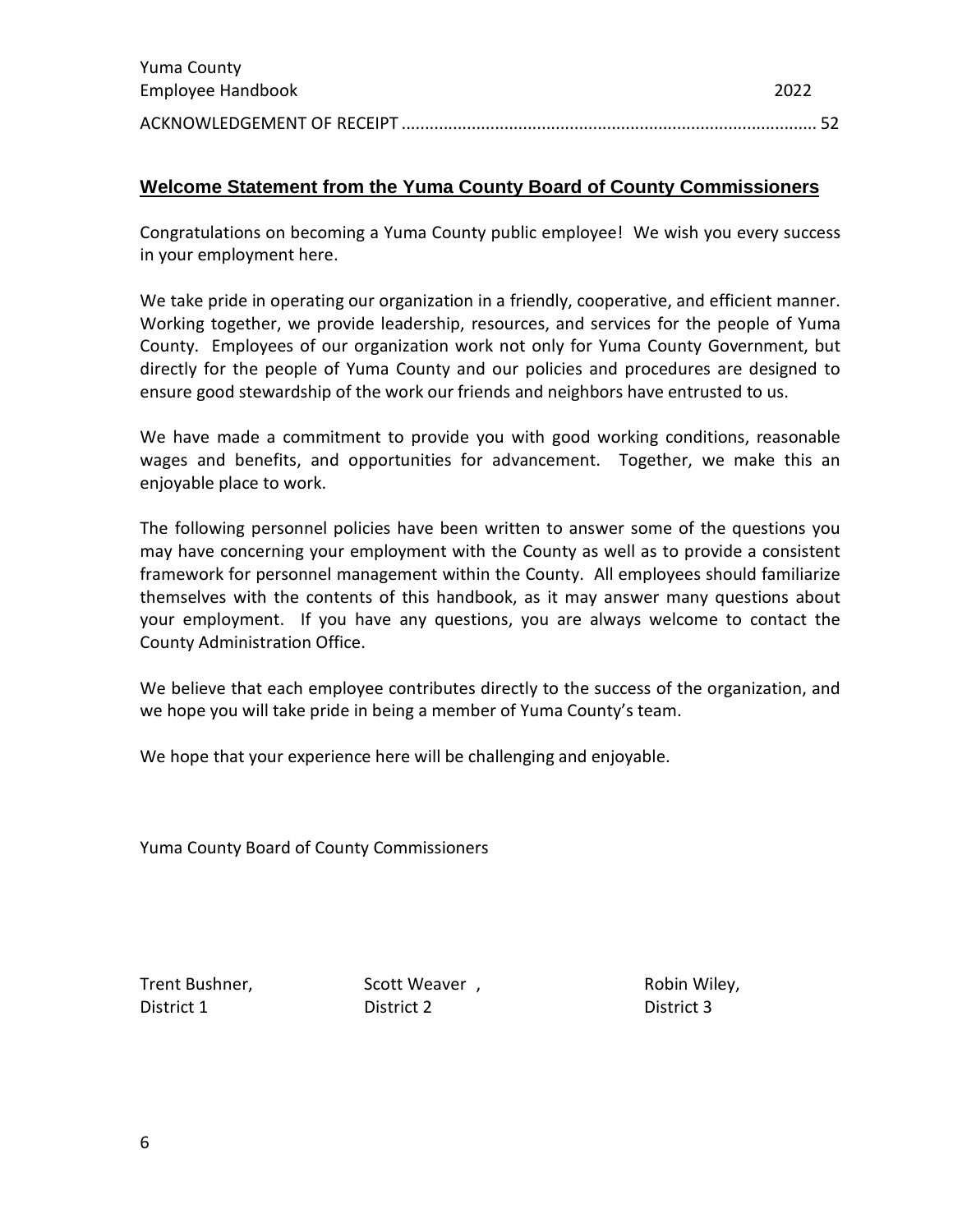#### <span id="page-6-0"></span>**Introduction**

This handbook is not all-inclusive, but is intended to provide employees with a summary of some of the County's guidelines. This edition replaces all previously issued editions, letters, memoranda, or individual understandings.

Employment with Yuma County is considered "at-will." Employees have the right to end their work relationship with the County, with or without advance notice, for any reason. The County has the same right. The language used in this handbook and any verbal statements made by management are not intended to constitute a contract of employment, either express or implied, nor are they a guarantee of employment for a specific duration. No representative of Yuma County, other than the Board of County Commissioners, has the authority to enter into an agreement of employment for any specified period.

No employee handbook can anticipate every circumstance or question. After reading the handbook, employees who have questions should talk with their immediate supervisor or the County Administration Office.

Due to changes in state and federal law or changes in operational strategy, the need may arise to change the guidelines described in this handbook. Except for the at-will nature of employment, the County reserves the right of interpretation of personnel policies as well as reserves the right to change policies without prior notice at its sole and absolute discretion.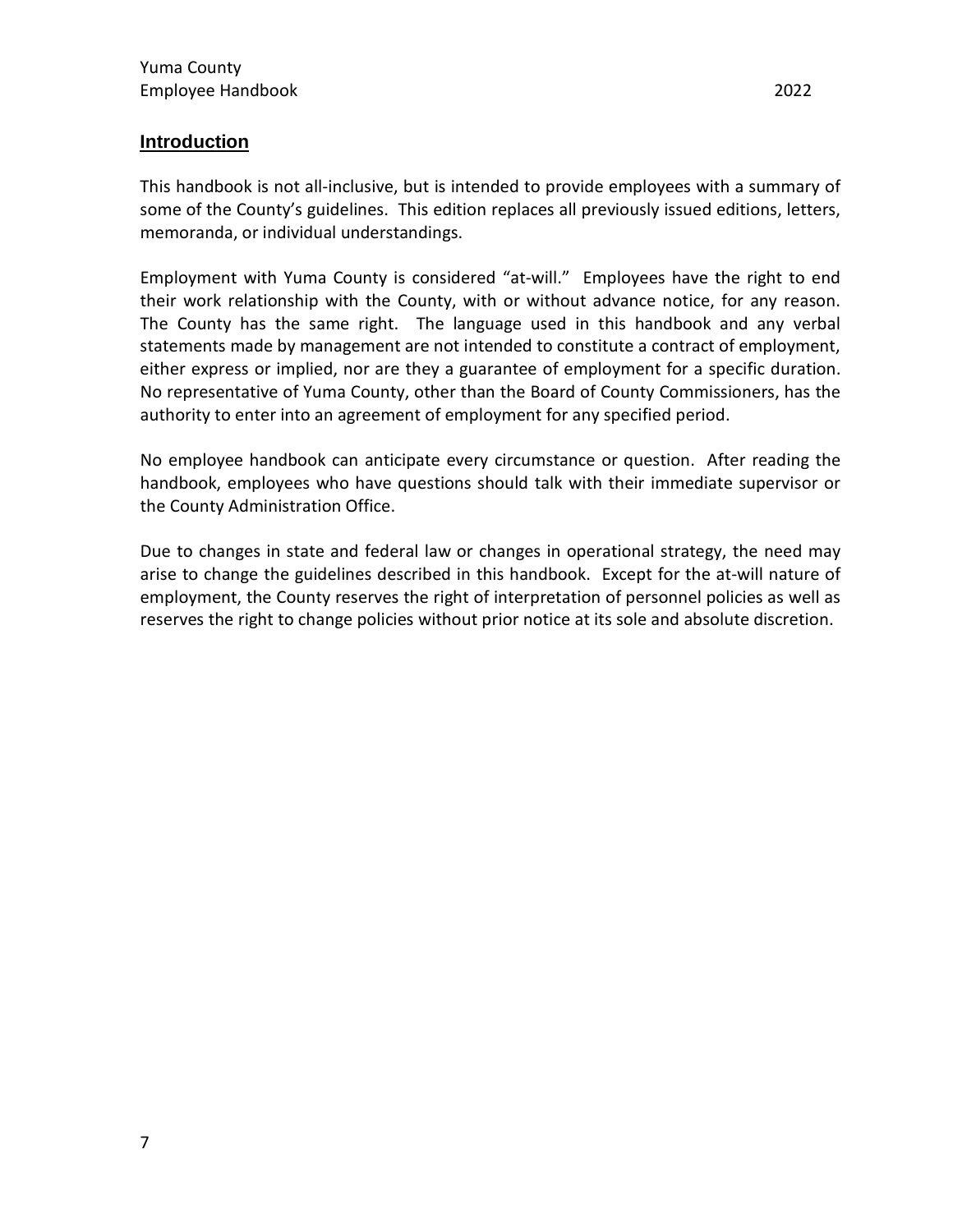#### <span id="page-7-0"></span>**Yuma County Government Handbook Overview**

Any Department Head or Elected Official may establish work rules applicable to the department or office for which they are responsible so long as such rules do not conflict with these personnel policies or any state, federal, or local law. Nothing in this handbook will limit individual departments from developing their own policies and procedures for daily operations of their departments.

The policies and procedures contained in this manual describe the general standards of personnel operations for Yuma County, the content of which is neither contractually binding upon the County nor restrictive in terms of interpretation by the County. The purpose of Yuma County personnel policies and procedures are to provide a framework for efficient and cost-effective personnel management for all County operations.

The County reserves the right, at its sole discretion, to change, supplement, or eliminate any or all policies and procedures with or without prior notice to County employees.

No contract of employment, express or implied, is created by this policy. There is no guaranteed minimum length of employment. Employment with Yuma County is employment **"at-will"** and therefore, may terminate for any reason. The policy may, however, in certain cases be incorporated by reference into a formal contract of employment. Department Heads serve at the pleasure of the Board of County Commissioners, which appoints and supervises them. This subsection does not apply to Elected or Appointed Officials whose term is set by statute or to employees who have a written contract of employment with the County or an agency thereof.

The ultimate authority for interpretation, application, and enforcement of these policies rests with the Board of County Commissioners.

This handbook supersedes and replaces all prior procedures manuals and/or handouts. Adopted by Resolution 11-27-2019 H with annual review and updates.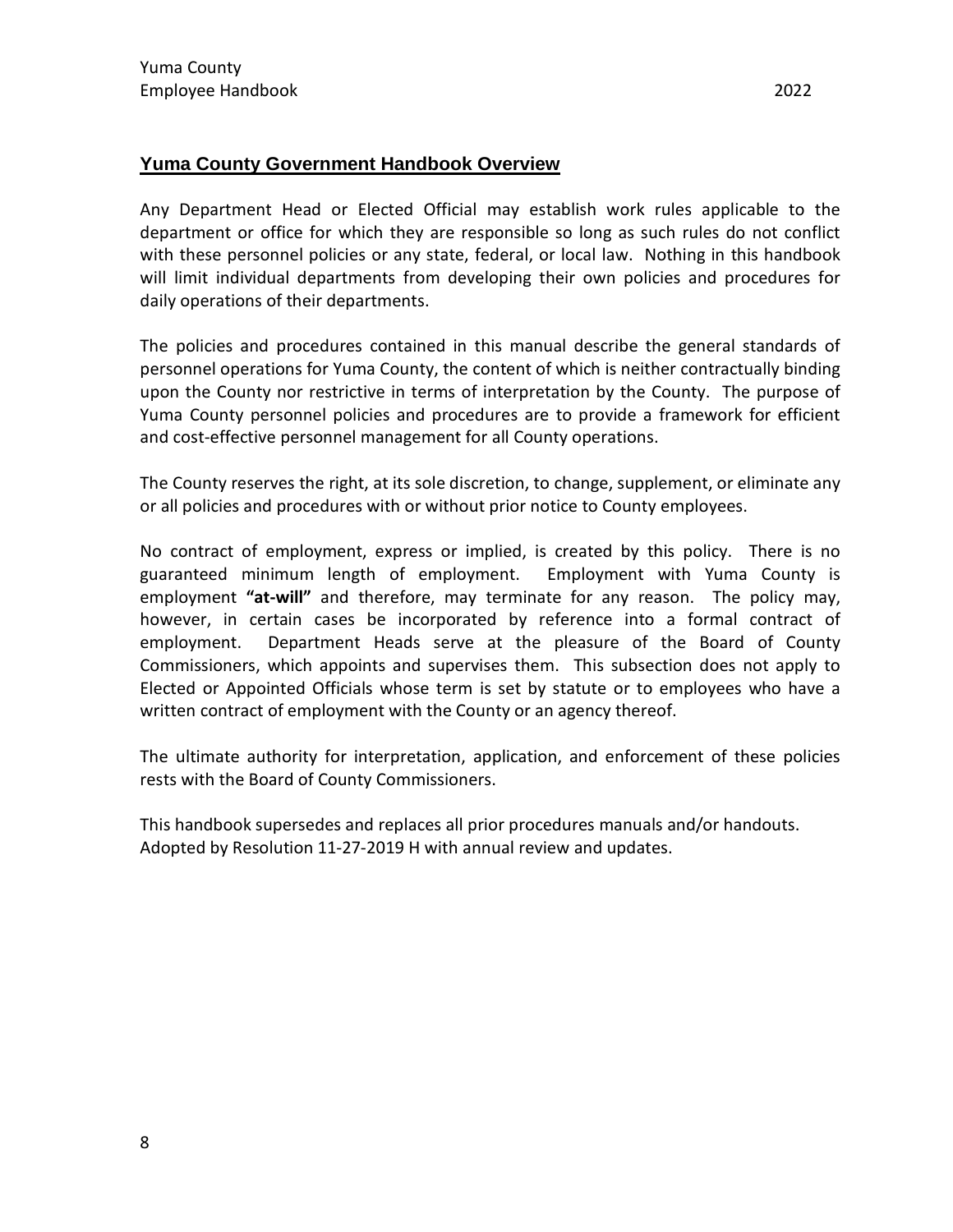# <span id="page-8-0"></span>**CHAPTER I – EMPLOYMENT**

# <span id="page-8-1"></span>**101 Equal Opportunity Policy**

The County is dedicated to the principles of equal opportunity employment. We prohibit unlawful discrimination against applicants, clients of programs, or employees on the basis of race, color, religion or creed, national origin, sex, gender identity, age, physical or mental disability, veteran status, or any other applicable status protected by state, federal, or local law.

# <span id="page-8-2"></span>**102 ADA & Religious Accommodation**

The County will make reasonable accommodation for qualified individuals with known disabilities and employees whose work requirements interfere with a religious belief, as required under applicable laws. Employees needing such accommodation are instructed to contact their supervisor and/or the County Administration Office immediately.

#### <span id="page-8-3"></span>**103 Nondiscrimination, Nonharassment, and Nonretaliation Policy**

The County strives to maintain an environment free of unlawful discrimination, retaliation or harassment. In doing so, the County prohibits unlawful discrimination, retaliation or harassment because race, color, religion or creed, national origin, sex, gender identity, age, physical or mental disability, veteran status, or any other applicable status protected by state, federal, or local law.

Discrimination includes conduct, decisions, or communications which are based on the categories enumerated. Unlawful harassment includes verbal or physical conduct that has the purpose of or effect of substantially interfering with an individual's work performance or creating an intimidating, hostile, or offensive work environment. Retaliation is discrimination against any client, employee, or witness for reporting, complaining about, or inquiring about potential illegal discrimination or harassment under this policy and procedure.

Actions, conduct, treatment, or decisions based on an individual's race, color, religion or creed, national origin, sex, gender identity, age, physical or mental disability, veteran status, or any other applicable status protected by state, federal, or local law will not be tolerated. Prohibited behavior may include but is not limited to the following:

- Written form such as cartoons, e-mail, posters, drawings, or photographs.
- Verbal conduct such as epithets, derogatory comments, slurs, or jokes.
- Physical conduct such as assault, or blocking an individual's movements.

This policy applies to all employees including Elected Officials, Department Heads, supervisors, co-workers, and non-employees such as customers, clients, vendors, consultants, salespersons, etc.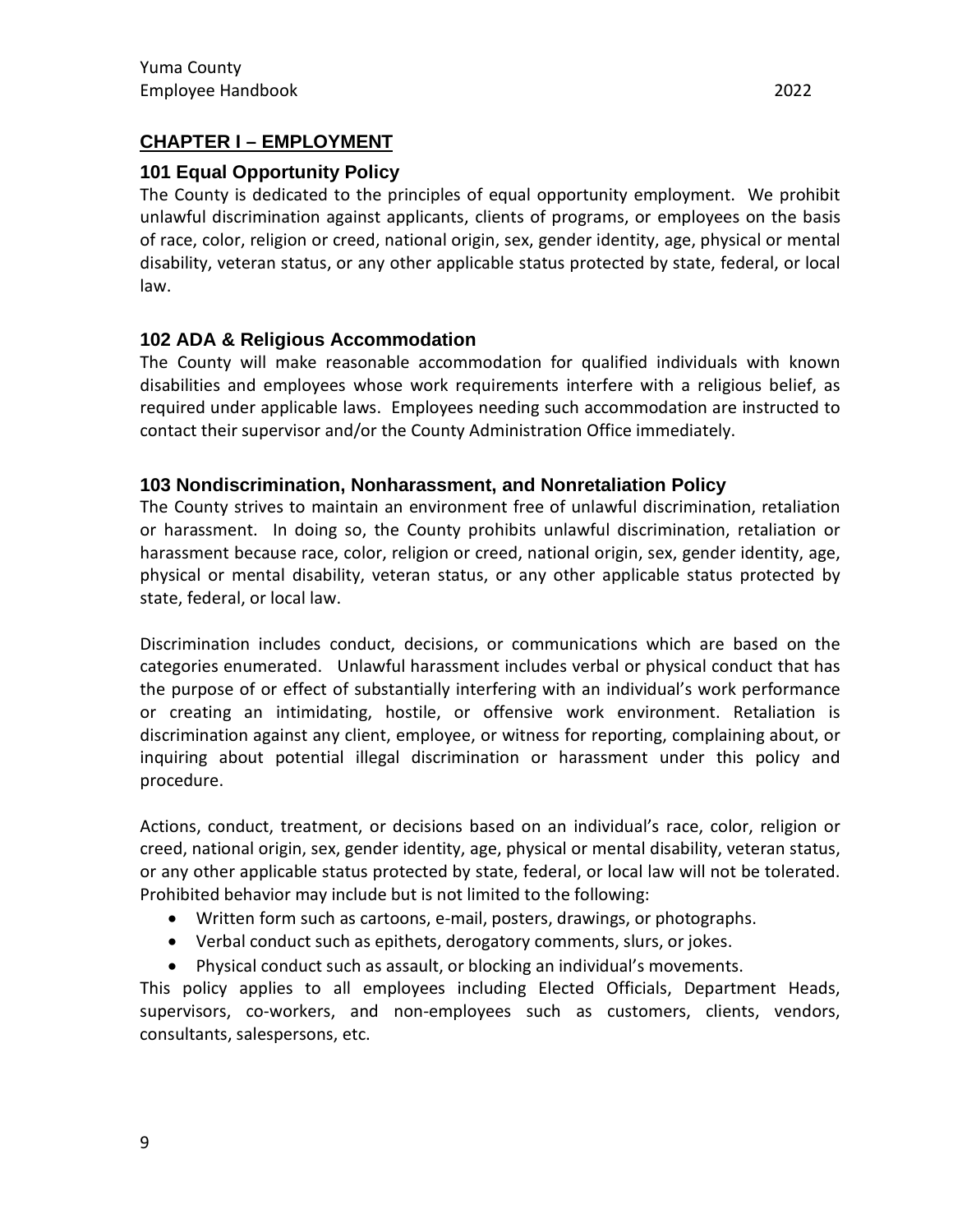#### <span id="page-9-0"></span>**104 Sexual Harassment**

Because sexual harassment raises issues that are to some extent unique in comparison to other types of harassment, the County believes it warrants separate emphasis.

The County strongly opposes sexual harassment and inappropriate sexual conduct. Sexual harassment is defined as "unwelcome sexual advances, requests for sexual favors, and other verbal or physical conduct of a sexual nature," when:

- Submission to such conduct is made explicitly or implicitly a term or condition of employment.
- Submission to or rejection of such conduct is used as the basis for decisions affecting an individual's employment.
- Such conduct has the purpose or effect of substantially interfering with an individual's performance or creating an intimidating, hostile, or offensive work environment.

All employees are expected to conduct themselves in a professional and businesslike manner at all times. Conduct which may violate this policy includes, but is not limited to:

- Written form such as cartoons, e-mail, posters, calendars, notes, letters, etc.
- Verbal form such as comments, jokes, foul or obscene language of a sexual nature, gossiping, or questions about another's sex life, or repeated unwanted requests for dates.
- Physical gestures and other nonverbal behavior, such as unwelcoming touching, grabbing, fondling, kissing, massaging, and brushing up against another's body.

#### <span id="page-9-1"></span>**105 Complaint Procedure – EO/ADA/Sexual Harassment**

If you believe there has been a violation of the equal opportunity policy or harassment based on the protected classes outlined above, including sexual harassment, please use the following complaint procedure. The County expects employees to make a timely complaint to enable it to investigate and correct any behavior that may be in violation of this policy.

Report the incident to your supervisor and/or the Administration Office for prompt and timely access to service programs and special ADA accommodations and who will investigate the matter and take corrective action as necessary. Your complaint will be kept as confidential as practicable. Complaints and requests may be reported to the Board of County Commissioners at the discretion of the Administration Office for purposes of efficient resolution and legal protection of Yuma County and its employees.

The County prohibits retaliation against an employee for filing a complaint under this policy or for assisting in a complaint investigation. If you perceive retaliation for making a complaint or your participation in the investigation, please follow the complaint procedure outlined above. The situation will be investigated.

The County will undertake a reasonable, neutral investigation of the facts and witnesses and determine if it is more likely than not if a violation of this policy has occurred and is required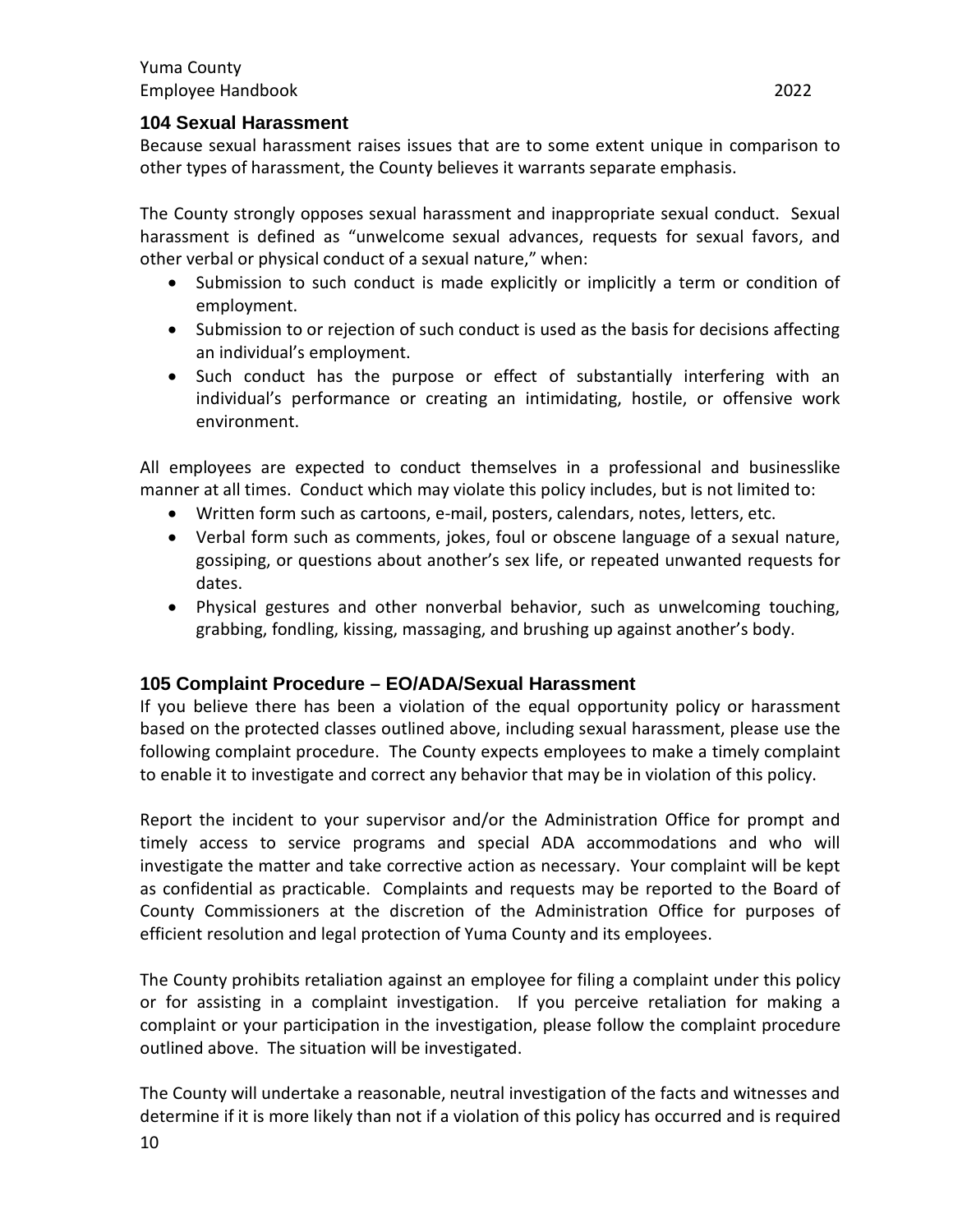to take action to reasonably prevent any occurrence or recurrence of a violation of this policy. The County is also required to keep certain personnel information confidential. Employees, including bystander witnesses, are required to report any observations of policy violations under this policy to the appropriate members of management staff for follow-up.

If the County determines that an employee's behavior is in violation of this policy, disciplinary or other preventative action will be taken, up to and including termination.

# <span id="page-10-0"></span>**106 Problem Resolution**

If problems and complaints arise in the workplace, employees are encouraged to use the following procedure:

- 1. Discuss the situation with your supervisor within three (3) to five (5) days, or on as timely a basis as is reasonably practical. Discussions held in a timely manner enhance our ability to resolve concerns while it's fresh in everyone's mind. The majority of misunderstandings can be resolved at this level.
- 2. If a resolution is not reached with your supervisor, present the situation in written form to your Department Head within five (5) days. The Department Head shall conduct a conference within five (5) working days of receipt of the written grievance. The conference shall include the aggrieved, his or her immediate supervisor, and any other party to be present by the aggrieved employee. The conference may include the County Administrator. The Department Head shall present his or her decision in writing to the employee within five (5) working days of the conference.
- 3. If the situation is not resolved via the above conference with a Department Head or the Department Head is an Elected Official, the employee may submit the written grievance directly to the applicable Elected Official within five (5) days and a written response will be provided to the employee within five (5) working days of receipt. A decision made by an Elected Official is final.

Should the employee fail to proceed with the grievance within any of the time limits set forth under this procedure, it shall be assumed that the grievance has been settled on the basis of the last decision reached. If the supervisor or Department Head fails to comply with the time limitations specified herein, the employee may proceed immediately to the next step.

If the employee fails to follow the appropriate internal steps and files a grievance directly with an Elected Official, this may be considered insubordination that may result in disciplinary action.

The same procedure shall be available for use by any member of the public at large for other general complaints.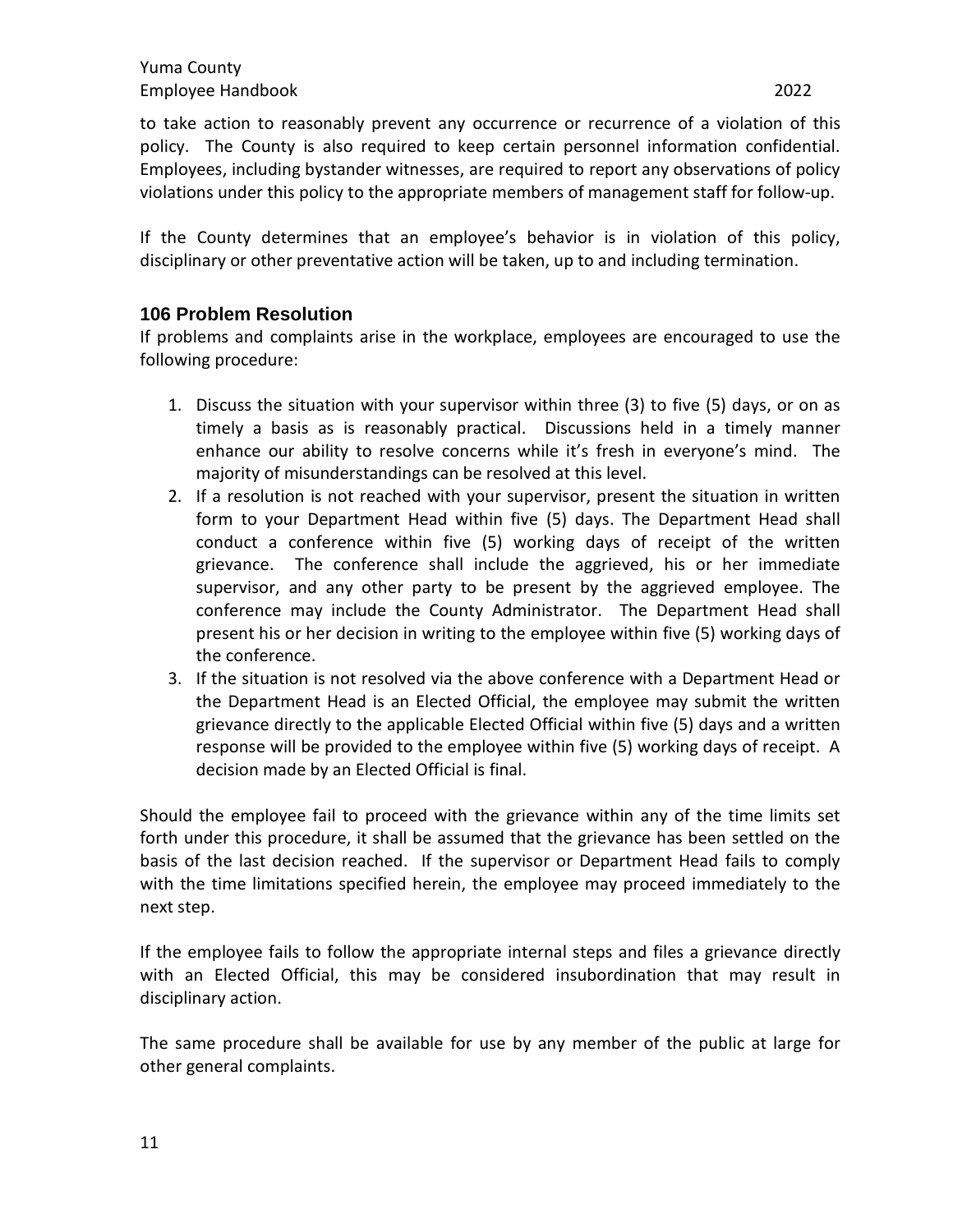## <span id="page-11-0"></span>**107 Employee Classification Status**

Employees are classified into various types depending upon the type of work they perform or the way their work is performed. Different classifications of employees are entitled to different levels of benefits and have varying levels of responsibility. If you are unsure of your employee classification and how it impacts your duties and responsibilities as an employee, you are encouraged to contact your supervisor or the Administration Office for clarification.

#### *107.1 Regular Full-Time Employee*

<span id="page-11-1"></span>Most employees of the County are considered regular full-time employees. This category includes any employee who is normally scheduled to work an average of at least 30.0 hours per week. Full-time employees are currently eligible for all County benefits.

#### *107.2 Regular Part-Time Employee*

<span id="page-11-2"></span>An employee who is normally scheduled to work less than an average of 30.0 hours per week is considered a regular part-time employee. Part-time employees may be eligible for certain County benefits.

#### *107.3 Temporary Employee*

<span id="page-11-3"></span>An employee who is hired in a job established for a temporary period for completion of a specific assignment is called a temporary employee. Temporary employees receive no County benefits other than those required by law or regulation. This category includes seasonal employment positions.

#### *107.4 Regular Contract Employee*

<span id="page-11-4"></span>An employee who is hired under the terms and conditions of a contract is considered a contract employee. This does not include "independent contractors." Such employees may be part-time or full-time, and receive no compensation or benefits other than those outlined in the terms and conditions of their specific contract. Such contracts must be reviewed and authorized by the Board of County Commissioners and County Attorney.

#### *107.5 Exempt Employee*

<span id="page-11-5"></span>Exempt employees are a special classification of employees as designated under the Fair Labor Standards Act (FLSA). Typically, exempt status is reserved for supervisors and Department Heads who have extra levels of responsibility and are expected to function with a higher level of independent judgement in the accomplishment and direction of work tasks. Exempt employees are not eligible for overtime and can only be designated by the Board of County Commissioners, who may consult with the County Attorney to determine if a position meets the legal criteria to be defined as exempt.

#### *107.6 Non-Exempt Employee*

<span id="page-11-6"></span>Employees are considered non-exempt employees unless classified exempt by the Board of County Commissioners. Non-exempt employees are eligible for paid overtime at one and one-half times their regular rate of pay for all hours worked in excess of 40.0 hours per workweek, or other specified work period per the Fair Labor Standards Act. Certain law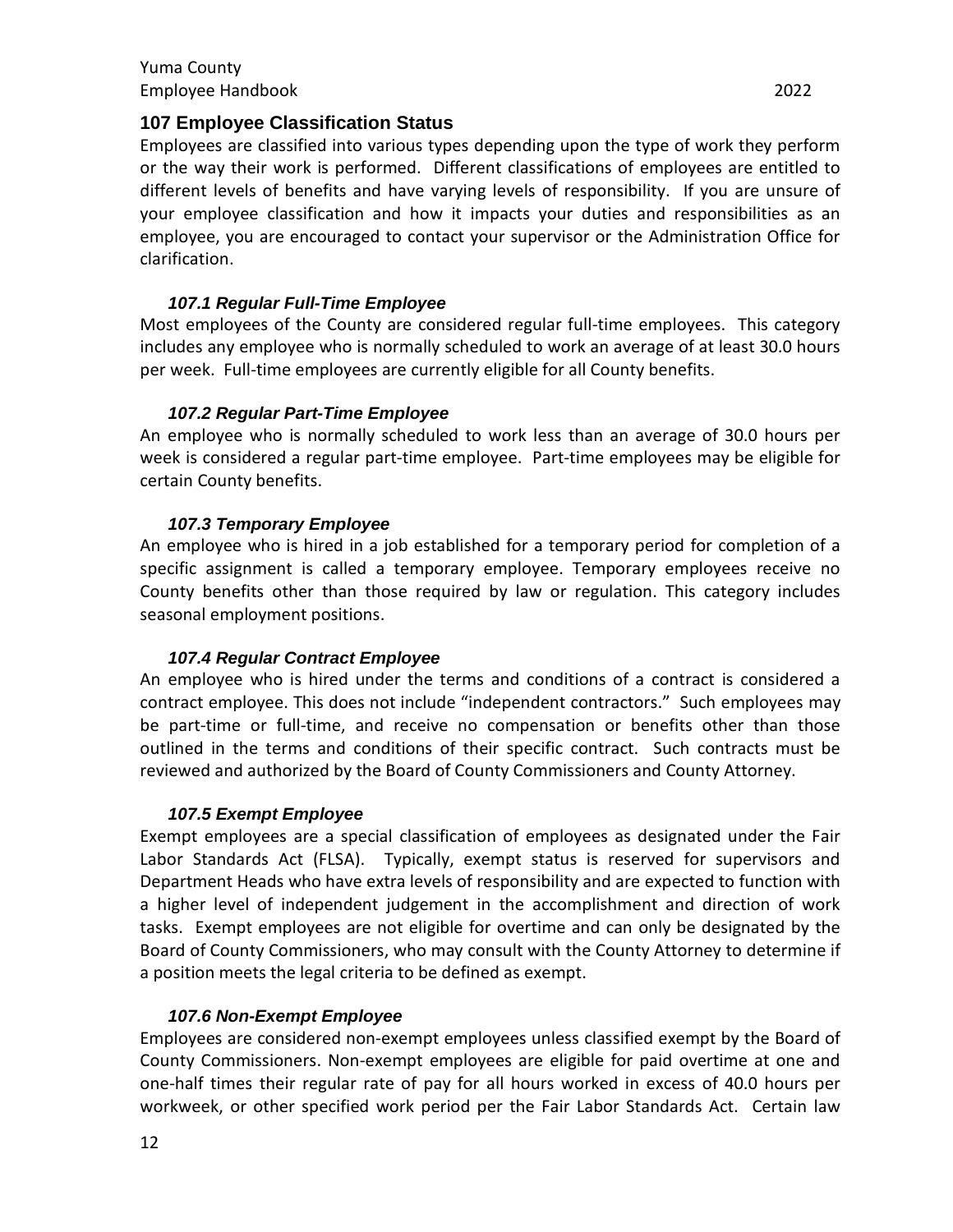enforcement personnel (as defined under the FLSA) would receive overtime for hours worked in excess of a work period.

#### <span id="page-12-0"></span>**108 Employment of Relatives/Nepotism**

The County may hire relatives of current employees except in the following situations:

- A relative would be in a position to directly supervise another relative.
- Relatives would have access to confidential information including personnel records of another relative.
- Relatives would audit, verify, receive, or be entrusted with money handled by another relative.

A relative is defined as spouse, brothers, sisters, parents, children, step-children, foster children, grandchildren, nephews, nieces, aunts, uncles, and grandparents, and current inlaws of the same relationship.

A present employee shall not be terminated on grounds of the nepotism policy if the incoming Elected Official is a member of the present employee's family. The County may arrange a transfer or update reporting structure as necessary to resolve the conflict.

In the event two employees marry and one of the above situations applies, the County will try to arrange a transfer. If no such transfer is available, one of the employees must terminate within ninety (90) days from the date of marriage. The decision as to which one resigns will be left to the two employees. This policy does not apply to situations existing prior to effective date of the original adoption of this policy (formerly Policy 505 – Hiring of Relatives, adopted by Resolution 12/31/98A).

If a relative of a current employee is hired, evidence must be available to demonstrate that Equal Employment Opportunity procedures were unequivocally followed during the selection process and that the most qualified person was selected for the vacant position.

These guidelines apply to all categories of employment, including full-time, part-time, and temporary classifications. They also apply to all relatives and to individuals who are not legally related, but who reside with another employee. It is the employee's responsibility to disclose such a relationship. Failure to do so may result in disciplinary action.

# <span id="page-12-1"></span>**109 Personnel/Employee Records**

The County maintains personnel files on each employee. These files contain certain documentation regarding aspects of the employee's employment with the County, such as performance appraisals, beneficiary designation forms, certifications, letters of commendation, etc. Files containing health record information such as worker's compensation and other health records are kept in another file under the employee's name. If you want to look at your file or discuss it with someone, contact the Administration Office to schedule an appointment.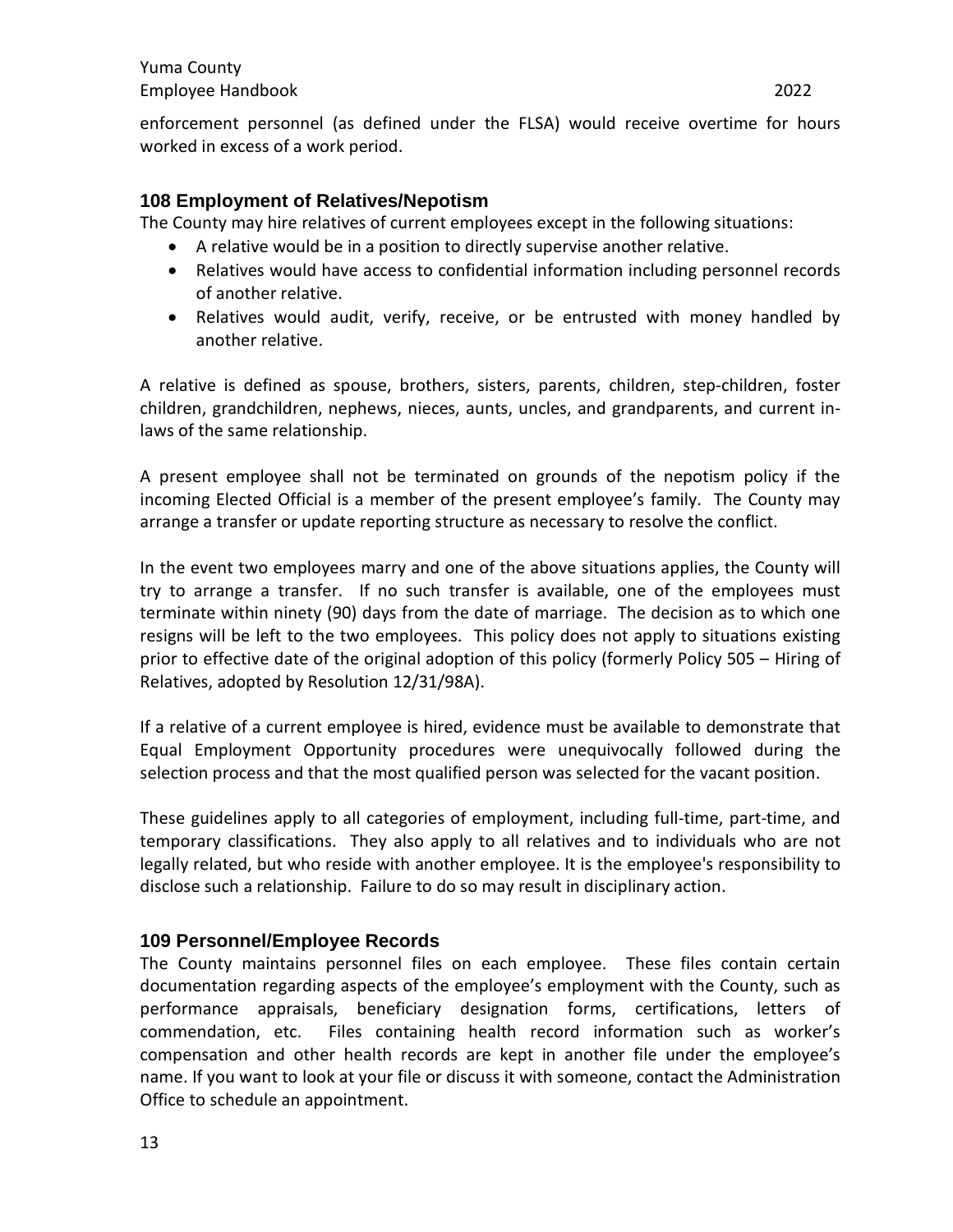To ensure that your personnel file is up-to-date at all times, notify the Administration Office of any changes in the following: Your name, telephone number, home address, marital status, number of dependents, beneficiary designations, education and training, emergency contact names & telephone numbers, and any other relevant information.

Employees' official personnel files are typically kept in the Administration Office unless statute or regulations require different location. Some Offices and Departments maintain separate topic-specific personnel files within their department as needed to ensure effective and compliant operations. Examples include internal investigation files for law enforcement, training files for required certifications, and Department of Transportation compliance files. Access to all personnel files, regardless of where they are kept, is governed by C.R.S. 24-72-204, regarding allowances or denial of public records.

Copies of any personnel actions taken against an employee are filed with the Administration Office in order to maintain an accurate and current reporting of current employment status.

#### *109.1 Driver History Records*

<span id="page-13-0"></span>Employees who operate county-owned vehicles, called fleet vehicles in some departments, will be subject to a driver history review annually. A Driver Qualification File will be maintained by each department using fleet vehicles in compliance with state and federal regulations. Employees who are convicted of major or serious traffic violations, even in their personal vehicles, should notify their supervisors immediately for review of the driver history and consideration of adjusted job duties.

Examples of *major violations* are DUI, refusal to submit to impairment testing, leaving the scene of an accident, using a vehicle to commit a felony, driving with a revoked or suspended license, and/or causing a fatality through negligent operation of a vehicle. Major violations will be reviewed on a case-by-case basis by the Administration Office and/or Board of County Commissioners and may result in disqualification from operation of county vehicles for a set period of time up to and including permanent disqualification.

Examples of *serious violations* include excessive speeding of 15 (fifteen) miles an hour over the speed limit or more, reckless driving, violating state or local traffic laws in connection with a fatal accident, driving a commercial vehicle without a commercial driver's license, driving a commercial vehicle without a commercial driver's license in your possession, and/or driving a commercial vehicle without the proper commercial driver's license class or endorsements. Serious violations will be reviewed by the Department Head responsible for overseeing the employee's vehicle operation. At their discretion, the Department Head may require additional vehicle training, defensive driving coursework, and/or temporary disqualification from operating county vehicles for a period of up to 120 days.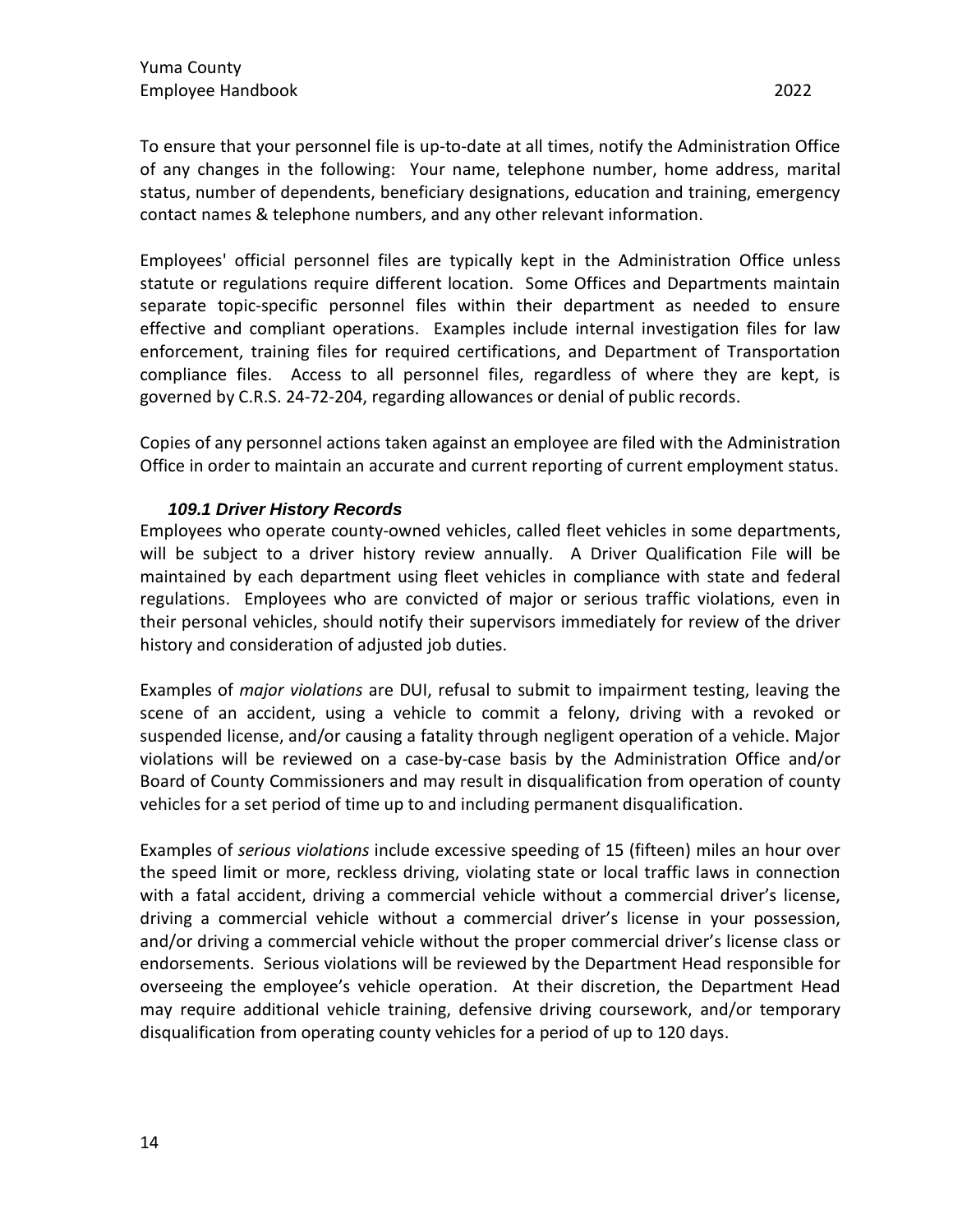#### *109.2 Department of Transportation Files*

<span id="page-14-0"></span>Employees who hold commercial driver's licenses for their employment are required to follow all state and federal regulations associated with the maintenance of such licenses. A file is maintained as required by the Federal Motor Carrier Safety Association and the US Department of Transportation that includes, but is not limited to, items such as driving records, prior driving and employment histories, drug and alcohol screening results, and medical qualifications. Employees who hold a commercial driver's license for the performance of their work duties will be oriented by their home department as to the reporting and compliance requirements. Compliance with regulations is overseen in cooperation with the Administration Office.

#### *109.3 Internal Affairs and POST Training Files*

<span id="page-14-1"></span>Because of the specific and nuanced nature of law enforcement personnel management, the Yuma County Sheriff's Office maintains a series of personnel files specific to the requirements of all law enforcement positions. The Sheriff establishes the policies and procedures under which internal affairs and POST certification files are maintained. Employees of the Yuma County Sheriff's Office are encouraged to contact the Sheriff regarding any questions or concerns related to such records.

#### <span id="page-14-2"></span>**110 Performance Appraisals**

A high standard of performance is expected of Yuma County employees. Employees and supervisors are encouraged to discuss job performance and goals on an informal, day-today basis. Formal performance evaluations are conducted to provide both employees and supervisors the opportunity to discuss job tasks, identify and correct weaknesses, encourage and recognize strengths, and determine positive, purposeful approaches for meeting goals. Employees are encouraged to use the time to openly share their career goals and make requests for any support needed to be as effective as they are capable of being.

Performance evaluations are designed to best suit the culture and needs of the department in which the work is being performed. Different Offices and Departments may use different tools and may complete evaluations at varying times of the year. The supervisor of each area has discretion to determine how to best evaluate performance and develop employees within their functional area.

In each Office or Department, a written performance evaluation will be prepared by the supervisor on a regular basis for all employees below the level of appointing authority. The appointing authority or supervisor will discuss the performance evaluation with the employee and the employee will sign the evaluation to indicate that the evaluation was discussed. A copy of the completed, signed evaluation will be maintained as part of the employee's permanent personnel file with a copy given to the employee.

Evaluating employee job performance and providing feedback is an important factor in making employment–related decisions. Regular completion of employee evaluations is a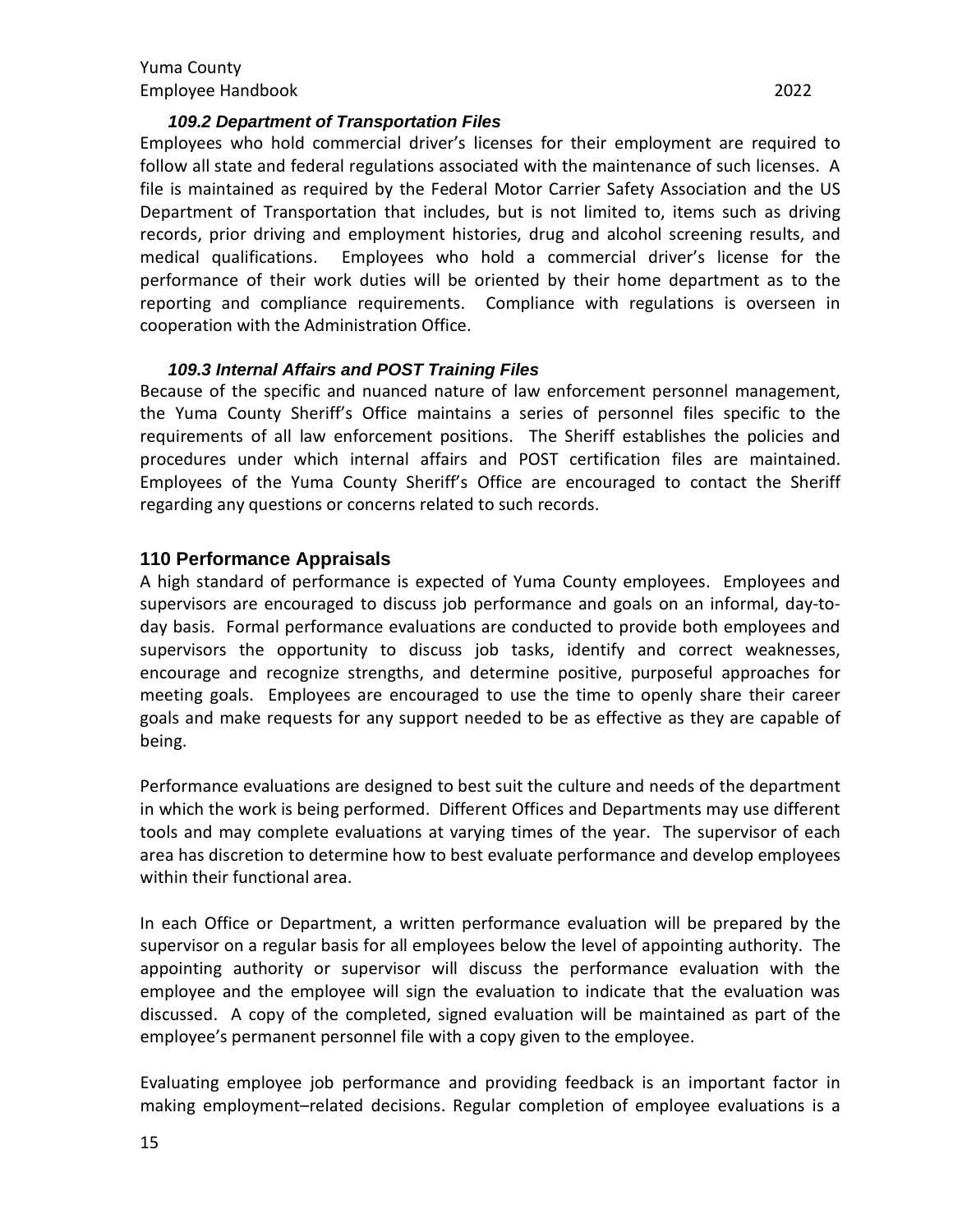high priority for the organization. Employees should advise their supervisor if more than a year has passed since receiving formal feedback. Employees are also encouraged to participate in ongoing conversations about their performance and goals with their supervisor.

Should an employee receive an unfavorable evaluation, one or more of the following remedies are possible: establishment of a performance improvement plan, corrective action, suspension, and/or termination, but not necessarily in any prescribed combination or order of progression.

#### <span id="page-15-0"></span>**111 Job Posting**

Recognizing the need to fill available positions with the best qualified people, the County will recruit from outside the organization as well as consider qualified internal candidates that can fulfill the essential duties as described on the job description. Applications will be available from the designated hiring office or the Administration Office and are available on the County website.

When looking for a new challenge, employees are strongly encouraged to apply internally for vacancies. Given that Yuma County is uniquely poised to provide a broad range of career opportunities, employees are encouraged to seek growth opportunities and career development within the County organizational structure. When receiving applications from internal candidates, Department Heads and Elected Officials may opt to contact the current supervisor to evaluate the best occupational fit for both the employee and the County. As such, we recommend that employees foster an open relationship with supervisors in which career goals and desire for growth are known and can be fostered within the organization.

Employees may submit applications to the Administration Office.

#### <span id="page-15-1"></span>**112 Veteran's Preference**

In accordance with Article XII, Section 15 of the Constitution of the State of Colorado, applicants of the County who are military veterans shall be given consideration over nonveterans, provided they are otherwise equally qualified for the position vacancy.

#### <span id="page-15-2"></span>**113 Pre-Employment Physicals**

A physical will be paid for newly hired County employees who are required to have a physical according to the job description. Thereafter, the physical, if required for the position held, is treated as a routine physical benefit through the health insurance. If the insurance company does not cover routine physical costs as part of their plan, the employee may submit the invoice to the Board of County Commissioners for payment by Yuma County. The employee will be responsible for paying the co-pay amount, if applicable.

Physicals will be completed prior to the beginning of actual work duties. A return-to-duty physical may be required after returning from a medical leave if assessment of physical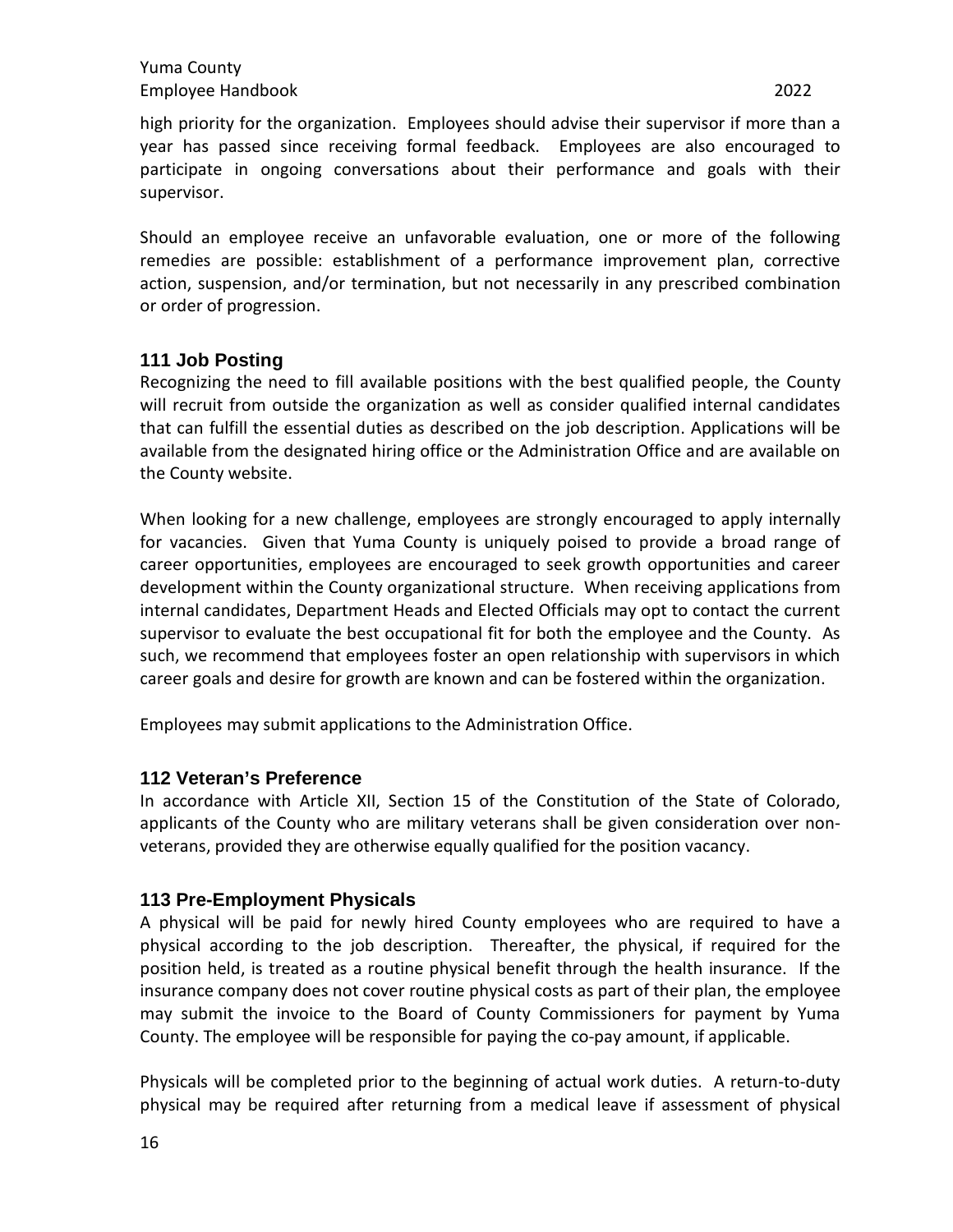# <span id="page-16-0"></span>**114 Drug Testing**

Yuma County has a strict drug- and alcohol-free workplace policy. This policy is intended to provide a general outline of employee procedures in drug and alcohol testing; however, a comprehensive drug and alcohol policy has been published separately due to the significance of the policy. Employees should familiarize themselves with both documents.

#### *114.1 Pre-Employment Drug Screens*

<span id="page-16-1"></span>All new hires joining the team at Yuma County will be required to undergo a preemployment drug screening through a clinic designated by the employer. Any offers of employment shall be contingent upon the results of that screening. Applicants who produce a positive test result will be afforded the opportunity to voluntarily opt-in to a random follow-up drug screen program to be administered by the Administration Office. Applicants not wishing to opt in to such a program will be considered to have not met the conditions of hire. A subsequent positive result during the optional follow-up random program will be considered a violation of the County's anti-drug policy and will be grounds for immediate for-cause termination. A refusal to take the test shall result in the individual no longer being considered for employment with the County.

#### *114.2 Random Drug Testing*

<span id="page-16-2"></span>Drug and alcohol testing may be required due to state/federal regulations regarding certain job positions, primarily those designated as safety-sensitive positions. Employees selected for random drug or alcohol testing will be notified individually by the Administration Office or a designee thereof and will have one hour to report to the designated testing location. Employees who refuse to submit to random testing will be considered to have resigned their position effective immediately. See the separate drug and alcohol policy for more detailed information.

#### *114.3 Reasonable Suspicion Drug and Alcohol Testing*

<span id="page-16-3"></span>Most County supervisors are trained in the recognition of drug and alcohol influence. Any supervisor who has completed the required training on drug and alcohol recognition in the workplace may require an employee reasonably suspected to be under the influence in the workplace to submit for reasonable suspicion testing, even if the employee does not directly report to that supervisor. Employees who are required to submit to reasonable suspicion testing will be transported to a testing location by a County supervisor immediately. Refusal to submit to reasonable suspicion testing will be considered a resignation from employment effective immediately.

#### <span id="page-16-4"></span>**115 Separation from Employment**

The County respectfully requests that employees who wish to resign their positions notify their supervisor in writing of their anticipated departure date with sufficient time to transfer work tasks and job knowledge. Most generally, the County requests a 2-week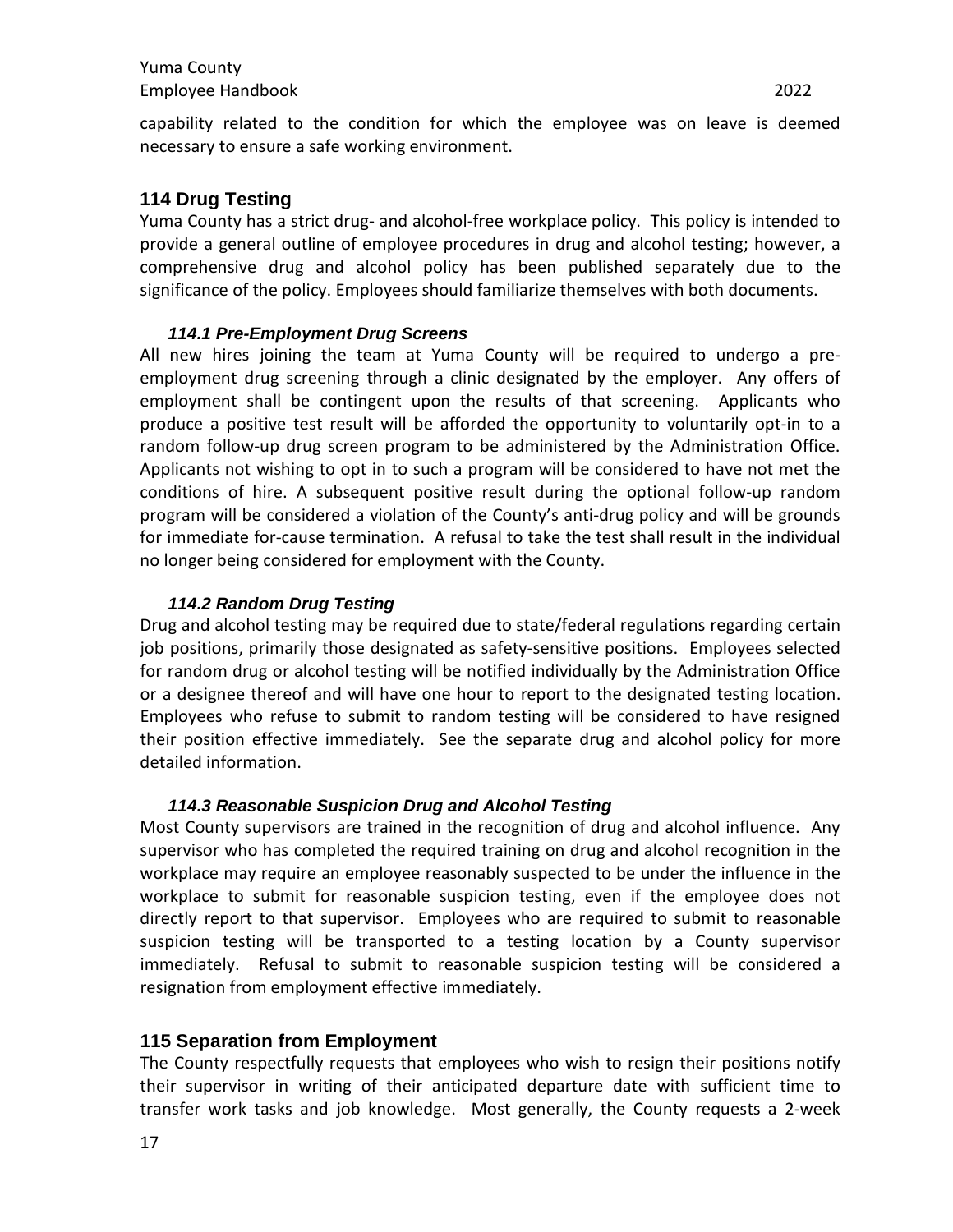notice period for non-supervisory employees and a 30-day notice period for supervisors and/or employees in a key position for which there is no trained backup. Employees who separate without reasonable notice may not be eligible for rehire in the future.

Employees who separate from employment will be contacted by the Administration Office to go over the check-out procedures prior to separation. A check-out meeting may cover conversion of insurance or other benefits, return of County property, delivery of final paycheck, etc.

Employees who plan to retire are asked to provide sufficient time to process pension forms to ensure that retirement benefits commence in a timely manner.

"Last day worked" is defined as the last day the employee is physically on the job. The employee will receive a final check through the last day actually worked, along with any payouts for accrued leave. Employees do not accrue any additional leave nor are they eligible to use leave after their last day worked unless approved by the Board of County Commissioners.

# <span id="page-17-0"></span>**116 Exit Interviews**

Confidential exit interviews with the Administration Office and/or Board of County Commissioners are normally scheduled for outgoing employees. The purpose of this interview is to provide employees with an opportunity to discuss their job-related experience. While exit interviews are not required, they are highly encouraged and are often utilized to assess and adjust policies and practices as needed.

#### <span id="page-17-1"></span>**117 Rehire**

To be eligible for rehire, employees must have satisfactory work performance and attendance records and must have resigned from their prior position with timely notice given as appropriate for the position held. Employees separated from employment through no fault of their own in the judgment of the County may be considered for rehire. Any person seeking rehire may do so by applying to the hiring authority for the position.

Persons discharged from employment will be reviewed and considered on a case-by-case basis by the hiring authority for the position.

# <span id="page-17-2"></span>**CHAPTER II – HOURS OF WORK**

#### <span id="page-17-3"></span>**201 Hours of Work/Workweek**

Normally, our workday begins at 8:00 a.m. and ends at 4:30 p.m. It may be necessary for employees in certain departments to work at times other than the regularly scheduled hours, depending on the needs of the County.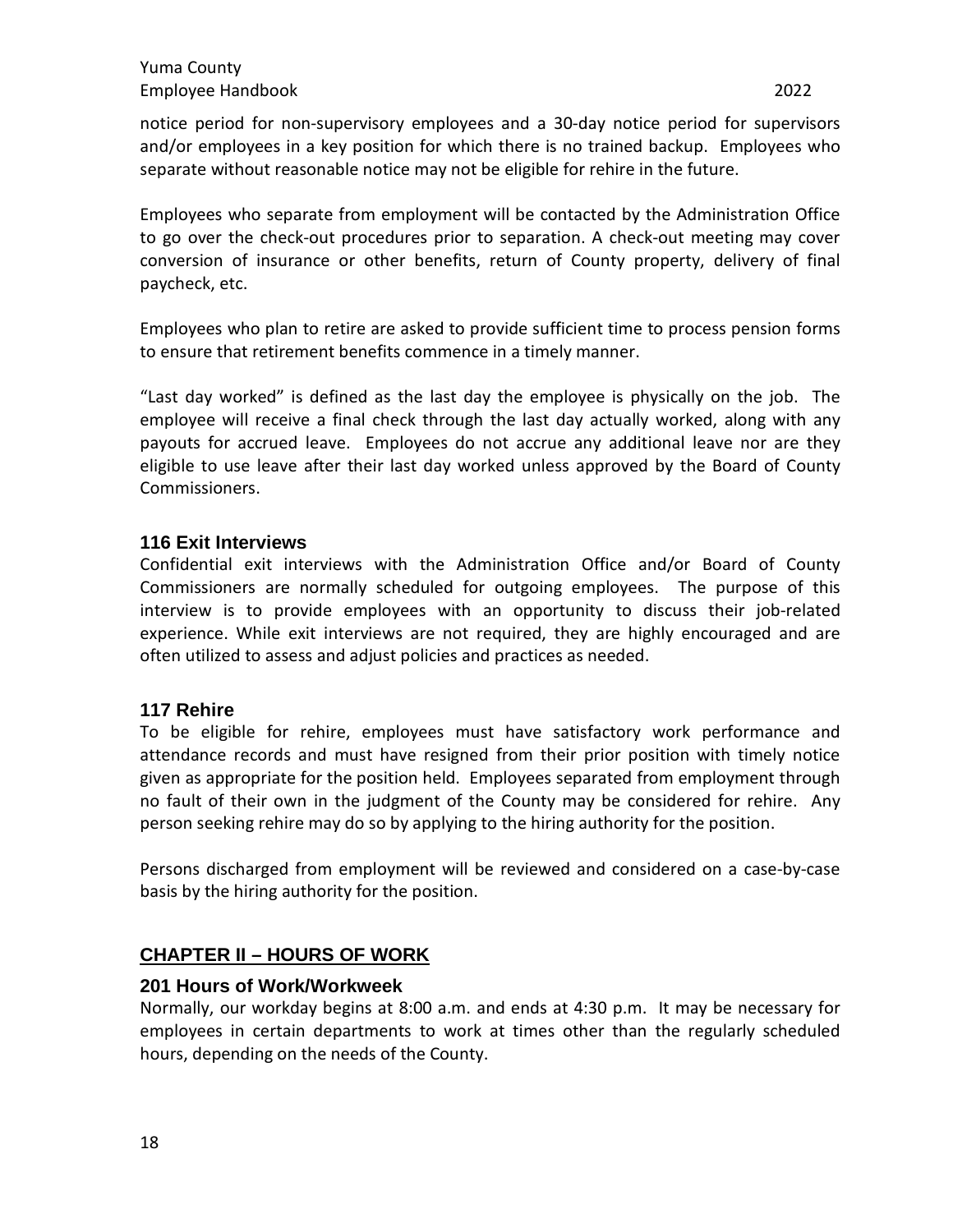From time to time, you may be required to work overtime. For the purposes of calculating overtime, the workweek begins Saturday at 12:01 a.m. and ends Friday at midnight. Different workweeks may be designated to facilitate the operation of a specific department.

It is recognized that the duties of certain departments require variations in hours, breaks, and other County policies. In those instances, the department may develop an individual policy to serve its unique needs, provided that the hours of operation for the department remain the same and service provision to the public is consistent.

#### *201.1 Road and Bridge Hours of Work Variance*

<span id="page-18-0"></span>The normal workday for Road and Bridge Employees will be from 7:30 a.m. to 4:00 p.m. with 1/2 hour off for lunch. Employees shall have a 15-minute work break during each 4-hour shift.

Road and Bridge may update workdays to four 10-hour days as business needs require to be determined by the Road Supervisor with approval by the Board of County Commissioners. During the four 10-hour day work week the workday will be from 6:30 a.m. to 5:00 p.m.

The four 10-hour day work week is generally scheduled for Monday through Thursday; however, the Road Supervisor has discretion to alter the schedule as needed to meet operational requirements of the department.

The Road Supervisor will direct Road and Bridge employees when there is need to update the work schedule, such as in the case of adverse weather. Road and Bridge employees will be notified if there is a change from original hours of work schedule. The Road Supervisor may require an alternate work week due to adverse weather to ensure effective operations of the department. If a regularly scheduled work day is cancelled due to adverse weather conditions, the Road Supervisor may require substitution of another work day in its place. In this instance, employees who do not work the substituted day may be required to use personal leave to make up any time not worked.

County-recognized holidays falling during the Road and Bridge four 10-hour day workweek will be scheduled as directed by the Board of County Commissioners.

#### *201.2 Sheriff's Office Hours of Work Variance*

<span id="page-18-1"></span>The Yuma County Sheriff's Office has and will maintain their own policy and procedure manual, which complies with state and federal guidelines and has been approved by the Yuma County Board of County Commissioners.

The Yuma County Sheriff will define the work period for Sheriff's Office employees in compliance with the Fair Labor Standards Act for Law Enforcement.

#### <span id="page-18-2"></span>*201.3 Landfill Hours of Work Variance*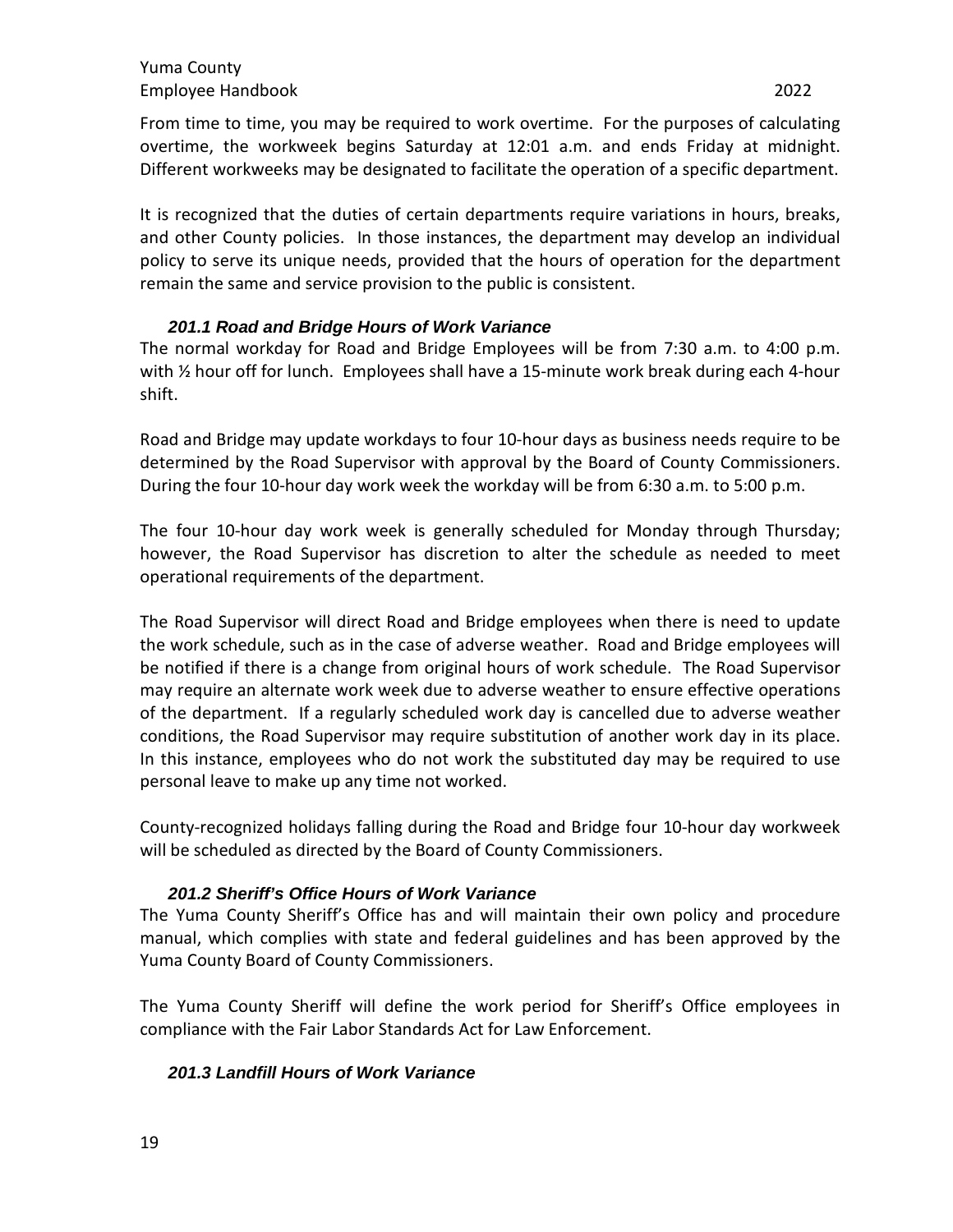On two County-recognized holidays, Fair Day and the day after Thanksgiving, the Landfill will be open for two hours each day. Landfill employees working on these holidays will receive time and one half pay for the time worked.

Employees will receive time and one half pay for all Saturdays worked after six months of employment, provided they are physically at work the other 32 hours of the workweek.

# <span id="page-19-0"></span>**202 Time Reporting**

All employees including those classified as exempt are required to complete a daily time card. At the conclusion of each work week, employees must review the time card for error to ensure accurate execution of personal leave and compensatory time. It is necessary for employees to indicate whether the recorded hours are for time worked or time off. At the end of each pay period, employees must review their time card and submit for approval to their Elected Official or Department Head. By submitting for approval, employees are stating that the hours submitted are true and correct to the best of their knowledge.

# <span id="page-19-1"></span>**203 Meal Time & Breaks**

Meal and break times are currently provided to relax and refresh you for the day's work. Since each department's needs are different, ask your supervisor for the meal and break schedules in your department.

Generally, meal periods are thirty to sixty (30-60) minutes in duration and breaks are fifteen (15) minutes long. While meal periods are counted as unpaid time, break periods are included in your paid work time.

# <span id="page-19-2"></span>**204 Emergency Closings**

The Board of County Commissioners may close County facilities or suspend County operations due to emergency conditions, inclement weather, special occasions, or pursuant to law. The Board of County Commissioners is the only authority that may authorize such a closure.

All employees are expected to report for duty regardless of inclement weather or public emergency unless the Board of County Commissioners declares the County offices closed.

Employees will be notified as early and as promptly as is practicable if a closure decision is issued.

If the Board of County Commissioners suspends County operations as a result of weather conditions, the following criteria shall apply:

- If the closure is authorized before normal working hours, employees will be paid for a regular work day.
- If the closure is authorized during a regular business day, employees at work will be excused at that time, and paid emergency closure leave to meet their regular work hours.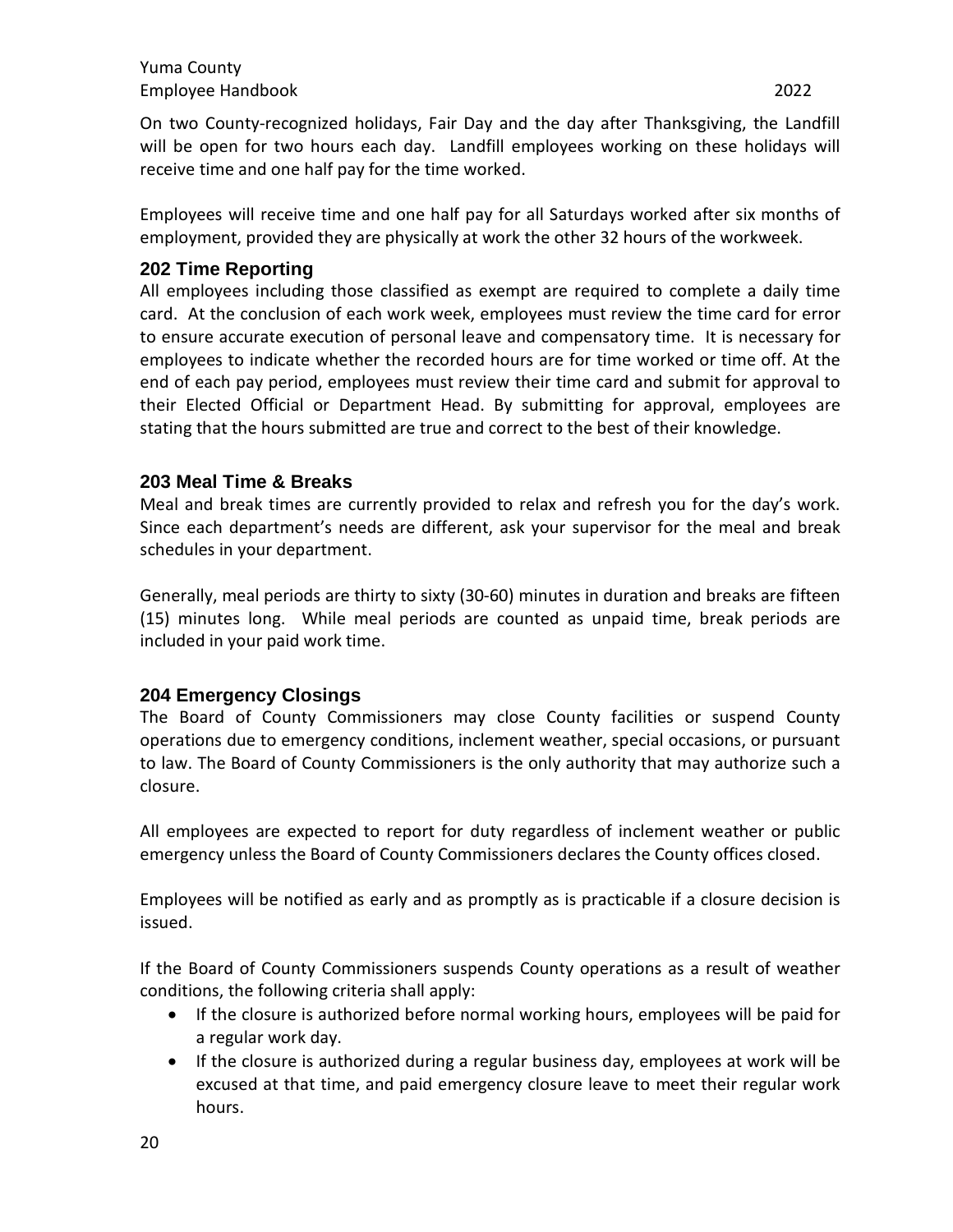- Employees who, for personal reasons, wish to leave work early or not report to work due to severe weather conditions may do so with permission from their supervisor. Such employees will be charged leave time for the hours they are absent from work while County operations are functional. If County operations are subsequently suspended, the employee will receive emergency closure leave for the hours of closure, so long as the employee was absent due to adverse weather and not general personal leave.
- Employees who report to work when operations have been suspended will receive compensatory time for the time worked on an hour-for-hour basis. This compensatory time will be used at the discretion of the Elected Official or Department Head.

If County operations are suspended, the Board of County Commissioners shall notify or cause to be notified the appropriate Elected Officials and Department Heads who will then be responsible for notifying his or her staff.

Some County services are required regardless of the weather. Elected Officials and Department Heads responsible for providing these necessary services will specify which employees are to report to work, and make the proper notifications.

# <span id="page-20-0"></span>**CHAPTER III – COMPENSATION AND PAYROLL**

# <span id="page-20-1"></span>**301 Compensation Administration**

The County considers a number of factors including organizational effectiveness, our need for attracting/retaining qualified and talented employees, as well as our financial position in establishing compensation packages. Several tools are utilized to determine compensation.

- *Job Description*  The majority of our jobs have been defined in a written job description. These typically identify the purpose, responsibilities, qualifications, and accountabilities of the job.
- *Salary Ranges –* Currently a formal salary structure is used in an attempt to keep our salaries aligned with comparable markets. These ranges are developed by blending our compensation philosophy, salary survey data, and current economic and financial conditions.
- *Performance Appraisal*  This process measures an employee's demonstrated job performance and results achieved. How well a job is performed is one of the major factors that determine eligibility for a merit increase.

In using the above tools, the Board of County Commissioners may adopt a classification and compensation plan for all county employees paid in whole or in part by the county. Changes in benefits, pay grades, and job classifications of employees shall thereafter be made in accordance with the plan as established by law.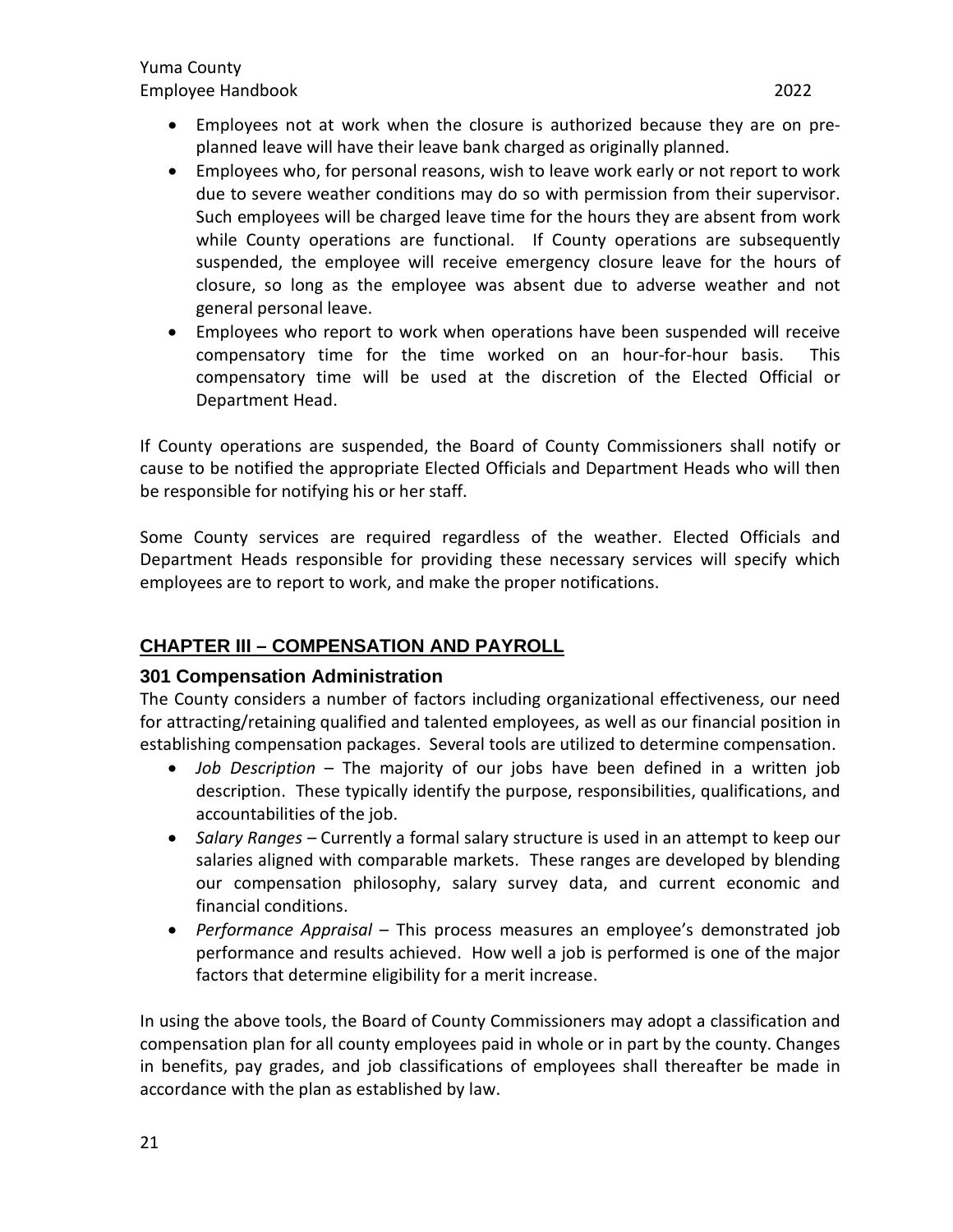## <span id="page-21-0"></span>**302 Pay for Exempt Employees**

It is our guideline to comply with the salary basis requirements of the Fair Labor Standards Act (FLSA). Exempt employees must be paid on a salary basis. This means exempt employees will regularly receive a pre-determined amount of compensation for each pay period. The County is committed to complying with salary basis requirements which allows properly authorized deductions.

Deductions from salaries that are permissible:

- *Personal absences*. Employers may deduct for partial or full day absences for personal reasons other than sickness or disability according to written policy.
- *Absences for FMLA Leave.* Employers may deduct for full day absences taken as FMLA leave and partial day absences for hours taken as intermittent or reduced FMLA leave.
- *Offsets.* Employers may offset employees' pay for amounts received by the employee for jury fees, witness fees, or military pay.
- *Infractions of Safety Rules.* Employers may deduct for penalties imposed when employees violate posted and enforced safety rules of major significance.
- *Infractions of workplace conduct rules.* Employers may suspend exempt employees without pay for full day periods for infractions of written workplace conduct rules, i.e., serious workplace misconduct such as sexual harassment, alcohol & drug violations, etc. Such action would be taken upon completion of an investigation of the situation by the County Administrator and/or designee. If the County determines that an employee's behavior is in violation of this its personnel guidelines, then such disciplinary action will be taken.
- *First or last weeks of employment.* Employers may make partial week payments during an employee's first or last weeks of employment.

If you believe an improper deduction has been made to your salary, you should immediately report this information to the Administration Office. Reports of improper deductions will be promptly investigated. If it is determined that an improper deduction has occurred, you will be reimbursed.

#### <span id="page-21-1"></span>**303 Pay Day**

Paydays are on the 7th of each month and cover the immediately preceding payroll period, which is equivalent to the calendar month. If the regular payday occurs on a weekend or holiday, the payday is on the last working day prior to the weekend or holiday.

No advance wages will be paid. The County has established procedures and rules for the submittal of time sheets and other information, and these are available in the Administration Office.

The County encourages all employees use direct deposit.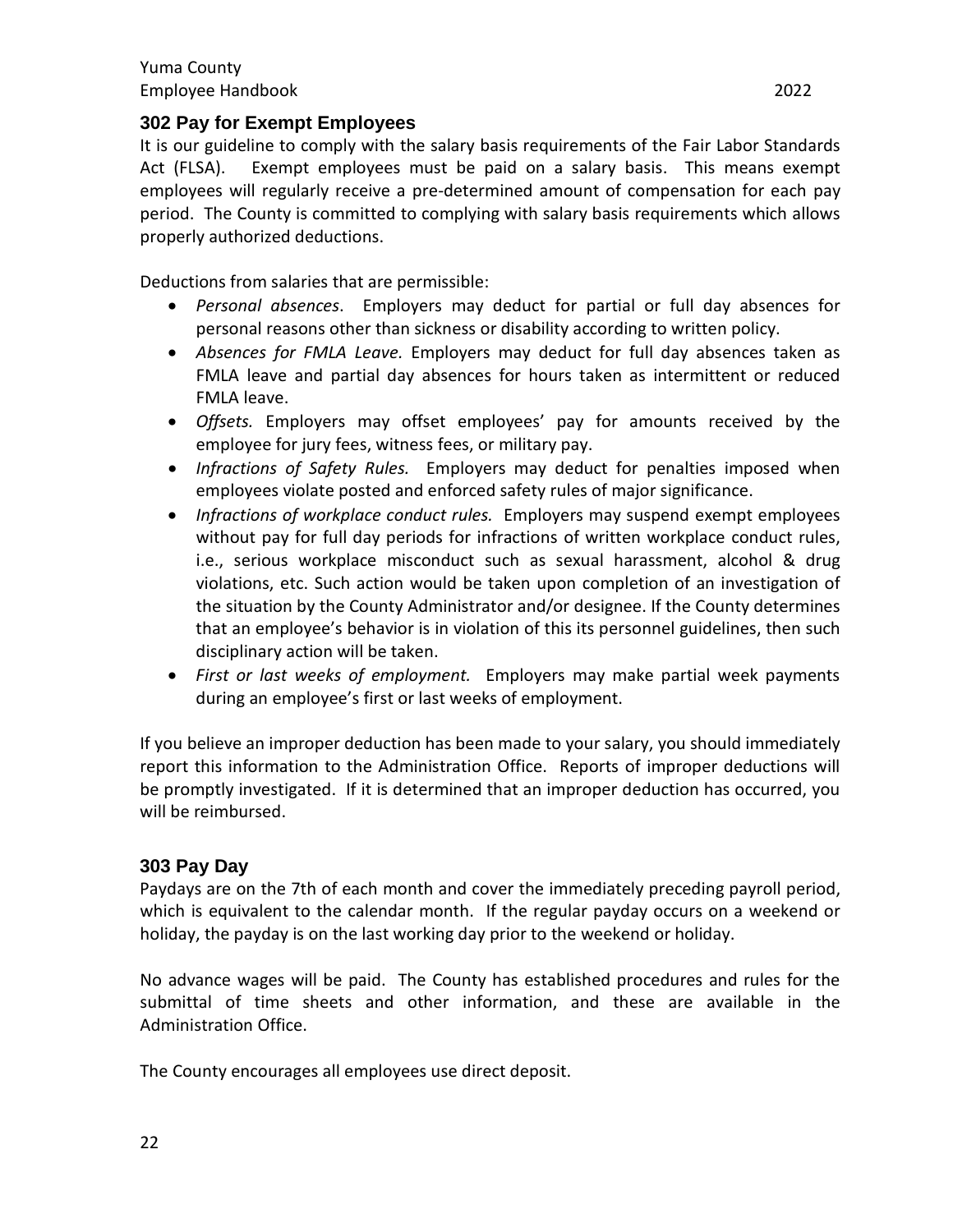#### <span id="page-22-0"></span>**304 Overtime & Compensatory Time**

As a governmental entity, overtime pay is handled differently than employees coming from private sector jobs might be used to. The Fair Labor Standards Act (FLSA) allows governmental employers to substitute compensatory time for overtime pay at their discretion. In most cases, Yuma County employees accrue compensatory time for hours worked over 40 as opposed to being paid out overtime wages.

#### *304.1 Overtime Calculations*

<span id="page-22-1"></span>Non-exempt employees are paid at the rate of one and one-half  $(1 \frac{1}{2})$  times their regular hourly rate for hours worked in excess of forty (40) during their established workweek. Certain law enforcement personnel defined by the FLSA as "employees who are empowered by state or local ordinance to enforce laws designed to maintain peace and order, protect life and property, and to prevent and detect crimes; who have the power to arrest; and who have undergone training in law enforcement" receive overtime for hours worked in excess of a work period consisting of one-hundred seventy-one (171 hours) in a twenty-eight day (28) period.

For the purposes of calculating overtime (compensatory time), the workweek begins Saturday at 12:01 a.m. and ends Friday at midnight. Different workweeks may be designated to facilitate the operation of a specific department.

For purposes of calculating overtime payments, only hours actually worked are counted. Consequently, hours paid but not worked, e.g., vacation, sick leave, holidays, etc. are not eligible to be counted toward the 40- or 171-hour regular time base.

#### *304.2 Authorization for Overtime*

<span id="page-22-2"></span>It is important to remember that all overtime must be authorized and approved in advance by your supervisor. Overtime not approved by a supervisor is not required to be paid. Each Office and Department establishes their own criterion for overtime approval. Employees should ensure that they understand overtime approval requirements established by their supervisor before incurring overtime hours.

#### *304.3 Overtime Pay Vs. Compensatory Time*

<span id="page-22-3"></span>In accordance with the Fair Labor Standards Act (FLSA), Yuma County has a policy of granting FLSA non-exempt employees compensatory time off in lieu of overtime. In some instances, an Elected Official or Department Head may opt to pay out overtime as opposed to granting compensatory time. Such exceptions must be approved by the Board of County Commissioners.

#### *304.4 Compensatory Time*

<span id="page-22-4"></span>A non-exempt employee may, under Federal Labor Standards Act, accrue a maximum of two hundred forty (240) hours of compensatory time or four hundred eighty (480) if employed in an applicable law enforcement position. Any accrual of compensatory time or overtime pay must be approved by the appropriate Elected Official or Department Head,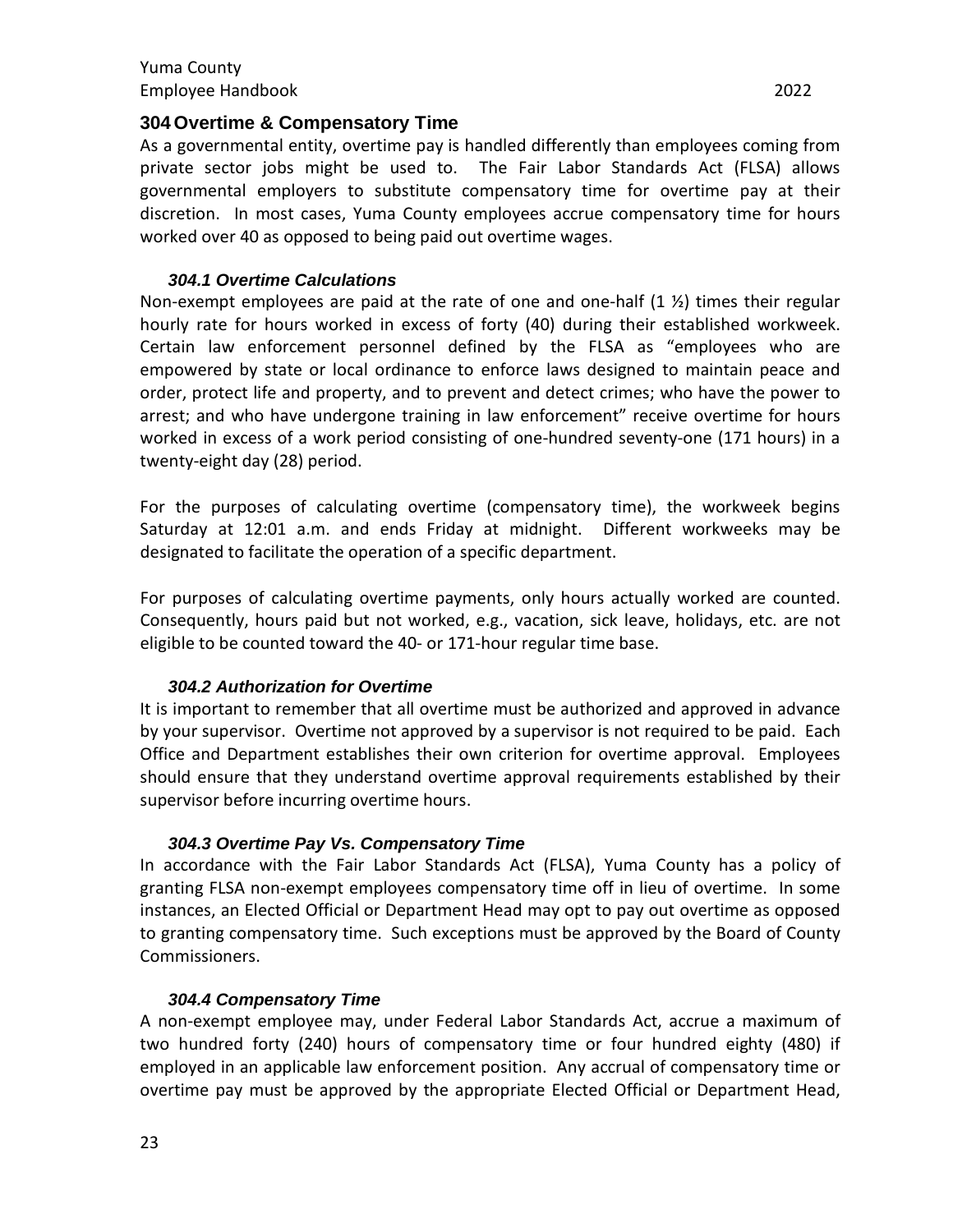Exempt employees earn compensatory time for hours worked over 40 at a direct 1:1 ratio of one hour compensatory time earned for each hour worked over 40. Exempt employees are not eligible to have compensatory time bought out at the end of the year. Any excess hours at year-end will be forefeited by the exempt employee.

#### *304.5 Worked Holidays*

<span id="page-23-0"></span>If a non-exempt County employee is required to work on a recognized holiday, the nonexempt employee will be compensated at the rate of one and one half  $(1 \frac{1}{2})$  times their regular pay for each hour worked on the holiday, even if the employee has not met the 40 hour week threshold. Members of the Board of County Commissioners shall be contacted immediately when there is an emergency requiring employees to work on a recognized holiday.

Additional holiday pay applies only to Memorial Day, Independence Day, Labor Day, Thanksgiving Day, and Christmas Day. Other County-recognized holidays are not eligible for additional holiday pay if worked. County holidays worked may alternatively be treated as a "floating holiday" and moved to another day at the discretion of the supervisor.

Some departments requiring employees on duty 365 days per year may adopt a policy of considering all holidays "floating holidays" that are scheduled at the discretion of the supervisor. In such departments, employees will be entitled to the same number of holiday hours as the rest of the employee base and will be considered to have earned the holiday hours as of the day the county holiday occurs. Holiday hours earned but not taken at the end of the calendar year will be considered forfeited.

#### *304.6 Compensatory Time Carry-Over*

<span id="page-23-1"></span>For non-exempt employees, any accrued compensatory time at year-end over 32 hours shall be bought out at the current rate of pay. The remaining 32 hours of compensatory time must be used by April 30 of the following year or will be paid out at the current rate of pay. Exempt employees shall lose all compensatory hours over 32 at year-end and the remaining 32 hours must be used by April 30 of the following year or will be forgiven.

#### *304.7 Compensatory Time for Exempt Employees*

<span id="page-23-2"></span>Because of the family-focused culture fostered in our organization, exempt employees are eligible to accrue compensatory time at an hour-for-hour rate for any time worked over the regular work week. Accrual rates for worked holidays and non-worked hours apply in an identical fashion as to non-exempt employees. Exempt employees are not eligible for compensatory time buyouts upon separating from employment.

# <span id="page-23-3"></span>**305 Garnishments & Support Orders**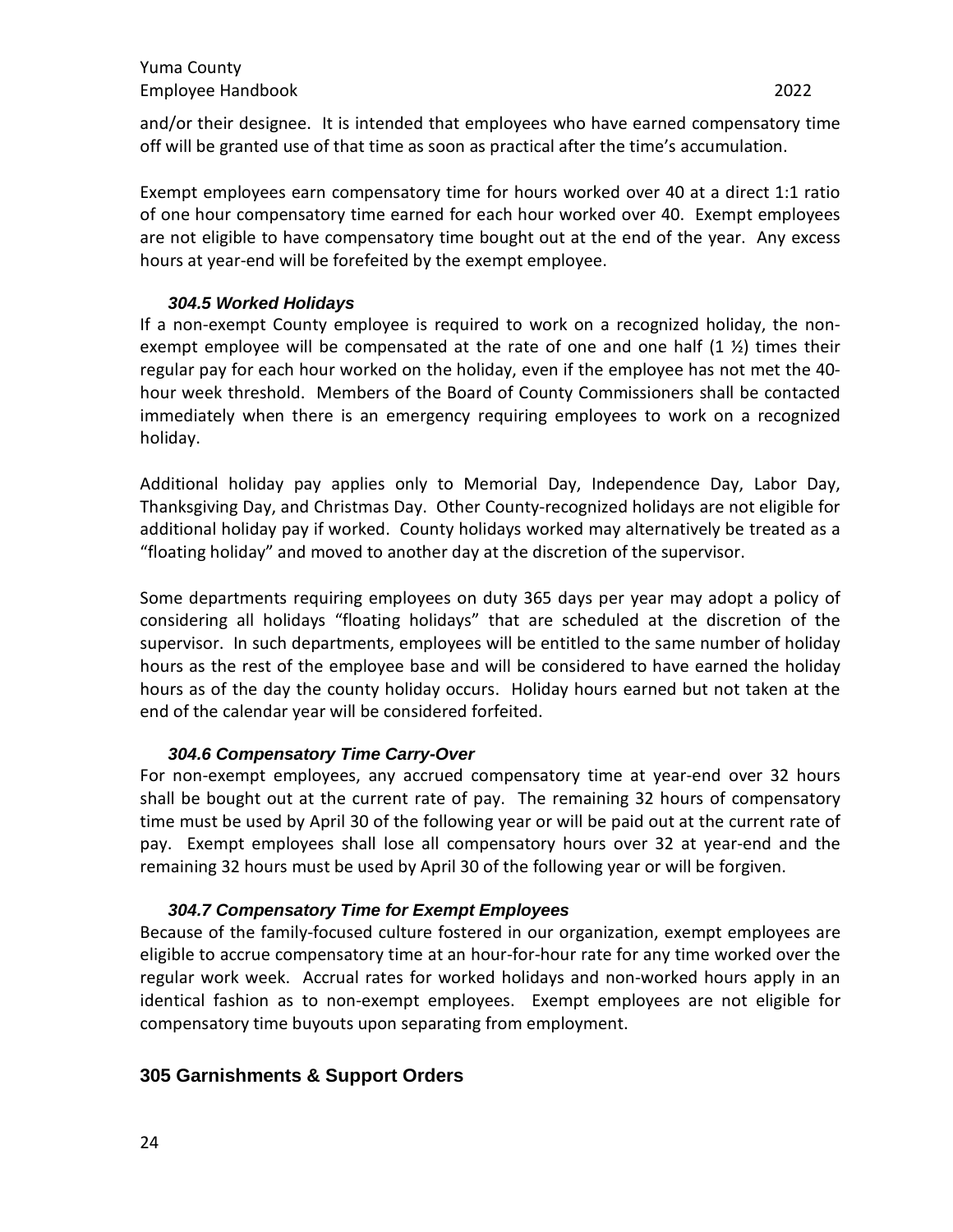By court action, a creditor can require the County to withhold a certain percentage of your pay. If garnishments or similar proceedings are instituted against an employee, the County will deduct the required amount from the employee's paycheck. Garnishment actions are conducted in compliance with appropriate state and federal laws.

# <span id="page-24-0"></span>**CHAPTER IV – EMPLOYEE BENEFITS**

For more information about the following benefit plans, eligibility requirements, etc., please contact the Administration Office for copies of the various plan documents and literature. In the event the below information conflicts with the actual terms and conditions of coverage, the latter governs.

# <span id="page-24-1"></span>**401 Eligibility**

The County currently offers a full range of benefits to regular full-time employees. In addition, part-time employees working more than 24 hours per week on an annulized average may be eligible for limited benefits. Information concerning an employee's eligibility for benefits is available from the Administration Office.

# <span id="page-24-2"></span>**402 Insurance Benefit Plans**

The County's comprehensive benefits package includes a number of different plans for employees. Because enrollment periods for benefits vary, employees are required to contact the Administration Office within 3-5 days of hire for enrollment deadlines. The County currently offers these plans:

- *Medical Insurance Plan* Health insurance coverage is designed to pay for regular medical care for employees and qualified dependents as defined by the plan.
- *Dental Insurance Plan –* Dental insurance coverage assists in the payment of dental and oral care.
- *Vision Insurance Plan –* Vision insurance supports the cost of vision, optometric, and ophthalmologic care.
- *Life Insurance Plan* Life insurance policies provide term coverage in the event that the employee or an eligible and covered dependent passes away. Supplemental life insurance coverage is also available.
- *Other Insurance Plans*  Various types of other insurance coverage is also available. These may include cancer, personal accident, emergency transportation, disability, and similar types of plans.

#### <span id="page-24-3"></span>**403 Retirement**

The County currently provides a retirement program for eligible employees. complete information on the Colorado Retirement Association (CRA), formerly the Colorado County Officials and Employees Retirement Association (CCOERA), is available through the Administration Office.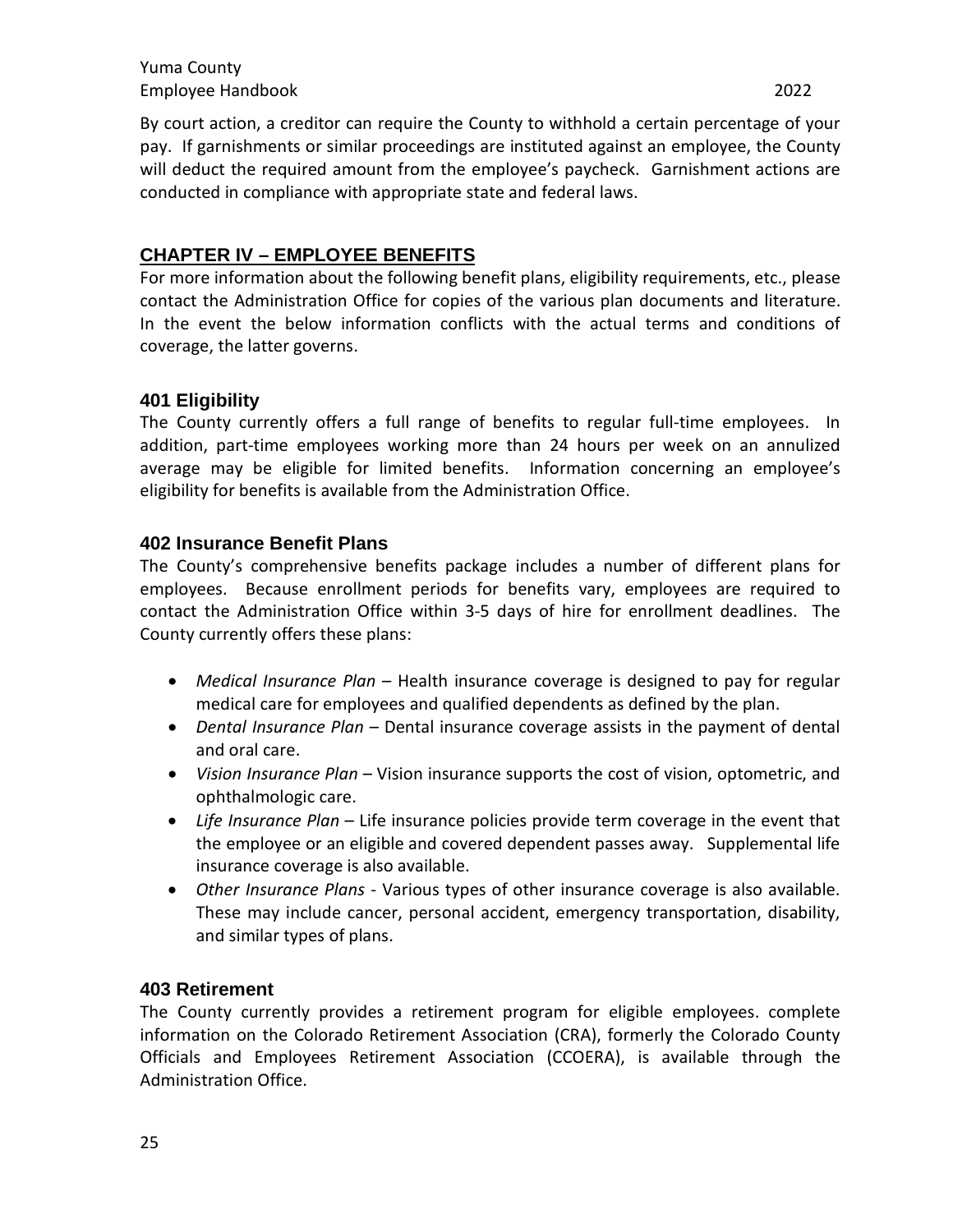# <span id="page-25-0"></span>**404 Other Benefits**

Employees may also have the option to participate in any of the following benefit programs:

- *Flexible Spending Account (Section 125)* These plans allow employees to deduct childcare expenses, medical expenses, and medical insurance premiums on a pre-tax basis.
- *457B Deferred Compensation* This optional additional retirement savings program allows employees to defer compensation on a pre-tax basis. The employee is able to defer the tax consequence until a future date.
- *Fringe Benefits*  Employees in certain positions may be offered certain fringe benefits such as personal use of County-owned vehicles or County-paid cellular phones. Such benefits are subject to taxation according to IRS guidelines and usage is determined by the applicable department head in consultation with the Commissioners' Office.
- Other programs may be authorized by the Board of Commissioners.

# <span id="page-25-1"></span>**405 Statutory Benefits**

Certain employee benefits are required by state or federal law. These include the following:

- *Social Security (FICA) –* This federal program is intended to provide you and your family with security for retirement benefits, disability payments, financial assistance for dependents or disabled persons, lump sum death payments, Medicare and/or survivor's benefits. Withholdings from your wages are required and rates of withholding are established by the federal government. Specific information is available through your local office of the Social Security Administration.
- *Worker's Compensation Insurance –* Yuma County carries insurance to cover the cost of work-related injury or illness. Benefits help pay for medical treatment and may include some disability income while recovering. Detailed information is provided to employees who experience a work-related injury or illness and can be obtained from the Administration Office. Please note that, in accordance with CRS 8-43-102 (1.5) (a), employees who sustain injury resulting from an accident shall notify the employer in writing within four (4) working days of the occurrence. Notice should be submitted first to your supervisor, with a copy submitted to the Administration Office. Notice may be submitted on behalf of the employee, pursuant to the abovementioned statute. Employees with questions on worker's compensation procedures should contact their supervisor or the Administration Office for guidance.

For more information about these benefits, please contact the Administration Office.

#### <span id="page-25-2"></span>**406 Holidays**

The list of authorized holidays is approved on an annual basis at the first regular meeting of the Board of County Commissioners and may be changed at the discretion of the Board of County Commissioners.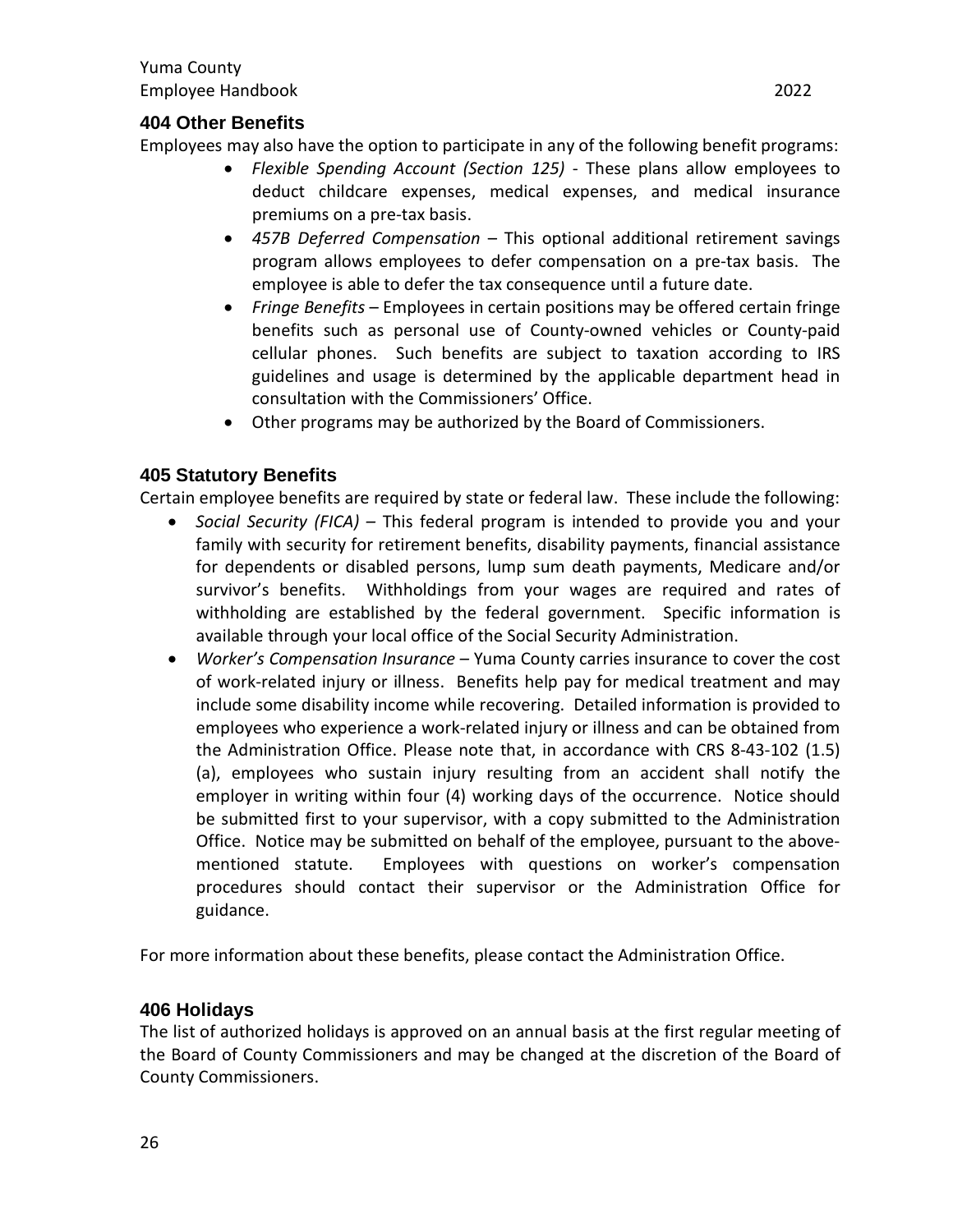When a holiday falls on a Saturday, it is generally observed on the preceding Friday. When a holiday falls on a Sunday, the following Monday is typically observed. Should any of the observed holidays occur during an employee's vacation period, vacation time will not be charged for the date of the holiday. Employees on a general leave of absence without pay or on work-related injury leave, or temporary/part-time employees are not eligible for holiday leave with pay.

Holidays are not counted as hours worked in the computation of overtime.

# <span id="page-26-0"></span>**CHAPTER V – LEAVE & TIME OFF**

There are various types of leave for which employees are eligible. Employees are not eligible to use more than six months of leave in any rolling year, regardless of the types of leave used. Employees needing more than six months of leave must resign their position and reapply after the need for leave has resolved. Employees are not guaranteed reinstatement.

#### <span id="page-26-1"></span>**501 Bereavement/Funeral Leave**

In the event of a death in their immediate family, full and part-time employees currently are granted a paid leave of up to three (3) workdays to attend the funeral. Immediate family is defined as spouse, brothers, sisters, parents, children, step-children, foster children, grandchildren, nephews, nieces, aunts, uncles, and grandparents, and current in-laws of the same relationship. For funerals of other relatives or friends, employees may take personal time off or an unpaid leave upon the approval of their supervisor. Funeral leave of one (1) day may be taken if the employee is a pallbearer or an escort.

Funeral leave shall not be granted for settlement of estates nor any other matter except time necessary to arrange for, travel to, attend, and return from funeral services.

An Office or Department may close for a funeral upon approval by the Board of County Commissioners. In such a case, employees will be allowed to attend on County time. For purposes of calculating overtime, this time will be treated as unworked time and will not count toward hours worked in the pay week. If an Office or Department closes for a funeral and an employee opts not to attend the funeral, they will be required to stay at work or use personal leave time.

#### <span id="page-26-2"></span>**502 Family & Medical Leave Act (FMLA)**

The County complies with all requirements of the Family & Medical Leave Act (FMLA). The following policy is designed for use as a guide to FMLA coverage, however the Administration Office is available to assist in determining eligibility for FMLA leave. Information on eligibility is also posted for employee and public review as required by law.

The County provides up to twelve (12) weeks of unpaid, job-protected leave to eligible employees for the following reasons: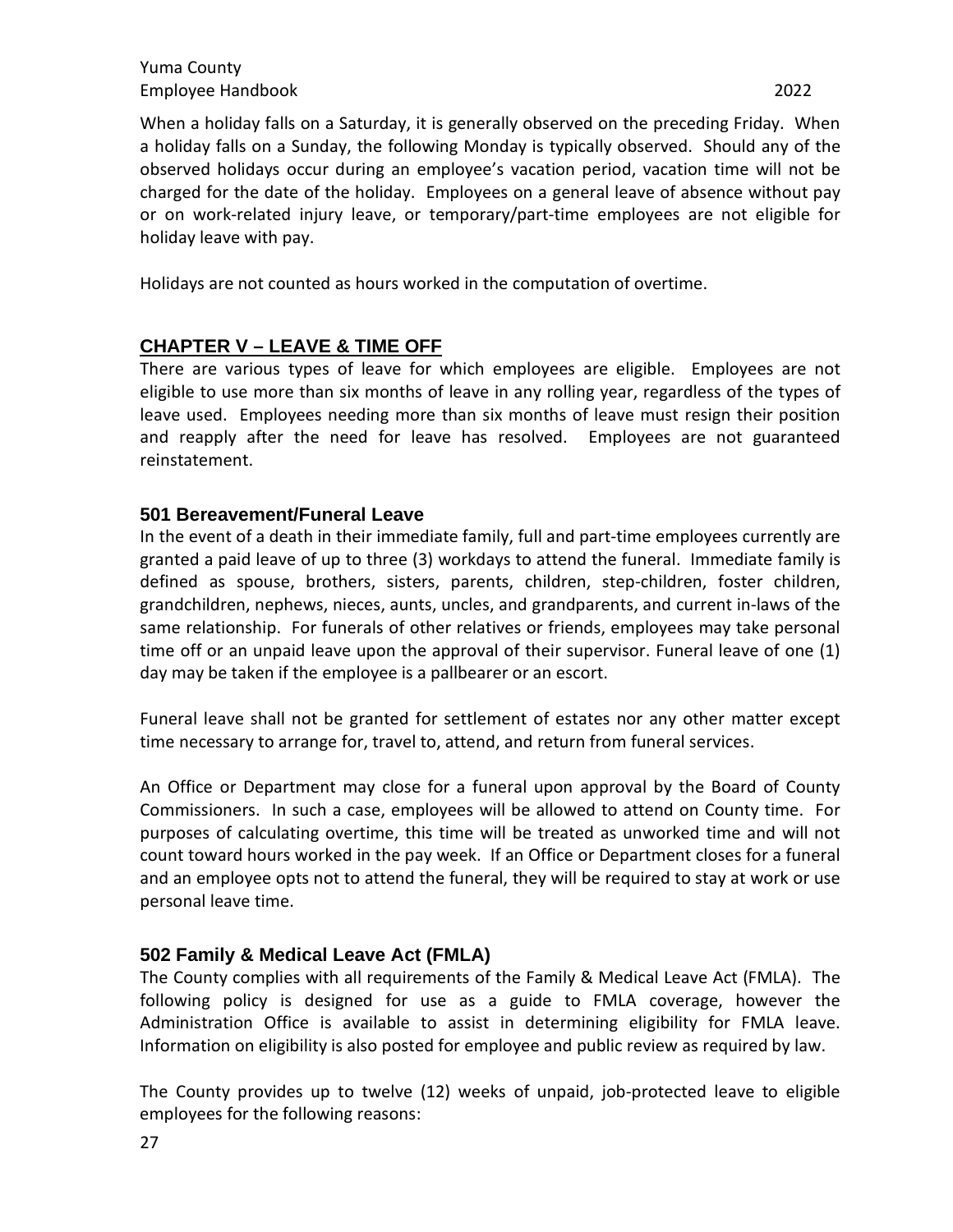- Incapacity due to pregnancy, prenatal medical, or child birth;
- To care for the employee's child after birth, or placement for adoption or foster care;
- To care for the employee's spouse, son or daughter, or parent, who has a serious health condition;
- A serious health condition that makes the employee unable to perform the employee's job.

FMLA leave is separate and apart from paid leave and eligibility is determined without consideration of paid leave balances. While FMLA leave is unpaid leave, employees with paid leave balances may receive pay for the time they are off as explained in section 502.6.

#### *502.1 Military Family Leave Entitlements*

<span id="page-27-0"></span>Eligible employees with a spouse, son, daughter, or parent on active duty or called to active duty status in the National Guard or Reserves in support of a contingency operation may use their twelve (12) week leave entitlement to address certain qualifying emergencies. Qualifying emergencies may include attending certain military events, arranging for alternative childcare, addressing certain financial and legal arrangements, attending certain counseling sessions, and attending post-deployment reintegration briefings.

Eligible employees may also take up to twenty-six (26) weeks of leave to care for a covered service member during a single twelve (12) month period. A covered service member is a current member of the Armed Forces, including a member of the National guard or Reserves, who has a serious injury or illness incurred in the line of duty or on active duty. The injury or illness must make the service member medically unfit to perform his or her duties for which the service member is undergoing medical treatment, recuperation, or therapy; or is in outpatient status; or is on the temporary disability retired list.

#### *502.2 Benefits & Protections*

<span id="page-27-1"></span>During FMLA leave, the County maintains the employee's health coverage under the group health plan on the same terms as if the employee had continued to work. Employees must continue to pay their portion of any insurance premium while on leave.

If the employee is able but does not return to work after the expiration of the leave, the employee may be required to reimburse the County for payment of insurance premiums during leave, as determined by the Board of County Commissioners.

Upon return from FMLA leave, employees are restored to their original or equivalent pay, benefits, and other employment terms. Certain highly compensated employees, called "key employees under the Family and Medical Leave Act, may have limited reinstatement rights.

Use of FMLA leave cannot result in the loss of any employment benefit that accrued prior to the start of an employee's leave. As with other types of unpaid leave, paid leave will not accrue during the period of unpaid leave. Holidays, funeral leave, and other types of leave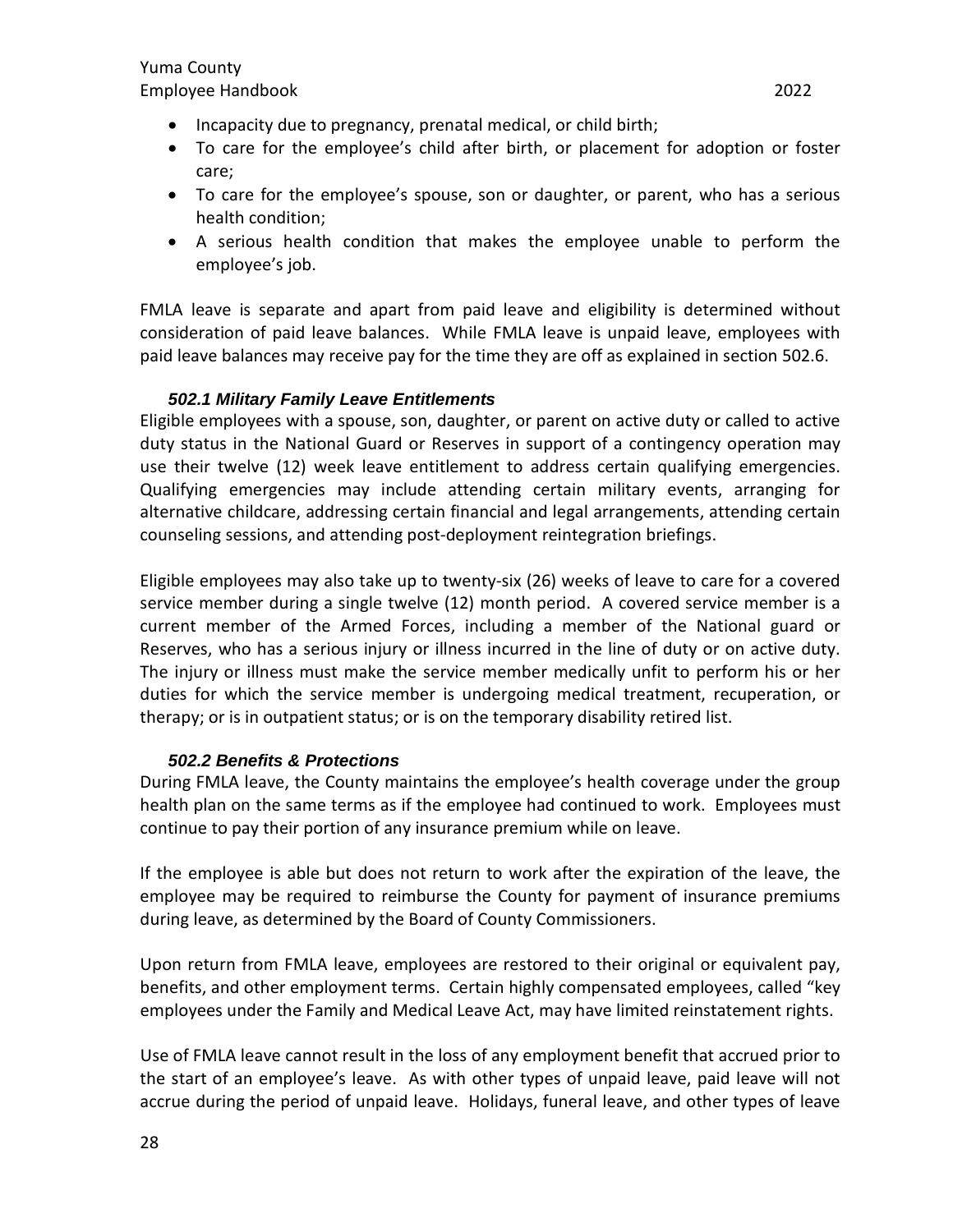#### *502.3 Eligibility Requirements*

<span id="page-28-0"></span>Employees are eligible for leave under FMLA if they have worked for the County for at least twelve (12) months, for 1,250 hours over the previous twelve (12) months, and if they work at a work site with at least fifty (50) employees within seventy-five (75) miles.

#### *502.4 Definition of Serious Health Condition*

<span id="page-28-1"></span>A serious health condition is an illness, injury, impairment, or physical or mental condition that involves either an overnight stay in a medical care facility, or continuing treatment by a health care provider for a condition that either prevents the employee from performing the functions of the employee's job, or prevents a qualified family member from participating in school or other daily activities.

Subject to certain conditions, the continuing treatment requirement may be met by a period of incapacity combined with required ongoing care by a health care provider, or incapacity due to pregnancy or a chronic condition. Other conditions may meet the definition of continuing treatment. The Administration Office will assist in interpreting and establishing qualification.

#### *502.5 Use of Leave*

<span id="page-28-2"></span>The maximum time allowed for FMLA leave is either twelve (12) weeks in the twelve (12) month period following the first date of leave taken, or twenty-six (26) weeks as explained in section 502.1 above.

An employee does not need to use this leave entitlement in one block. Leave can be taken intermittently or on a reduced leave schedule when necessary. Employees are requested to make reasonable efforts to schedule leave for planned medical treatment so as not to unduly disrupt the County's operations. Leave due to qualifying exigencies may also be taken on an intermittent basis.

Employees taking intermittent or reduced schedule leave based on planned medical treatment and those taking intermittent or reduced schedule family leave may be required to temporarily transfer to another job with equivalent pay and benefits that better accommodates that type of leave.

#### *502.6 Substitution of Paid Leave for Unpaid Leave*

<span id="page-28-3"></span>If an employee has banked personal leave hours, the County may require the employee to use accrued paid leave while taking FMLA leave. FMLA leave is without pay when paid leave benefits are exhausted. Eligibility for FMLA leave is determined without consideration for personal leave balances and eligible employees will be placed on FMLA leave, regardless of whether they are utilizing paid leave hours while on leave. Employees without enough leave to receive full pay during FMLA usage may be allowed to retain only enough leave on a monthly basis to cover the employee portion of benefits.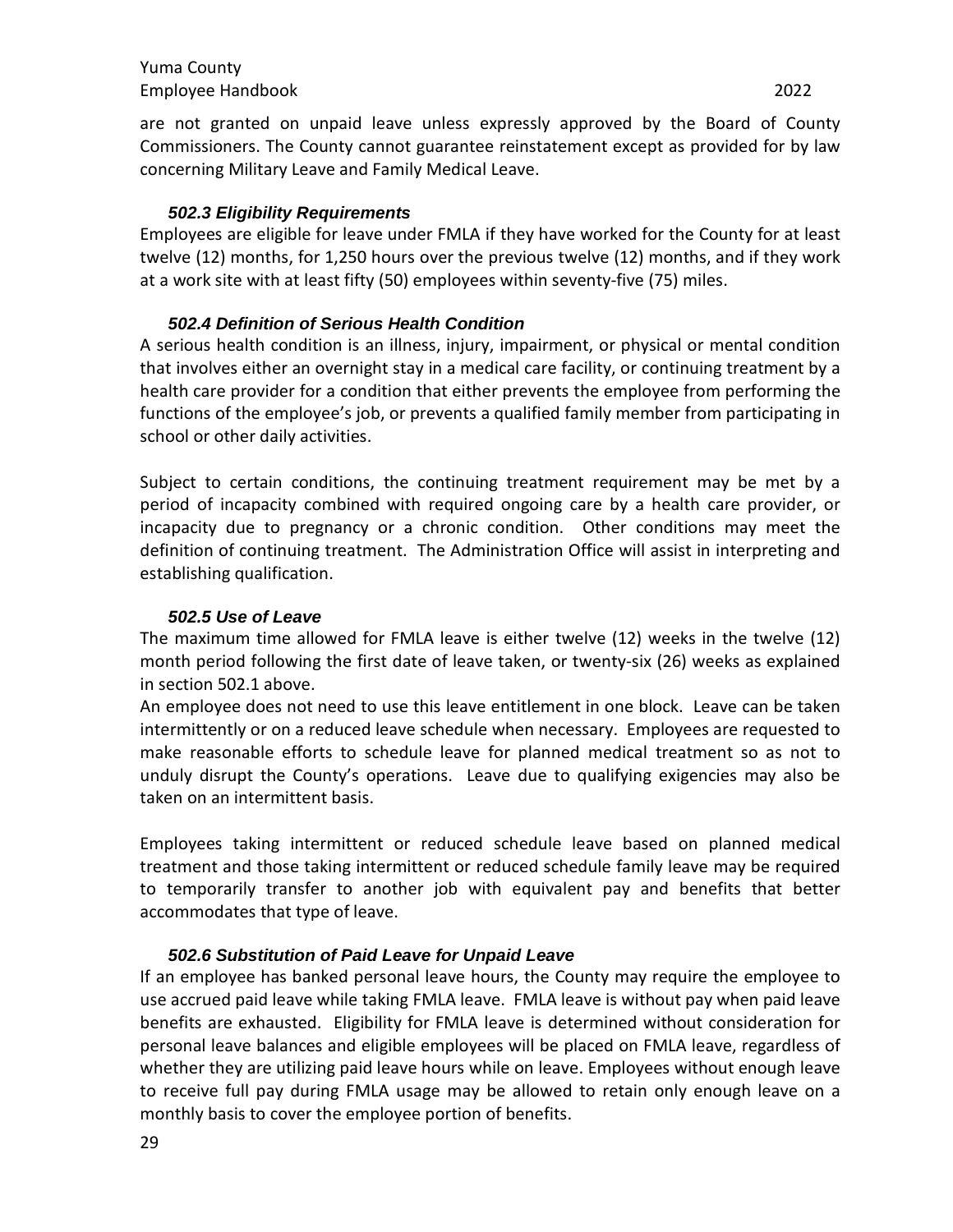#### *502.7 Employee Responsibilities*

<span id="page-29-0"></span>Employees are requested to provide at least thirty (30) days' advance notice of the need to take FMLA leave when the need for leave is foreseeable. When thirty (30) days' notice is not possible, the employee should provide notice as soon as practicable and generally must comply with the County's normal call-in procedures. Supervisors are responsible for notifiying the Administration Office of employee absences that may qualify for FMLA leave so that the Administration Office may assess for eligibility and make proper notice to the employee.

Employees must provide sufficient information for the County to determine if the leave may qualify for the FMLA protection and the anticipated timing and duration of the leave. Sufficient information may include that the employee is unable to perform job functions, a family member is unable to perform daily activities, hospitalization or continuing treatment by a health care provider is required, or circumstances supporting the need for military family leave exist. Employees must also inform the County if the requested leave is for a reason for which FMLA leave was previously taken or certified.

Employees may also be required to provide a certification and periodic recertification supporting the need for leave. The County may require additional medical opinions at the County's expense. Documentation confirming family relationship, adoption, or foster care may be required. If notification and appropriate certification are not provided in a timely manner, approval for leave may be denied. Continued absence after denial of leave may be addressed in accordance with County attendance policies. Employees on leave must contact the Administration Office at least two (2) days before their planned day of return.

#### *502.8 County's Responsibilities*

<span id="page-29-1"></span>The County will inform employees requesting leave whether they are eligible under FMLA. The notice will specify any additional information required as well as the employee's rights and responsibilities. If an employee is not eligible, the County will provide a reason for the ineligibility. The County will inform employees if leave will be designated as FMLAprotected and the amount of leave counted against an employee's leave entitlement. If the County determines that the leave is not FMLA-protected, the County will notify the employee and supervisor.

#### *502.9 Unlawful Acts*

<span id="page-29-2"></span>FMLA makes it unlawful for the County to:

- Interfere with, restrain, or deny the exercise of any right provided under FMLA;
- Discharge or discriminate against any person for opposing any practice made unlawful by FMLA or for involvement in any proceeding under or relation to FMLA.

#### *502.10 Enforcement*

<span id="page-29-3"></span>An employee may file a complaint with the U.S. Department of Labor or may bring a private lawsuit against the County for alleged violations of the Family and Medical Leave Act. Employees who believe an error has been made, are encouraged to contact their supervior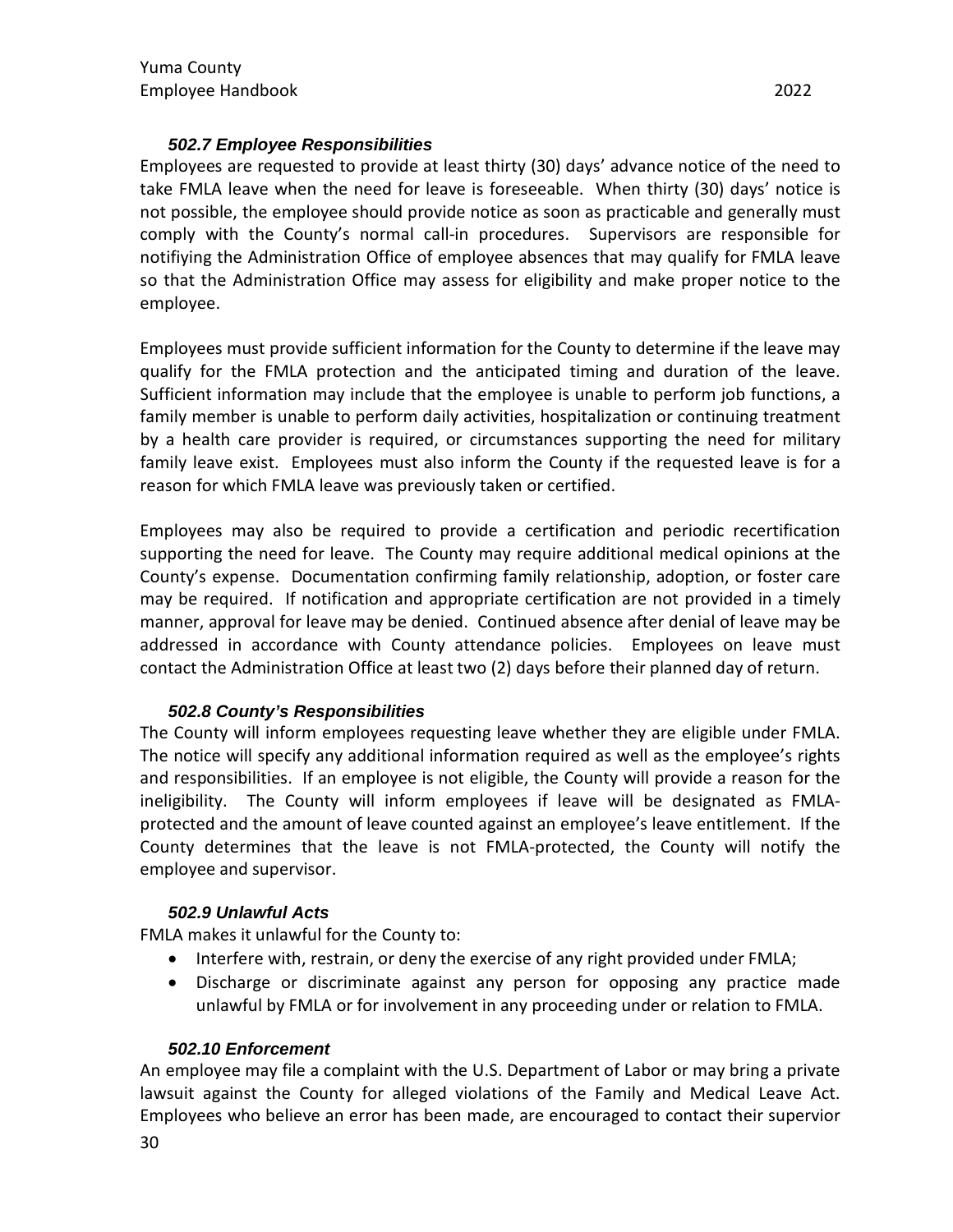or the Administration Office to resolve the discrepancy under normal conflict resolution procedures.

FMLA does not affect any federal or state law prohibiting discrimination, or supersede any state or local law or collective bargaining agreement which provides greater family or medical leave rights.

#### <span id="page-30-0"></span>**503 Jury/Witness Duty**

As a public entity ourselves, Yuma County believes in the responsibility we each have to fulfill our public duty to serve in the administration of justice. The below policies address the County's process for facilitating the duty of public service when an employee is called to serve on jury or witness duty.

#### *503.1 Jury Duty*

<span id="page-30-1"></span>The County recognizes jury duty as a civic responsibility of everyone. When summoned for jury duty, an employee will be granted leave to perform their duty as a juror. The employee must make sure that their supervisor is notified of this selection for jury duty. If the employee is excused from jury duty during regular work hours, they are expected to report to work promptly.

Employees receive regular pay for the first three (3) days of jury duty if they were scheduled to work and a juror service certificate is submitted. No allowance shall be given for overtime in situations where the jury is required to stay past normal working hours. Beginning the fourth day and thereafter, employees serving as a juror are paid \$50.00 per day by the State of Colorado for state, district, or county courts. Yuma County will pay the difference between the employee's regular salary and the \$50.00 per day payment by the State of Colorado.

#### *503.2 Witness Duty*

<span id="page-30-2"></span>Employees who are required to appear as witnesses in cases that relate directly to their employment with the County will be granted court leave with pay on the condition that any compensation received for such services during working days shall be given to the County.

Employees who are required to appear in court on matters that do not relate directly to their duties (jury duty excepted), will not be granted court leave. Vacation, compensatory leave or general leave without pay may be authorized at the discretion of the appointing authority.

#### <span id="page-30-3"></span>**504 Leave Without Pay**

Leave without pay may be available for employees facing a situation that requires time off in excess of their accruals. Requests for general leave without pay should be submitted to your immediate supervisor and must be authorized by the Board of County Commissioners. Employees should clearly explain the reason for the leave request and estimate the duration of leave to the best of their ability. Failure to obtain authorization may result in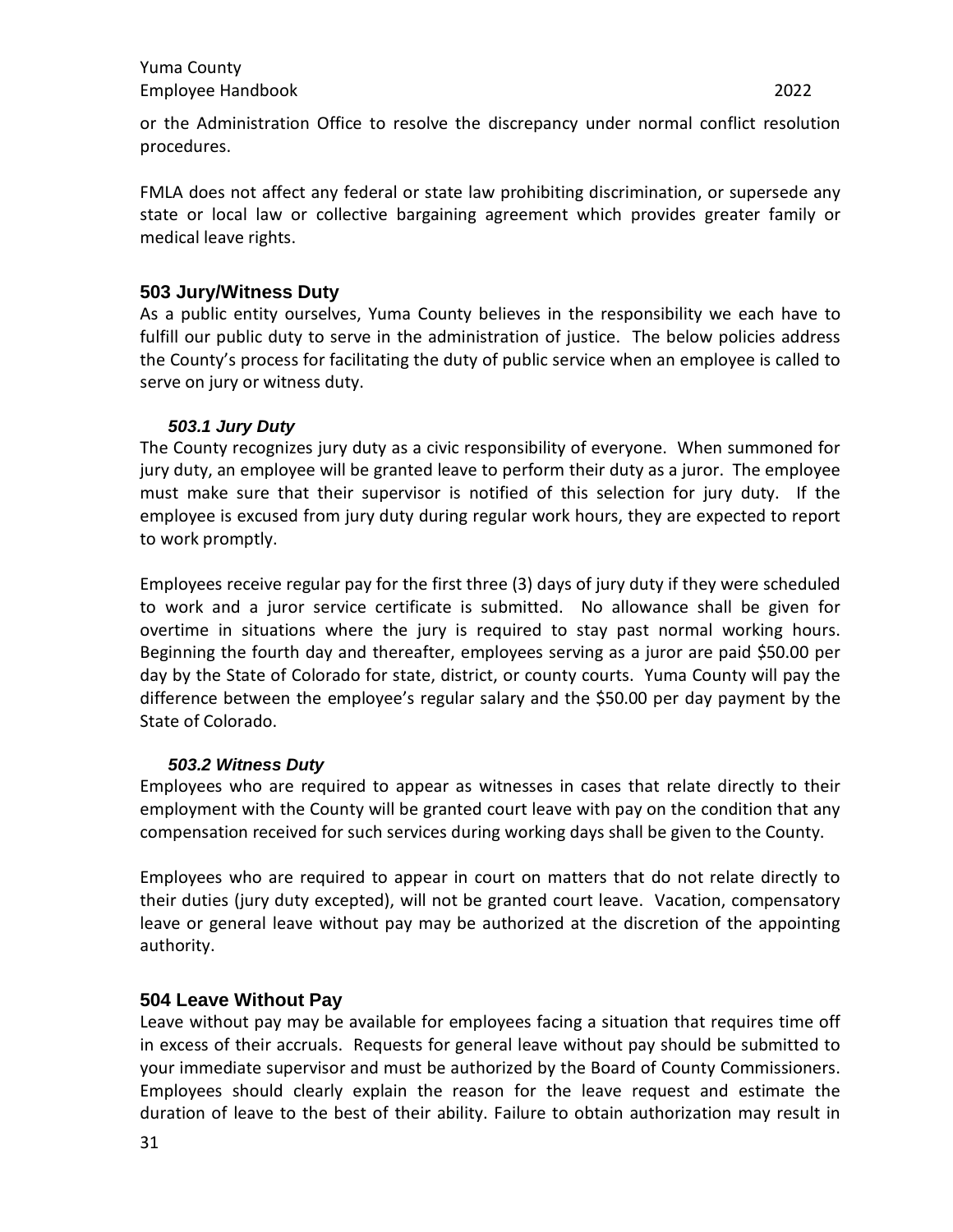disciplinary action. Unapproved leave without pay may be considered a no-call, no-show which may be deemed a resignation effective immediately.

The County may, at the discretion of the Board of County Commissioners, continue to provide health insurance benefits during approved terms of leave without pay. Alternatively, the employee may be responsible for the employee portion of benefits up to the full cost of benefits at the discretion of the Board of County Commissioners. In these instances, the County will resume payment of its share of the costs of these benefits when the employee returns to active employment.

Benefit accruals including holidays may be suspended during the leave and resume upon return to active employment except in cases of military leave and other applicable legal requirements or at the discretion of the Board of County Commissioners.

When leave ends, the employee may return to the same position, if available, or to a similar one for which they are qualified, where practical. If the previous position or a comparable one is not available, the employee may apply for another position that is available and suitable. The County cannot guarantee reinstatement.

If an employee fails to report to work promptly at the end of the approved leave period or fails to provide supporting documentation for leave as requested, the employee is considered to have resigned their position.

#### <span id="page-31-0"></span>**505 Military Leave**

Employees granted a military leave of absence are reinstated and paid in accordance with the laws governing veteran's re-employment rights. Currently, these requirements are defined in the Uniform Services employment and Re-employment Rights Act of 1994 (USERRA) and C.R.S. 28-3-601. The County cannot guarantee reinstatement except as provided for by law concerning Military Leave and Family Medical Leave.

#### <span id="page-31-1"></span>**506Sick Leave Bank**

A voluntary sick leave bank is available for employee participation in instances of significant medical conditions experienced by the employee. Sick leave bank policies are provided under separate cover and are available in the Administration Office.

#### <span id="page-31-2"></span>**507 Personal Leave**

The County strives to ensure strong work-life integration for its employees and has established a generous personal leave program designed to allow employees time for family and personal needs. Employees are encouraged to use their personal leave and we commit to creating an environment in which workloads and scheduling allow for use of leave.

#### <span id="page-31-3"></span>*507.1 Personal Leave Accruals*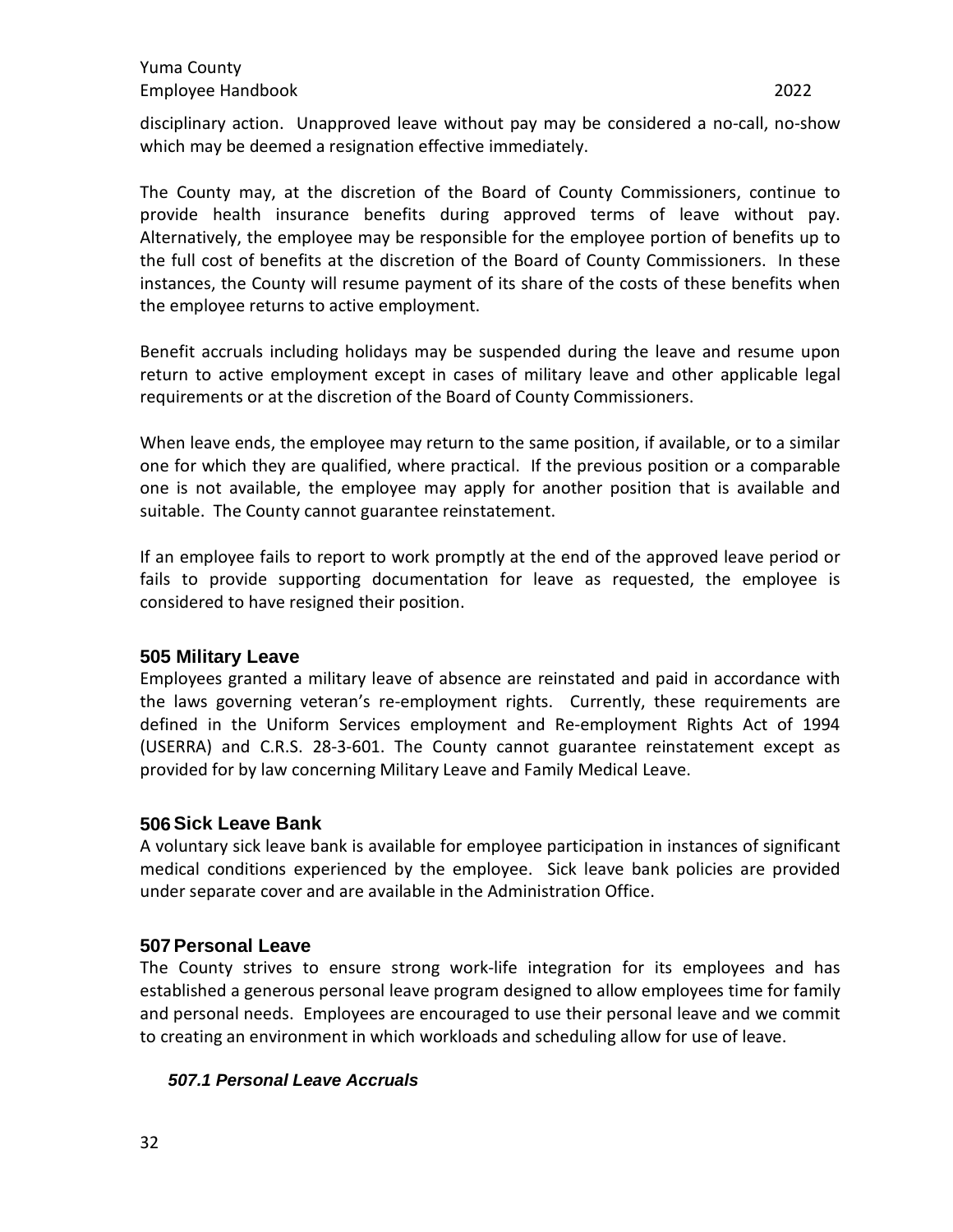Personal leave is granted to eligible employees on a monthly basis. Personal leave is deemed as earned on the last working day of the month.

| <b>Monthly Vacation Accumulation Rate</b><br>(40.0 Hour Workweek) |                                   |                        |                        |
|-------------------------------------------------------------------|-----------------------------------|------------------------|------------------------|
| <b>Accrual Rate</b>                                               |                                   |                        |                        |
| Years of<br>County<br>Service                                     | Monthly<br><b>Hours</b><br>Earned | Monthly<br>Days Earned | Yearly Total<br>Earned |
| $0 - 1$                                                           | 8                                 | 1 day                  | 12 days                |
| $1 - 10$                                                          | 14                                | $1\%$ days             | 21 days                |
| $10 - 20$                                                         | 18                                | $2\%$ days             | 27 days                |
| $20+$                                                             | 20                                | $2 \frac{1}{2}$ days   | 30 days                |

Currently full-time permanent employees are granted personal leave as follows:

#### *507.2 Use of Personal Leave*

<span id="page-32-0"></span>Employees are responsible for scheduling use of personal leave in advance with their supervisor and must receive the supervisor's approval. Time off is scheduled in a manner that minimizes interruptions to County operations. Whenever possible, personal leave requests shall not be denied by appointing authorities, especially when such denial, based on carryover limitations, could result in forfeiture of accumulated personal leave.

Personal leave may not be taken during the first six (6) months of employment, which is considered the normal introductory period, except an employee may use personal leave for unforeseen medical reasons. Exceptions to this rule must be submitted by the employee in writing to the Department Head and, if approved, must be filed with the Administration Office.

When a paid holiday falls within the employee's vacation period, personal leave will not be charged for the holiday.

Personal leave time will not be counted in the computation of overtime.

Elected Officials and Department Heads may establish periods during which no personal leave may be taken or may establish limits on the number of staff who may use leave at the same time in order to ensure effective operations of the department. Personal leave may be taken only when authorized by the appointing authority. Leave without pay may be charged for any leave which was not authorized in advance.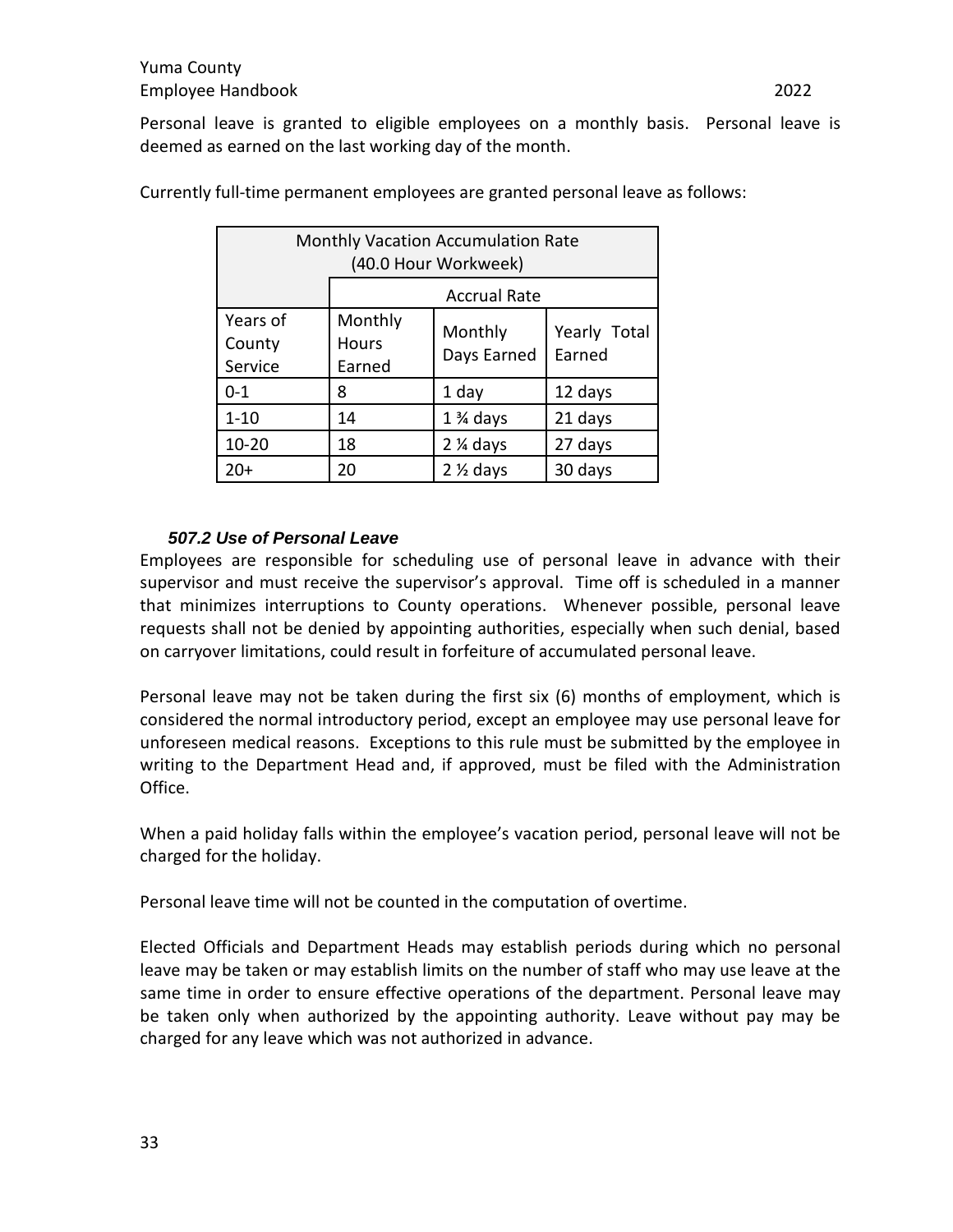Due to requirements of the Fair Labor Standards Act specific to law enforcement, personal leave requests for employees of the Sheriff's Office will be addressed through policies established by the Sheriff.

Notice of absence procedures are established by each office and department as necessary for department operations. Employees are responsible for ensuring they understand absence procedures for their department. Non-notification of absence in accordance with department policy may result in disciplinary action, up to and including termination. For a multi-day absence due to illness, a written medical practitioner's statement may be required at the discretion of the supervisor.

Employees will have leave time charged against their accumulations in accordance with department work week policies.

Upon separation of employment, employees are compensated for earned unused personal leave. The personal leave will be paid out at the pay rate in effect at the time of separation and may be subject to various witholdings in accordance with applicable law and benefit plans.

#### *507.3 Permanent Part-Time Employee Leave Accruals*

<span id="page-33-0"></span>Permanent part-time employees working an annual average of 24 hours per week or more having completed more than 5 years of employment with the County is eligible for personal leave accrual. Beginning in year 6, the permanent part-time employee shall receive 3.33 hours per month (40 hours per year). For each year thereafter, the permanent part-time employee shall receive 8 additional hours per year to a maximum of 80 hours according to the following schedule.

| Permanent Part-Time Employee<br><b>Personal Leave Accrual</b> |                                   |                                  |                              |  |
|---------------------------------------------------------------|-----------------------------------|----------------------------------|------------------------------|--|
|                                                               | <b>Accrual Rate</b>               |                                  |                              |  |
| Years of<br>County<br>Service                                 | Monthly<br><b>Hours</b><br>Earned | Yearly<br><b>Hours</b><br>Earned | <b>Yearly Days</b><br>Earned |  |
| 6                                                             | 3.33                              | 40                               | 5                            |  |
| 7                                                             | 4                                 | 48                               | 6                            |  |
| 8                                                             | 4.66                              | 56                               | 7                            |  |
| 9                                                             | 5.33                              | 64                               | 8                            |  |
| 10                                                            | 6                                 | 72                               | 9                            |  |
| 11+                                                           | 6.66                              | 80                               | 10                           |  |

#### *507.4 Personal Leave Accumulations*

<span id="page-33-1"></span>Employees may not carry more than 480 hours of personal leave accumulations from one year to the next. At the end of each calendar year, employees will be bought out for leave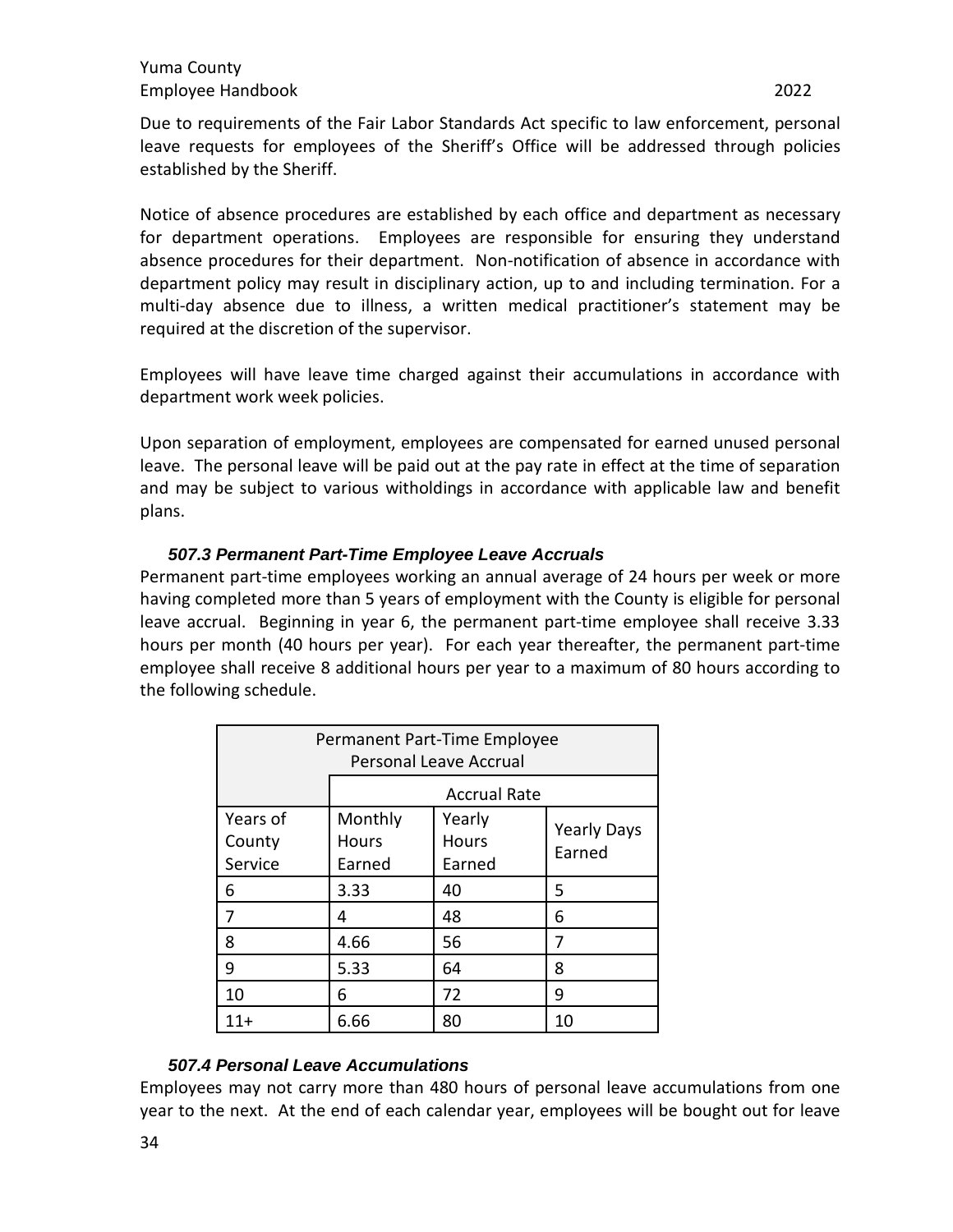accruals in excess of the 480-hour maximum according to the below schedule. Hours in excess of the maximum accrual and buyout thresholds will be forfeited by the employee unless an exception request is submitted on behalf of the employee by their appointing authority and approved by the Board of County Commissioners. Employee leave buyouts are capped at 480 hours at time of separation.

| Maximum Leave Accruals and Buyouts |                            |                        |                                  |                              |                                        |
|------------------------------------|----------------------------|------------------------|----------------------------------|------------------------------|----------------------------------------|
|                                    |                            |                        |                                  |                              |                                        |
| Years of<br>County<br>Service      | Monthly<br>Hours<br>Earned | Monthly<br>Days Earned | Yearly<br><b>Hours</b><br>Earned | <b>Yearly Days</b><br>Earned | Max Year-<br><b>End Buyout</b><br>Days |
| $0 - 1$                            | 8                          | 1 day                  | 96                               | 12 days                      | 0                                      |
| $1 - 10$                           | 14                         | $1\%$ days             | 168                              | 21 days                      | 10                                     |
| $10 - 20$                          | 18                         | $2\frac{1}{4}$ days    | 216                              | 27 days                      | 12                                     |
| $20+$                              | 20                         | $2 \frac{1}{2}$ days   | 240                              | 30 days                      | 13                                     |

# <span id="page-34-0"></span>**508 Voting**

Voting is an important responsibility we all assume as citizens. The County encourages employees to exercise their voting rights in all local, state, and federal elections.

Under most circumstances, it is possible for employees to vote either before or after work. If it is necessary for employees to arrive late or leave work early to vote in any election, employees should arrange with their supervisor no later than the day prior to election. If properly requested as noted, an employee may be eligible to receive up to two (2) hours of "voting time" pursuant to the conditions outlined in C.R.S. 1-7-102.

#### <span id="page-34-1"></span>**509 Unpaid Volunteer Firefighting Leave**

We recognize the important work done in our county by volunteer firefighters who respond to life- and property-saving calls without compensation in the interest of our community. Employees who are on the roster of a local volunteer fire department who are unable to attend work at their regularly scheduled time due to responding to local fire calls for which they are not being otherwise compensated will be paid for their normal work schedule while actively involved in fire department response.

# <span id="page-34-2"></span>**510 Healthy Families and Workplaces Act & Colorado Paid Family Leave**

In compliance with the Health Families and Workplaces Act, passed in 2020, part-time employees will earn one hour of paid family leave for ever 30 hours worked. Employees may accrue up to 48 hours of leave and hold a maximum of 48 hours at any given time. Leave may be used for qualifying family emergencies as outlined in the Act and subject to reasonable documentation.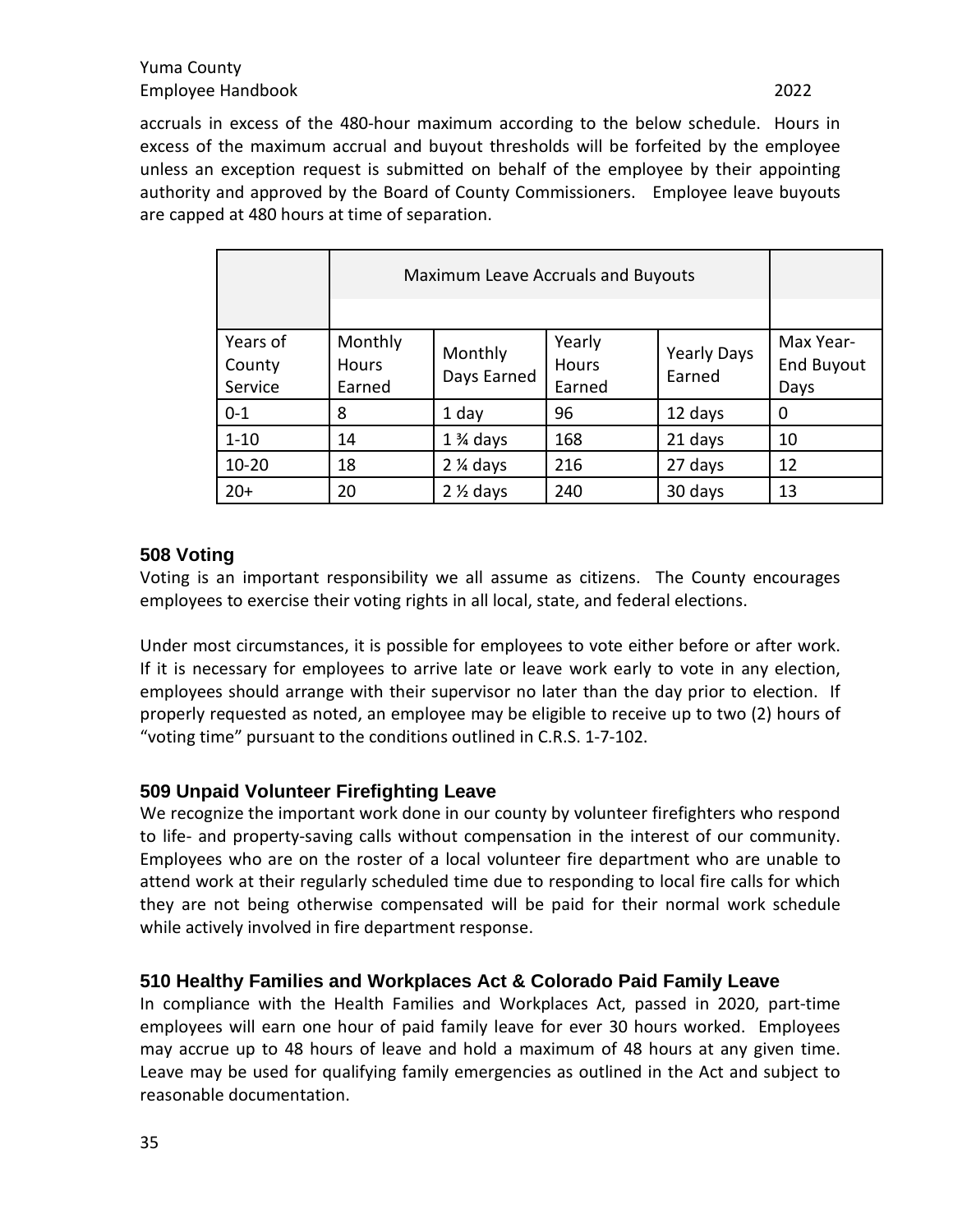## <span id="page-35-0"></span>**511 Birthday Leave**

In 2022 the update of the Yuma County Fair schedule necessitated the loss of Yuma County Fair Day as an employee holiday. In the interest of ensuring a consistent number of paid days off, the Commissioners instituted 8 hours of birthday leave for all Yuma County employees. Leave is earned for each employee annually and is used under the management of each employee's department head. Leave must be used in the year it is earned or will be forfeited.

# <span id="page-35-1"></span>**CHAPTER VI – CONDUCT**

Yuma County has a high standard of professionalism in conduct for all employees and representatives. Below are some specific examples of standards of professional conduct that employees and representatives are expected to adhere to. This policy set is not able to anticipate every potential scenario, so employees are reminded that the behavior expectations are that employees conduct themselves in accordance with generally accepted standards for professional behavior and with deference to our entrusted roles as public servants.

#### <span id="page-35-2"></span>**601 Absence & Punctuality**

Absenteeism and tardiness can be very disruptive to County operations. Excessive absenteeism is costly, causes unnecessary overtime, imposes additional work on co-workers and supervisors, disrupts schedules, and creates morale problems.

Employees are expected to be at work and on time as scheduled. It is recognized that occasional amounts of absence for bona fide sickness are often beyond the control of the employee.

If it is necessary for employees to be absent from work due to illness, injury, or an emergency situation, they must notify their supervisor as soon as possible in accordance with department procedures for time off. Employees are individually responsible for knowing and following department-level procedures for time off requests and approvals. If an employee's immediate supervisor is not available in an emergency situation, the employee may contact the Administration Office who will relay the message.

"Tardiness" is defined as arriving to your work site after your scheduled reporting time. Tardiness is not an employee trait that Elected Officials and Department Heads are expected to accept. Absenteeism or tardiness that is excessive in the judgment of the County will not be tolerated. Continual absenteeism or tardiness will result in disciplinary action up to and including termination.

Employees who are absent without notifying their supervisor will be considered a no-call, no-show and will be considered to have resigned their position effective immediately.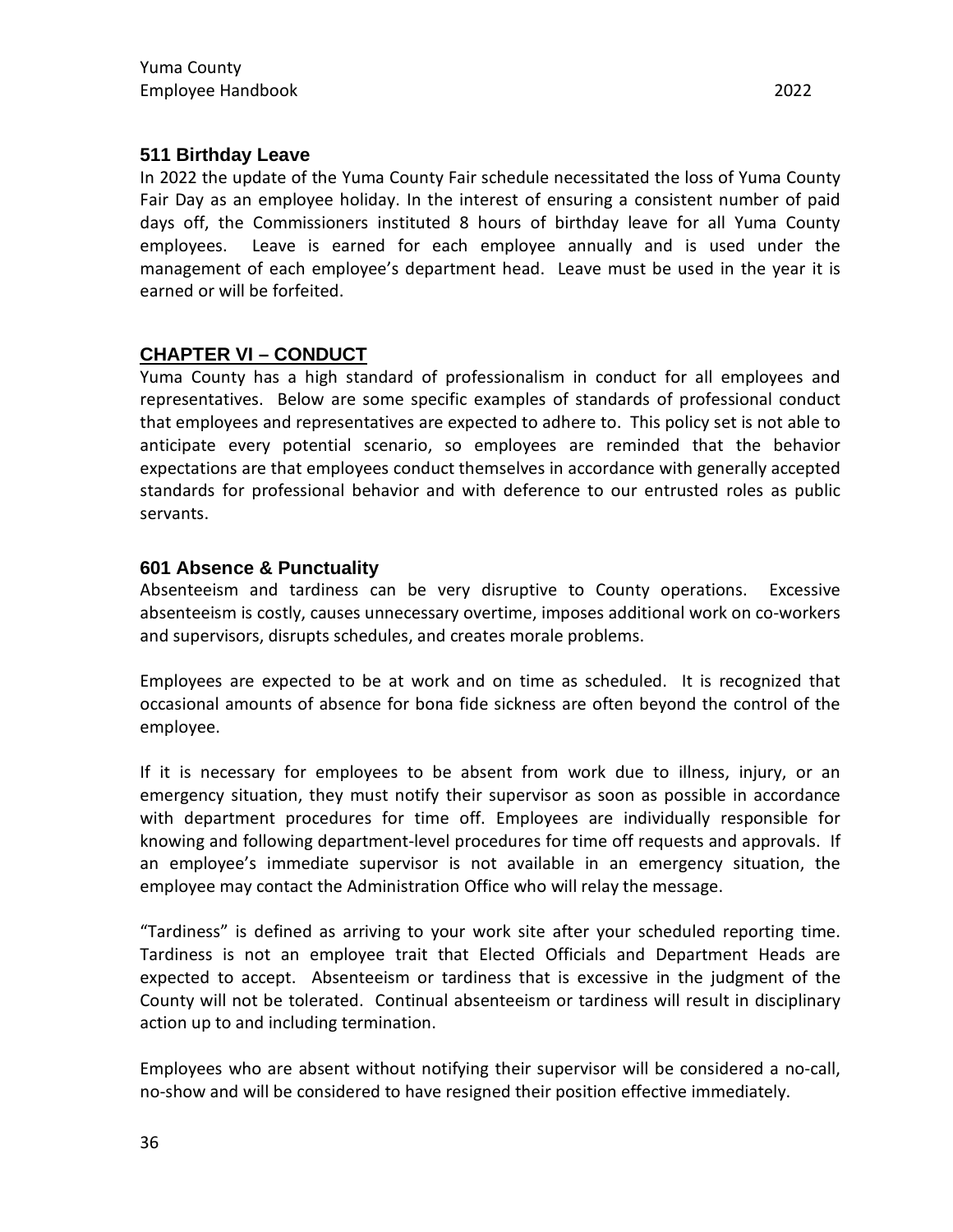# <span id="page-36-0"></span>**602 Alcohol & Drugs**

The goal of the County is to provide our employees with a workplace which promotes health and safety. To meet this goal, the County strictly prohibits the illegal use, possession or sale of controlled substances by its employees. To support the County's safety and health program and to comply with minimum federal safety standards for drivers of commercial vehicles, the County has established an anti-drug program.

Additionally, certain positions that have been deemed safety-sensitive, may have additional more stringent anti-drug procedures as required to ensure safe completion of work tasks.

Drug testing will be an integral part of our anti-drug program as well as education and training to assist our employees in understanding their responsibilities in achieving a drugfree environment. Employees should refer to the separate policy statement for details of the County's anti-drug program.

#### <span id="page-36-1"></span>**603 Appearance & Conduct**

The way you look, dress, and act is vitally important to the County. Due to our employee's frequent interaction with the public, standards of personal appearance, hygiene, and attire have been determined. A clean, neat appearance is expected of you.

For Yuma County purposes, business casual dress may include jeans, polo shirts, etc. at the discretion of the Elected Official or Department Head. Shorts, midriffs, jump suits, halter tops, and similar items of casual attire would not be appropriate. Casual never means sloppy. All clothes must be clean and in good repair.

To create a favorable impression, one must be well groomed at all times. Body odor, bad breath, cigarette smoke, and excessive use of perfume or cologne are offensive to coworkers and to the public.

If employees report for work improperly dressed or groomed in the County's opinion, their supervisor or Department Head may instruct them to return home to change clothes or clean up. Department Heads may utilize a higher standard of appearance, attire or hygiene due to the nature of their unit's interaction with the public.

Every Yuma County public employee represents Yuma County Government and shall strive for positive public and coworker relations. Employees are expected to be courteous, friendly, helpful, professional, and prompt in attention to both the public and coworkers. Gossip, ostracism or shaming of others, sharing of personal or confidential information of others, and other like negative behaviors are not tolerated in our professional environment and will be considered significant personnel infractions warranting disciplinary action up to and including termination. Our relations with the public and co-workers are not only a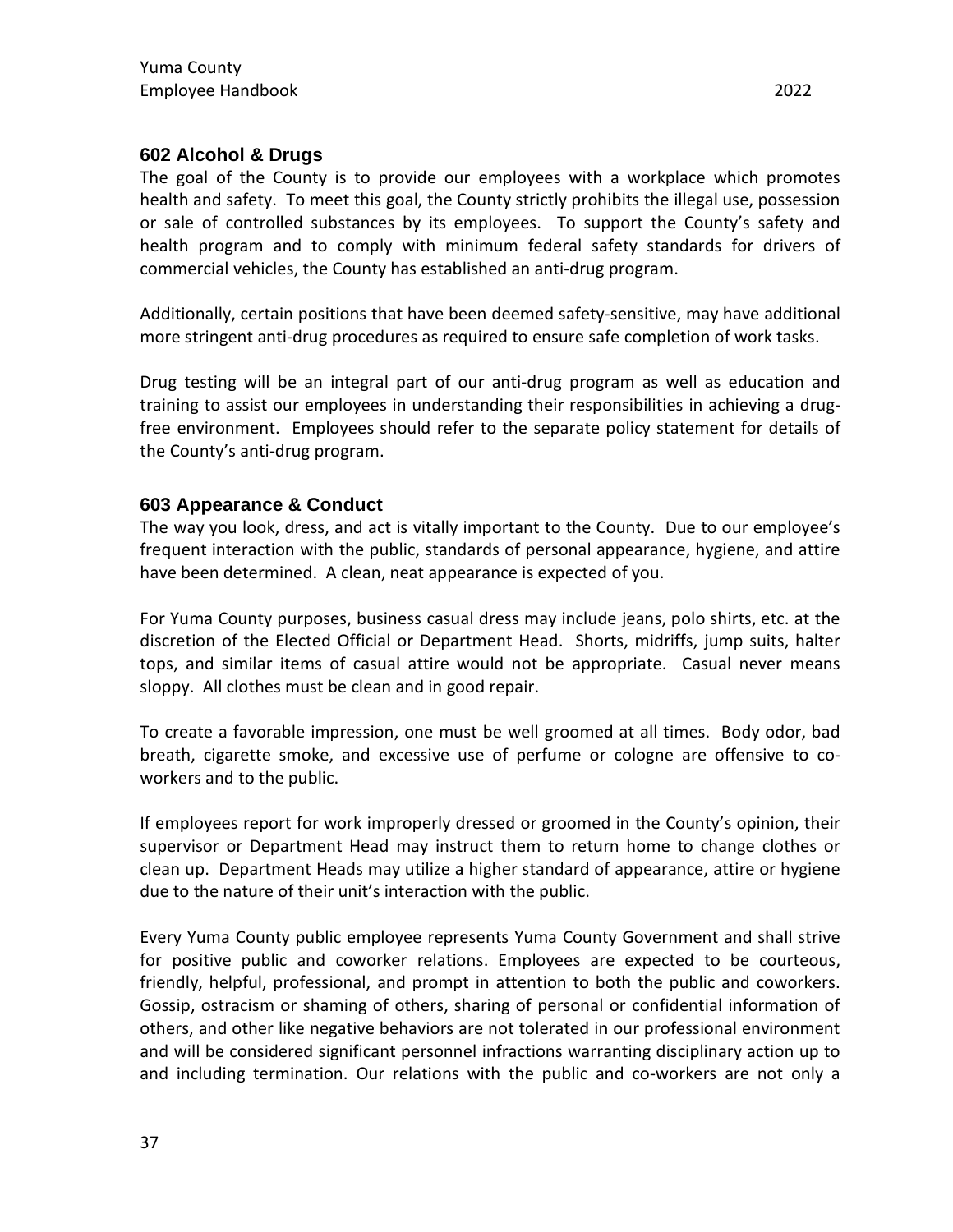reflection of ourselves, but also of the professionalism of Yuma County Government and the Officials elected to oversee it.

#### <span id="page-37-0"></span>**604 Bulletin Boards**

The official County bulletin board will be utilized to notify both employees and the public of official County notices, decisions, and other business-related matters as prescribed by regulation or at the discretion of the Board of County Commissioners. The Board of County Commissioners will officially designate the official bulletin board at the first regular meeting of the Board County Commissioners each calendar year. Employees are responsible for reviewing the bulletin boards for announcements, vacancies, and various other information. Information posted on the bulletin board must be approved by the Administration Office prior to posting.

#### <span id="page-37-1"></span>**605 Confidential Information & HIPAA**

Employees handling confidential information are responsible for its security. Extreme care must be exercised to ensure that it is safeguarded to protect the County and its clients or customers. Confidential information includes, but is not limited to, information concerning case management files, personal financial information, various information on application forms, legal issues, and similar subjects.

Misuse or disclosure of confidential information obtained in the course of County employment could result in personal legal liability and disciplinary action, up to and including termination from employment. Documents and copies of documents, generated in the course of County employment are the exclusive property of the County and are not to be used for personal use or retained in the possession of an employee.

The County will also comply with the provisions of the "Health Insurance Portability and Accountability Act of 1996 (HIPAA)." This federal policy establishes rules and regulations governing personal medical information privacy issues. Further information on HIPAA, including the HIPAA Practice and Privacy Notice is available in the Administration Office. The Yuma County Privacy Officer will be the attorney to the Board of County Commissioners.

#### <span id="page-37-2"></span>**606 County Property**

Employees who are issued County property, e.g., identification cards, handbooks, vehicles, keys, and other similar items, are responsible for this property. Damaged or lost property due to carelessness, negligence, or other such action, may result in disciplinary action and/or restitution of damages incurred by the County to resolve the damage or loss.

Office equipment such as copiers, fax machines, etc. are intended for conducting County business. These may not be used for any activity that could be construed as invasive, illegal or contrary to the best interests of the County. Use of county property other than that required for the performance of official duties connected with official departmental functions by any County employee may be cause for disciplinary action and/or immediate

38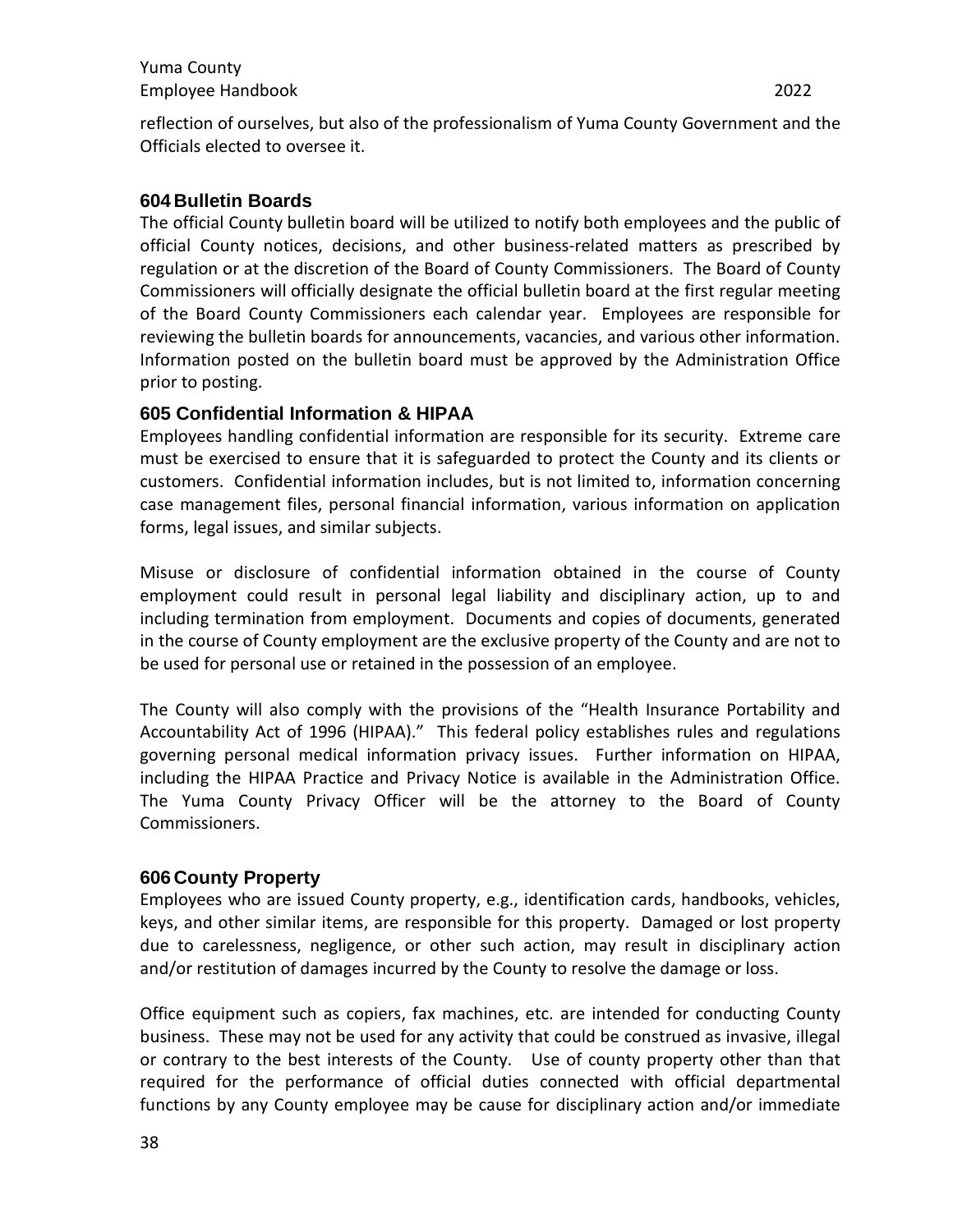termination. Certain actions may also be a violation of law subjecting the employee to criminal charges.

Employees are reminded that business conducted on County-owned, leased, and/or insured equipment or data connections is considered property of the County and may be subject to the Colorado Open Records Act. See the employee policy on Right to Privacy for more information.

#### <span id="page-38-0"></span>**607 Conflict of Interest & Ethics**

Employees have an obligation to conduct business within guidelines that prohibit actual, potential, or perceived conflicts of interest or ethics violations. This guideline establishes only the framework within which the County requires the organization to operate. The purpose of these guidelines is to provide general direction so that employees can seek further clarification on issues related to the subject of acceptable standards of operation. Contact the County Administrator for more information or questions about conflicts of interest and ethics. Questions regarding conflict of interest and ethics will be brought to the Board of County Commissioners for review, investigation, decision, and resolution. Decisions of the Board of County Commissioners shall be made a matter of public record.

An actual or potential conflict of interest occurs when an employee is in a position to influence a decision that may result in a personal gain for that employee or for a relative.

An actual or perceived ethics violation occurs when a public employee or representative acts or appears to act in conflict with CRS 24-18-101, et seq, CRS 24-18-109, or CRS 24-18- 110.

If an employee has any situation which may be an actual or potential conflict of interest or ethics violation, the employee must disclose this to the Board of County Commissioners or its designee as soon as possible.

Employees must remember, often the perception of conflict of interest and ethics violations are considered to carry the same weight as actual violations. Under Article XXIX of the Colorado Constitution, public employees must "avoid conduct that is in violation of their public trust or that creates a justifiable impression among members of the public that such trust is being violated."

Revealing a potential conflict of interest will not be met with punitive response. If you are unsure, you are encouraged to ask for guidance.

#### <span id="page-38-1"></span>**608 Gratuities & Gifts**

Article XXIX of the Colorado Constitution was approved by Colorado voters in 2006, and is applicable to all County employees. It established new standards of ethical behavior that must be recognized by all levels of Colorado government. It "forbids the acceptance of any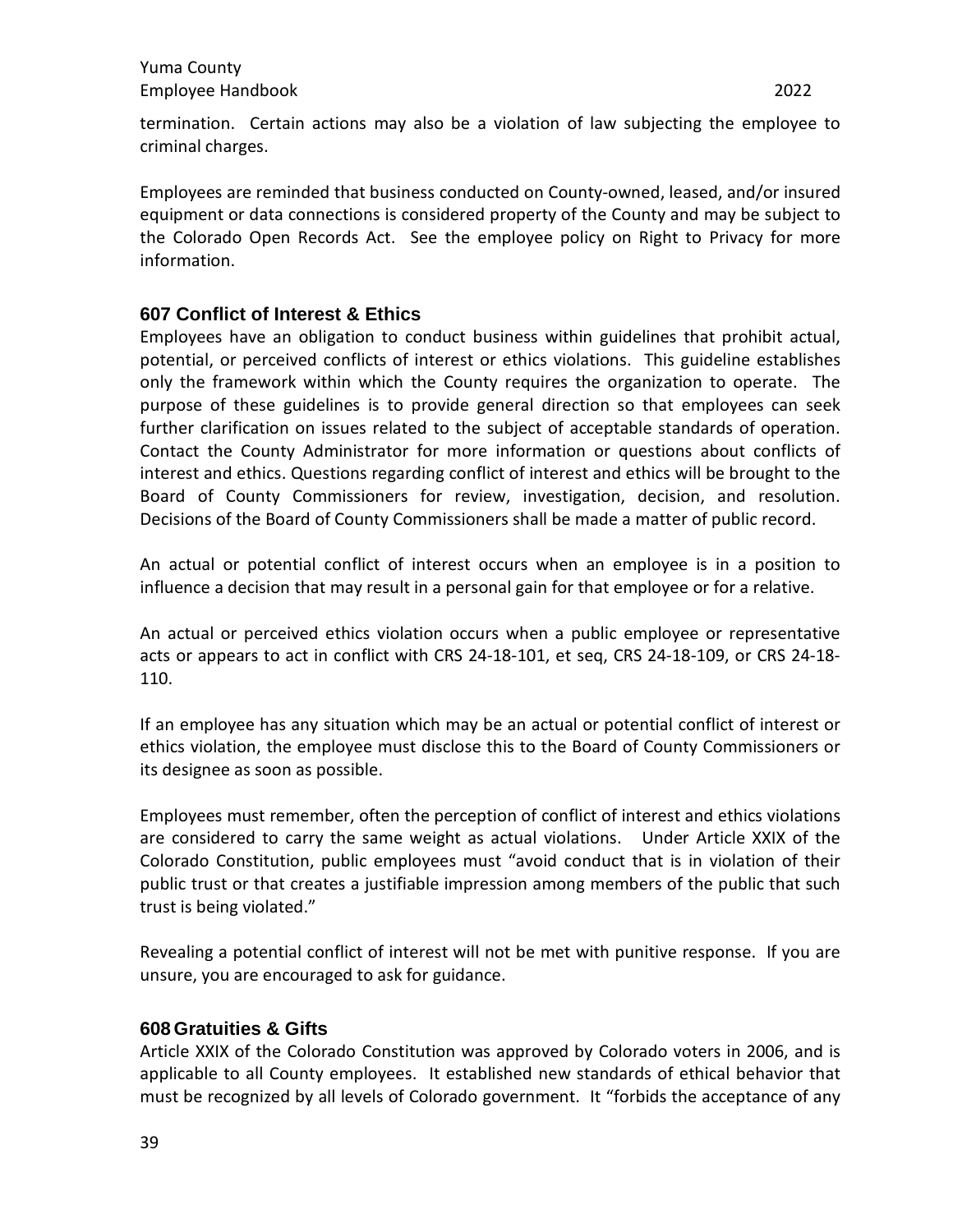money, forbearance or forgiveness of debt, by any regulated person, unless that person provides equal consideration in return." This applies to the employee, their spouse and dependents. It also provides an exception for a "gift or gifts" that have a certain cumulative value, which changes with inflation. Currently the value is \$65.00 or less.

#### <span id="page-39-0"></span>**609 Maternal Nurturing**

The County recognizes the importance of nutrition and nurturing during an infant's early development, and it will work with employees to facilitate a breastfeeding/nursing situation that benefits both the County and the employee. The maternal nurturing program is implemented pursuant to C.R.S. 8-13.5-104 and 25-6-301. For more information, please contact the Administration Office.

#### <span id="page-39-1"></span>**610 Outside Employment**

Employees involved in or contemplating outside work should discuss the issue with their supervisor. Despite any outside employment or business venture, employees are still required to perform their assigned duties with Yuma County.

Any outside employment must not affect an employee's ability to meet job requirements, perform competently, or accept overtime hours.

Any outside employment must not create or appear to create a conflict with the County's interests. Employees are not permitted to use any of the County's equipment or supplies for purposes related to an outside job.

# <span id="page-39-2"></span>**611Parking**

The County currently provides free parking facilities for employees and visitors. When you enter the lot, please follow directions and do not park in reserved areas. Employees with special needs should obtain a handicapped permit through the County Clerk's Office.

The County is not liable for fire, theft, damage, or personal injury involving employees or automobiles. Protect your property by locking your vehicle.

You are expected to drive safely and comply with traffic control signs.

# <span id="page-39-3"></span>**612Political Activity & Lobbying**

The County encourages employees to participate in the political and governmental affairs of the community. Employees are encouraged to be informed about, work for, contribute to, and communicate with candidates and officeholders. The County encourages its employees to exercise responsible citizenship and does not intend to interfere with their conduct and involvement with political activity, as long as those activities are pursued during hours when the employee is not on duty, and that the activities do not reduce the employee's efficiency or disrupt fellow employees at their job.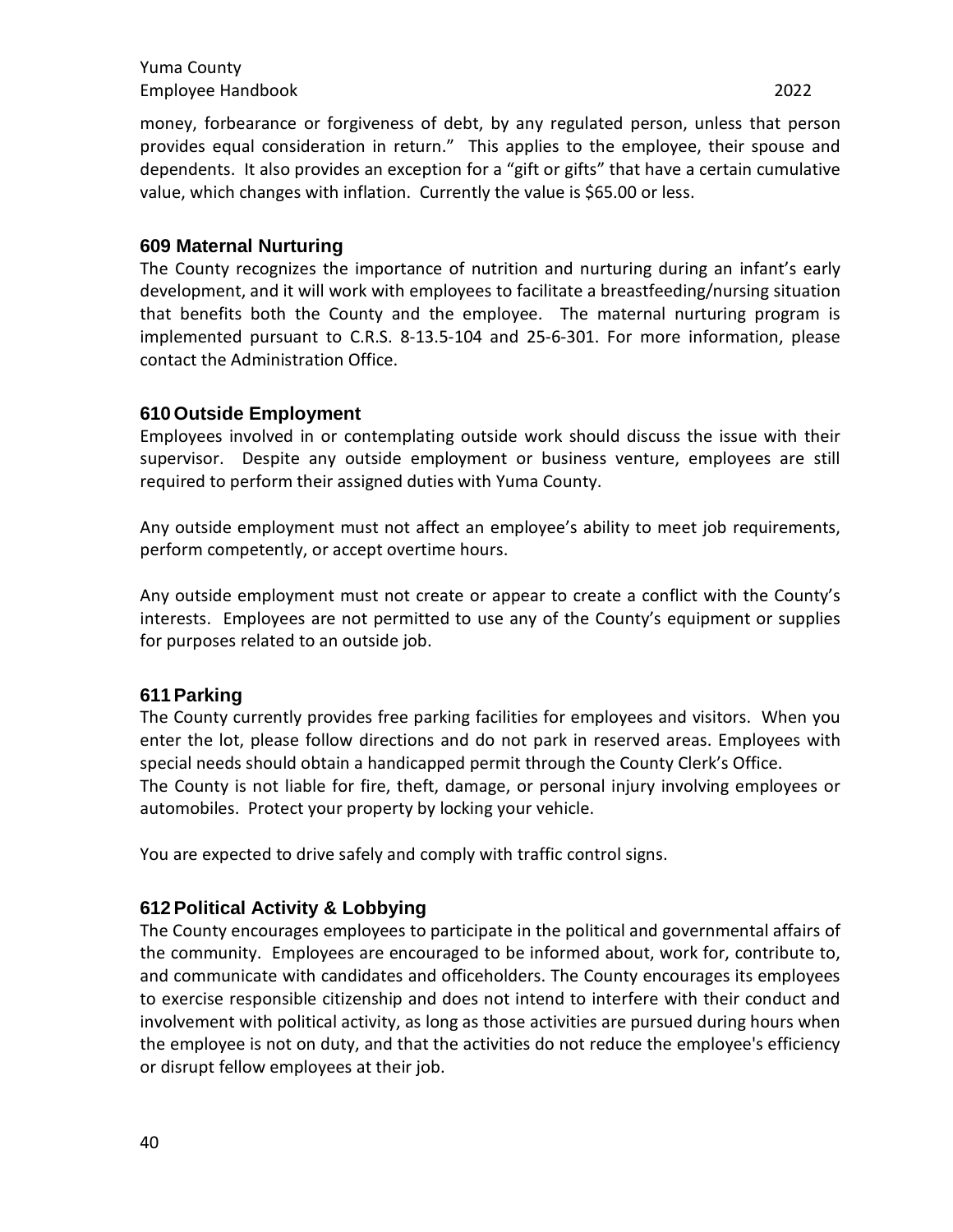If engaging in any political activity including lobbying, the employee must do so as an individual and not as a representative of the County. Campaigning, fund raising, and other partisan political activities must be conducted on the employee's own time. The County may deny time off for political activity where the activities, in the opinion of the County, would unduly interfere with the employee's fulfillment of any obligations to the County.

# <span id="page-40-0"></span>**613 References**

Employees who are approached either formally or informally and asked to provide information about former employees of the County should refer such inquiries to the Administration Office.

# <span id="page-40-1"></span>**614 Searches & Inspections**

The County reserves the right to conduct inspections of persons and property. Cooperation in the conduct of inspections is required as a condition of employment.

Employees on the County's premises are subject to questions and search at the County's discretion. County property such as, county vehicles, lockers, desks, filing cabinets, computer files, e-mail, voice-mail, etc., are designated as having limited personal use, and may be searched at any time. Personal property stored in or on county facilities or equipment is considered stored at the employee's own risk and is not the responsibility of the County.

A County-initiated search does not necessarily imply an accusation of theft or that an employee has broken a rule. Employees refusing to cooperate with or submit to search may be subject to termination.

# <span id="page-40-2"></span>**615Solicitation**

The County prohibits solicitation of any type and for any purpose during scheduled working time on its premises. This applies to both employees and non-employees alike. Prohibited solicitations during scheduled working hours include the general public selling retail goods to employees or any employee trying to sell any item to another employee or any other solicitation determined to be inappropriate by Yuma County. Regular vendors of the County will conduct their business through authorized County personnel.

Working time does not include break periods, mealtimes, or other specified periods during the workday when employees are not engaged in performing their work tasks. Distribution of circulars, handbills or literature of any kind during working time is not permitted.

#### <span id="page-40-3"></span>**616 Smoke-Free Workplace**

In order to maintain a safe and healthy working environment and to ensure compliance with applicable law, i.e., "Colorado Clean Indoor Air Act," smoking, including vaping, is prohibited throughout the workplace. This includes all County offices, facilities, and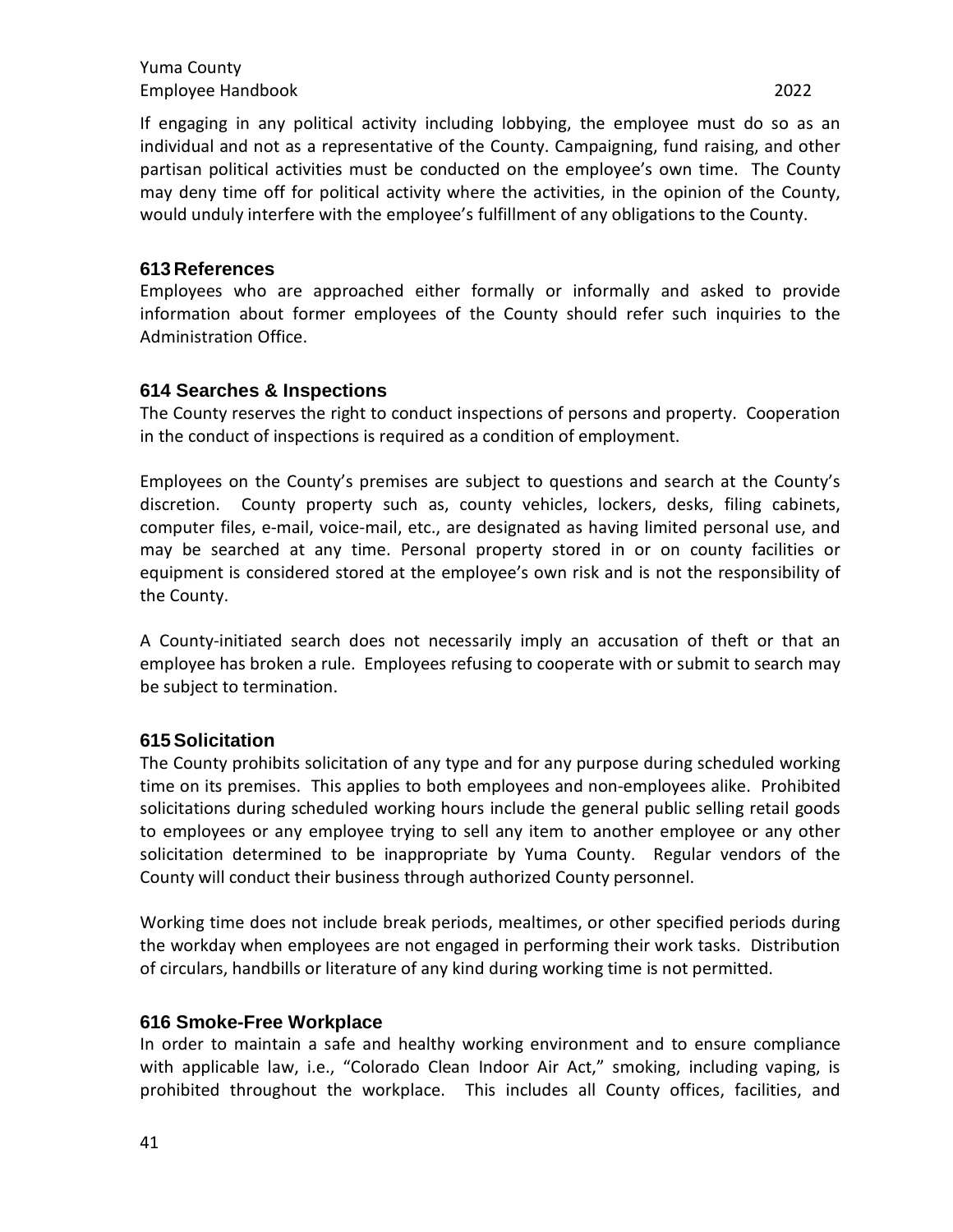vehicles. This restriction applies to all employees and visitors at all times, including nonbusiness hours.

Employees can smoke outdoors only during regularly scheduled breaks and lunch periods. The duration or number of breaks cannot be extended in order to smoke. Smoking is prohibited within twenty-five (25) feet of any building entrance.

#### <span id="page-41-0"></span>**617Visitors**

Visitors are welcome, but their presence may be a distraction to other employees. The presence of personal visitors may present safety and liability problems for the visitor, employees and the County. In consideration of fellow employees and their work, please limit the duration of personal visits.

#### <span id="page-41-1"></span>**618 Work-Related Injury & Illness**

The Country's goal is to provide a safe and healthy work environment. The biggest factor in ensuring your safety on the job is YOU. It is YOUR responsibility, to both yourself and those working in your area, to practice safe work habits. Report any unsafe practices and conditions to your supervisor so corrective action can be taken.

Department-specific safety protocols and expectations will be reviewed with you by your supervisor. Failure to follow safety rules may result in disciplinary action up to and suspension without pay and/or termination.

Report all accidents in writing, no matter how minor, to your supervisor or the Administration Office immediately.

Yuma County participates in Workers Compensation insurance. It is the policy of the County to provide for compensation for employees in the event of a job-related illness or injury.

#### *618.1 Reporting of Injuries*

<span id="page-41-2"></span>All injuries must be reported to the County's Administration Office and the Elected Official or department director immediately. Failure to report such an event within 48 hours of occurrence may jeopardize the employee's claim for benefits.

Employees of Yuma County must report any injury, whether it does or does not require medical attention, immediately whenever possible and no later than within 48 hours of the injury.

If the emergency prevents immediate reporting by the employee, a family member or designee may report the injury to the supervisor. Failure to report an injury or accident which may have caused injury in a timely manner may result in the claim being denied under state rules.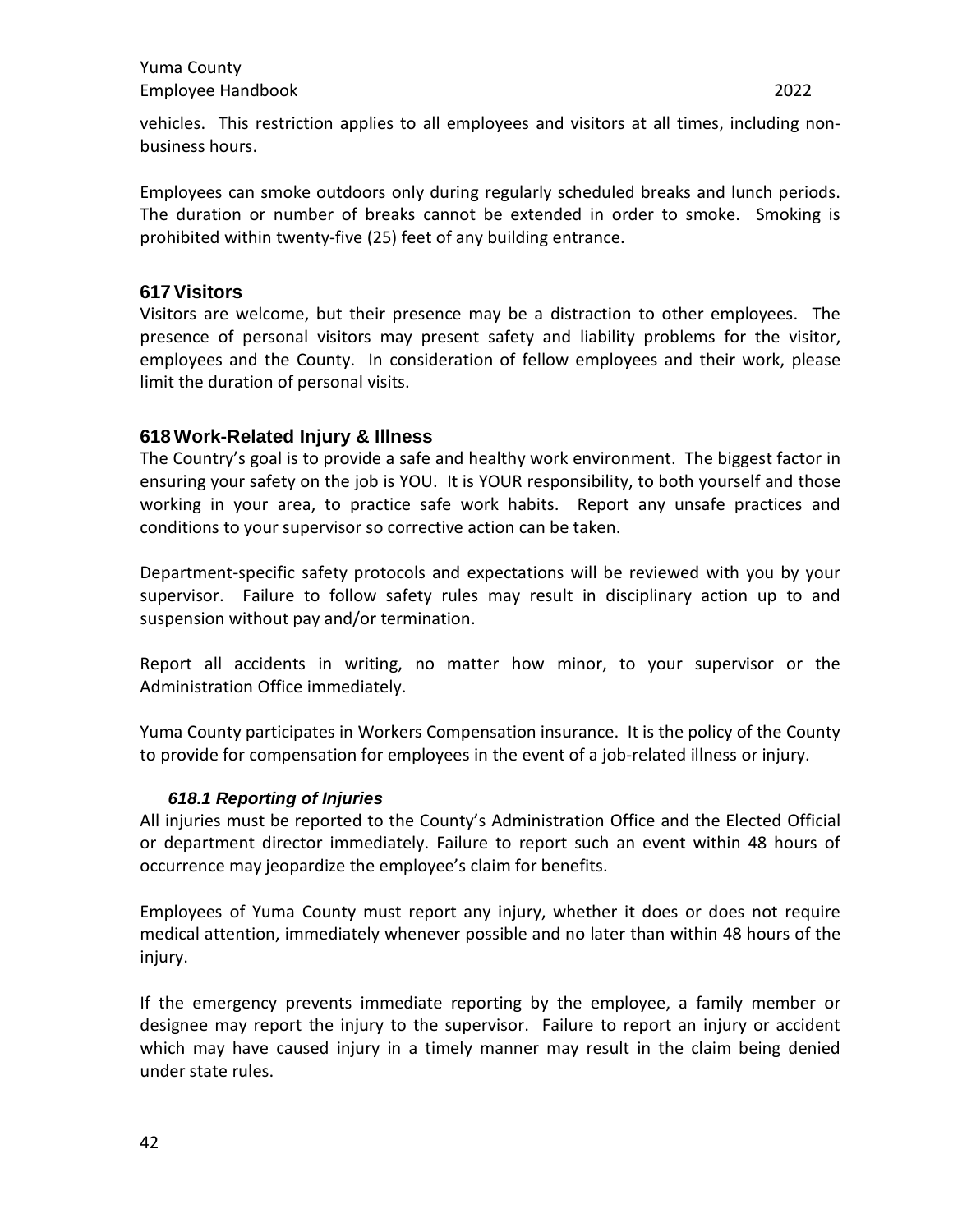Reports of injuries must be made to the Administration Office or your Department Head or Elected Official. Every occupational injury must be investigated by the Department Head or Elected Official. A report will be made recommending any remedial action and given to the County Administrator or other designated party of the Board of County Commissioners.

The appropriate supervisor must investigate the factual circumstances of the injury or accident and fill out a supervisors' report within 3 days of the accident. Failure to report an injury or accident which may have caused injury in a timely manner may result in the claim being denied under state rules.

The policies and procedures for Workers Compensation are set by law by the State of Colorado and may vary as the laws change.

#### *618.2 Designated Medical Provider*

<span id="page-42-0"></span>If medical treatment for an on-the-job injury is needed, it must be obtained from one of the County's designated physicians. If not, the employee may be responsible for the cost of medical treatment. If the injury requires immediate emergency treatment, employees and supervisors should utilize the nearest emergency facility or notify 911 for assistance. As soon as possible thereafter, the employee must report the injury to their supervisor. If emergency care is needed, do not delay care to report the incident.

Immediately following every work-related injury or vehicle accident involving a County vehicle the employee(s) involved will be required to take a urinalysis drug test at the closest Designated Physician's office. If the employee requires medical attention after the incident the urinalysis will be completed as soon thereafter as medically safe.

#### *618.3 Lost Time*

<span id="page-42-1"></span>Employees will receive their regular straight time rate of pay for actual hours worked for the day the accident is sustained and for any time spent obtaining medical attention that day. Employees will be required to return to work on the date of injury if cleared by the medical practitioner to return to work. If they are unable to work the remainder of the day per medical orders, the employee should notify the supervisor and provide the documentation. If documentation is provided, paid leave will be authorized to ensure full wages for the date of injury.

If the accident or illness requires time off work on any day after the date of injury, it becomes compensable by worker's compensation insurance after the third day in accordance with state law. For the first three days of the accident or illness, the employee may use accrued sick or annual leave. Beginning on the fourth (4th) day after the accident or illness and during the period covered by worker's compensation benefits, the employee shall not be able to apply or receive sick leave or annual leave pay.

Workers' Compensation insurance will pay the employee 66.67% of the employee's gross salary for any time missed over three (3) days. These payments are not subject to income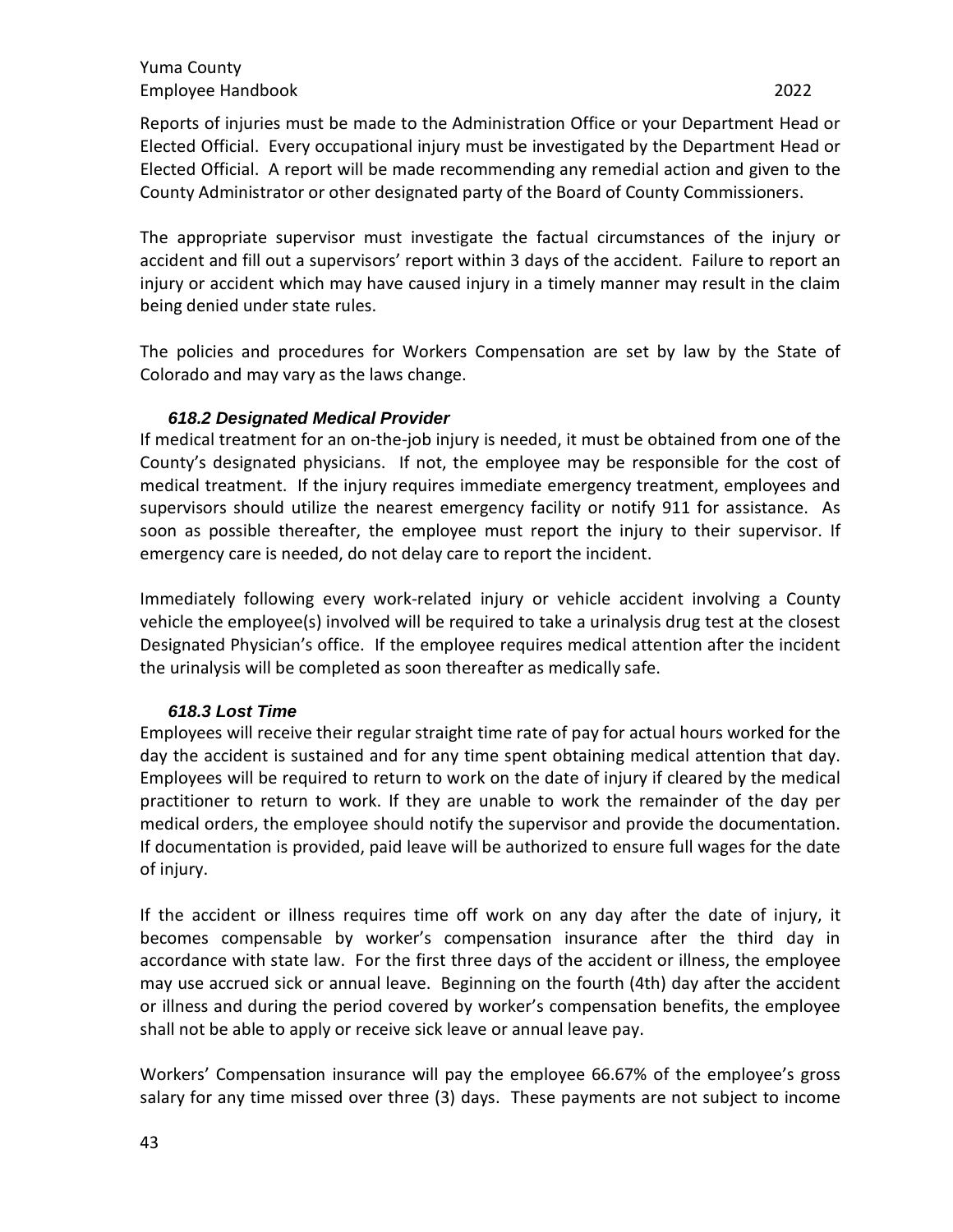tax and are intended to approximately equal the employee's normal net (take home) pay. Employees may choose either to keep the worker's compensation payment and collect no wage from the county, paying their portion of employee benefits by check prior to the due date or remit their worker's compensation wages to the County and receive their regular pay. Employees may not collect both worker's compensation wages and their regular pay.

Yuma County may require that any time off to recover from a work-related injury be charged against the employee's Family Medical Leave Act time to run concurrently with the time compensated by Worker's Compensation insurance.

In that case, sick leave, vacation, or other paid days off which are accrued may be used only to pay for days or partial days not otherwise paid for by workers' compensation, in accordance with the county's leave usage increments.

#### *618.4 Returning to Work on Modified Duty*

<span id="page-43-0"></span>Yuma County has a commitment beyond our legal responsibility, when possible, to provide our employees who incur an injury or illness whether on or off the job, with the best possible recovery program. A key component of this program is to establish processes and procedures for returning an employee to work at the earliest date medically possible.

This work is often referred to as light or modified duty. When placed on light or modified duty, the physician will outline restrictions that the injured employee can or cannot perform. It is the responsibility of the employee to notify the Administration Office and his/her supervisor when he/she has these restrictions.

If the reason for light or modified duty is the result of a work-related injury, the Administration Office is responsible for contacting the treating physician, in writing, by way of a Rule 6 letter mandated by the Department of Labor and Employment, Division of Workers' Compensation. The Administration Office will discuss with the supervisor of the employee if/what duties are available that the employee can perform within the restrictions set by the physician. These duties, which may or may not include tasks from the employee's original job description, are then outlined in the letter to the physician for approval or denial. Under no circumstances will an employee be allowed to return to any position without the written approval by the overseeing medical practitioner.

If the employee refuses to participate in the light or modified duty approved by the attending physician, the employee may be charged personal leave or comp time and may not receive any compensation from Workers' Comp.

*Responsibilities for participation in modified or light duty program:*

#### *Employees:*

Employees are required to forward a Physician's Report or Medical Release/Restrictions note to the Administration Office as soon possible after the employee visits his/her physician. This will allow the Administration Office to contact the employee's direct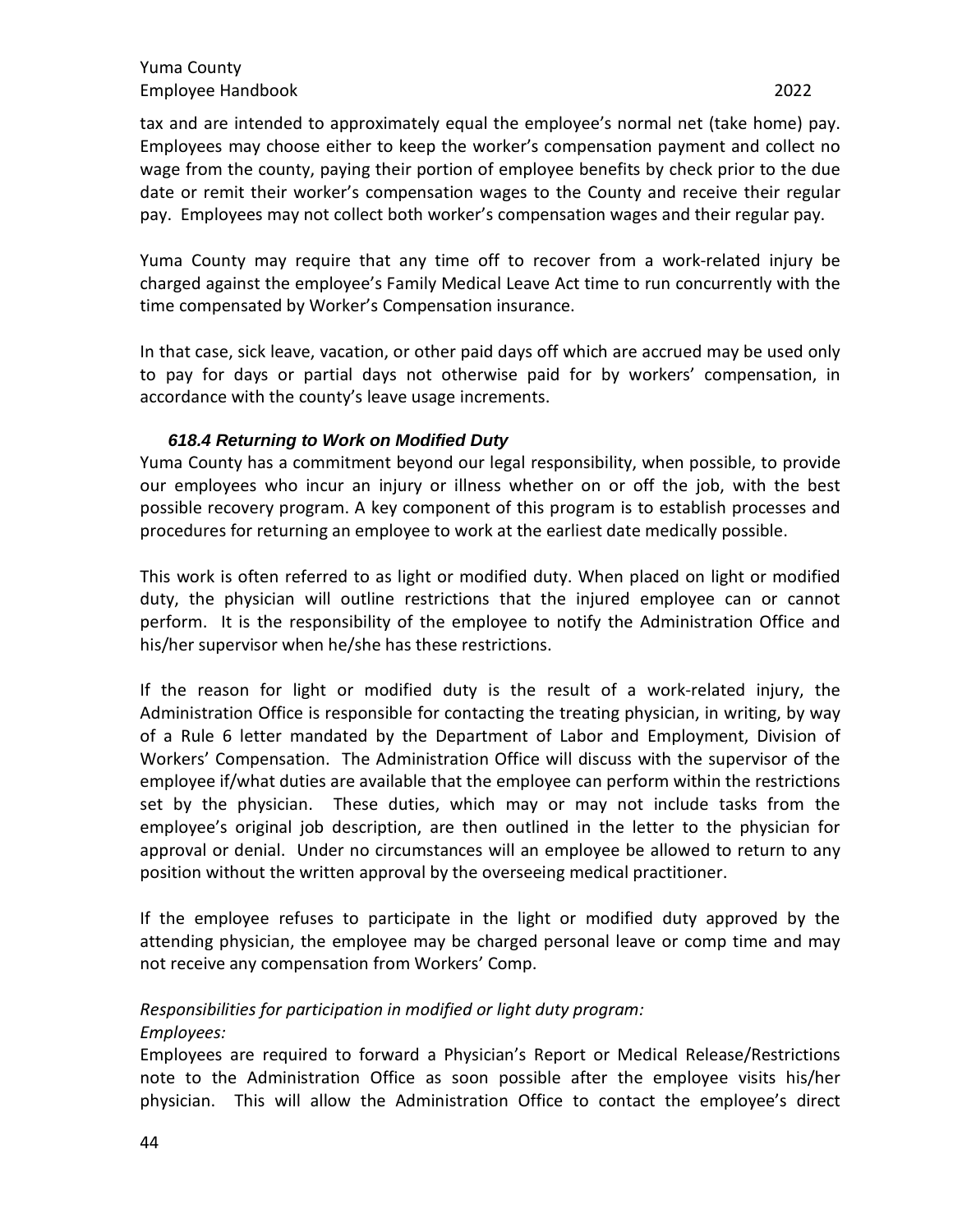Employees should follow their worker's compensation reporting procedures and maintain contact with the Administration Office until released to non-restricted duty.

#### *Supervisors:*

Supervisors are required to submit the report of injury forms to the Administration Office as per procedure. Supervisors should refer all employees to the Administration Office for participation in a modified or light duty program. Supervisors will be required to ensure that all participating employees follow the guidelines established by the Administration Office as instructed and approved by the medical practitioner.

# <span id="page-44-0"></span>**619 Work-Related Travel**

On occasion, the assigned duties of an employee may include travel, either during the course of a normal workday or overnight. All personnel policies and conduct expectations remain the same for employees whether they are conducting business in their normally assigned working environment or at any off-site location.

All overnight travel must be approved ahead of time by the Elected Official responsible for your department. All out of state travel requires approval by the Board of County Commissioners. Please remember that all business done by Yuma County is tax exempt and that lodging arrangements should include waiver of some taxes.

#### *619.1 Lodging*

<span id="page-44-1"></span>Lodging for overnight stays should be arranged by the administrator of the office or department responsible for departmental budget oversight. Effort should be made to ensure that lodging costs are reasonable and customary with respect for proximity to the off-site work location. For example, lodging offered at the location of a conference may present a viable alternative to daily travel.

#### *619.2 Meals*

<span id="page-44-2"></span>Depending upon the activity for which employees are travelling, meals may or may not be provided as part of a meeting or training. Meals provided by the meeting or training are considered working lunches as employees do not leave the premises for the meal break. In these cases, employees should remain "on the clock" for meal periods.

Meals not provided by the meeting or training are not considered working lunches, but may be paid for by the County. Employees should verify with their supervisor prior to travel to determine how many meals are reimbursed during their travel period. Employees are allotted a \$50 per day meal allowance while travelling overnight. The recommended allocation is \$10 for breakfast, \$15 for lunch, and \$25 for dinner, however these recommendations are provided as a guideline and may fluctuate depending upon circumstances.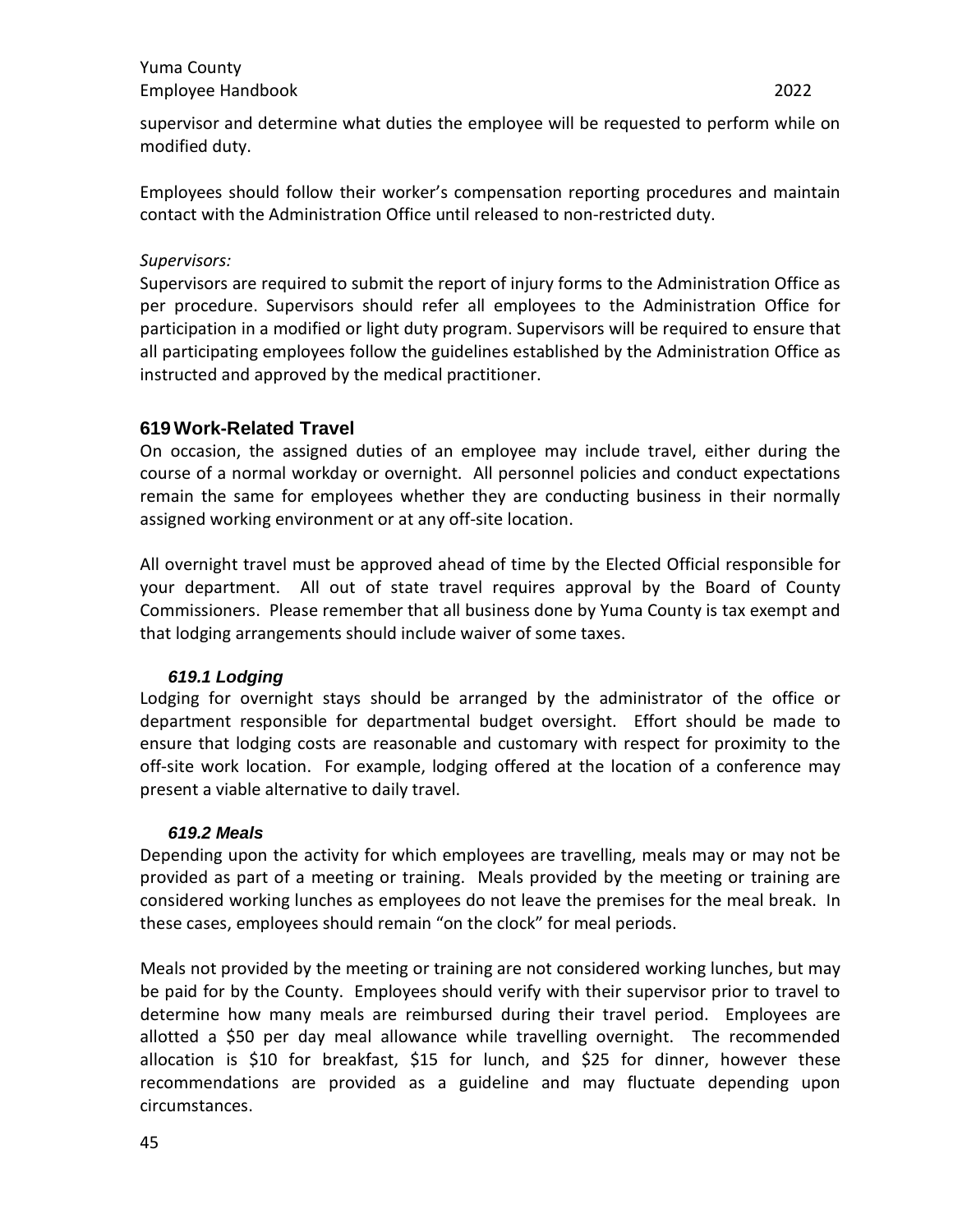#### *619.3 Vehicle Use*

<span id="page-45-0"></span>Employees traveling for work may either use a County pool vehicle or their personal vehicle. Employees are encouraged to use a pool vehicle if available. If a pool vehicle is not available, employees should receive permission from their supervisor to drive a personal vehicle and submit for mileage reimbursement prior to travel. Mileage reimbursement in lieu of pool vehicle use will be at the discretion of the Department Head.

Employees are required to drive safely and courteously and obey all traffic rules and regulations while travelling for County business. Travel time is compensable as long as it is reasonable for the business being conducted. Reasonableness will be determined by the Department Head; however, the Board of County Commissioners reserves the right to weigh in on reasonableness if it deems prudent to budget management.

Employees are required to carry their drivers' license on their person at all times when operating a County vehicle or when operating a vehicle on official County business.

# <span id="page-45-1"></span>**CHAPTER VII – COMMUNICATIONS**

#### <span id="page-45-2"></span>**701 Computer Systems**

The County's computer network, access to internet, email, and voice mail systems including all types of mobile devices are business tools intended for employees to use in performing their job duties. Therefore, all documents and files received, transmitted, and stored are the property of the County. All information regarding access to the County's computer resources, such as user identifications, modem phone numbers, access codes, and passwords are confidential County information and may not be disclosed to non-County personnel.

All computer files, documents, and software created or stored on the County's computer systems are subject to review and inspection at any time. In this regard, employees should not assume that any such information is private, including email either sent or received. Upon separation from employment, all communication tools shall be returned to the County.

Personal transmittal of data on County computers and internet represents a significant risk for both employees and the County. Employees are reminded that information stored, received, or transmitted on County computers is property of the County and subject to County governance statutes, so no expectation of privacy should be held. While the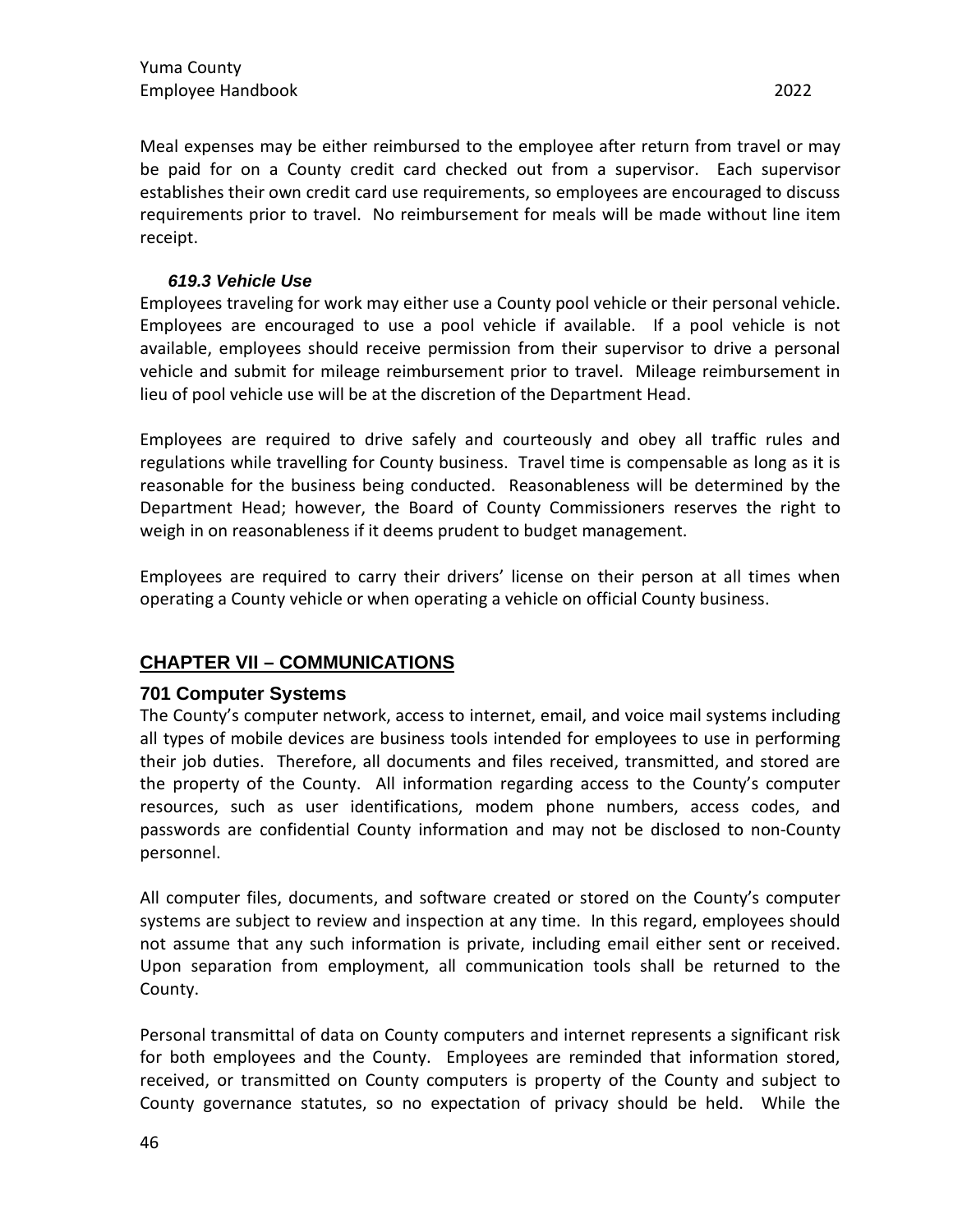permittance of personal use of County computers and internet may be managed at the discretion of the supervisor, employees are encouraged not to conduct personal business of any sort on County computers. Personal email addresses may never be used in the conduction of County business.

County conduct and communication standards shall be applied to all communications conducted on County equipment and data connections. Employees conducting personal business on County computers and internet without permission of their supervisor are subject to disciplinary action, up to and including termination.

#### <span id="page-46-0"></span>**702Personal Use of the Internet**

Employees often need to access information through the internet in order to do their job. Use of the internet is for business purposes during the time employees are working. Personal use of the internet should not be on business time, but rather before or after work or during breaks or the lunch period. It must not interfere with employees' productivity. Regardless, the County prohibits the display, transmittal, or downloading of material that in violation of County guidelines or otherwise is offensive, pornographic, obscene, profane, discriminatory, harassing, insulting, derogatory or otherwise unlawful at any time. As noted in Section 615, computer files, emails and voice mails have limited personal use, and may be searched at any time.

#### <span id="page-46-1"></span>**703 Software and Copyright**

The County licenses and does not own some of the software it utilizes. Therefore, use of the software must be in accordance with the applicable software Agreements or as directed by management.

Employees may not copy or use any software, images, music or other intellectual property (such as books or videos) unless the employee has the legal right to do so. Employees may not use unauthorized copies of software on personal computers housed in County facilities.

#### <span id="page-46-2"></span>**704 Unauthorized Use**

Employees are not permitted to visit websites or send electronic mail that is deemed by management as inappropriate or in violation of other County guidelines. We reserve the right to determine when an employee is using the County communication systems inappropriately at our sole and absolute discretion.

#### <span id="page-46-3"></span>**705 Email**

Because the County provides the email system to employees to help them with the performance of their job, it should be used for official County business. Incidental and occasional personal use of email is permitted. However, employees should be aware that these messages will be treated the same as business messages, and subject to review at any time without notice. The County may monitor email at its discretion. As noted in Section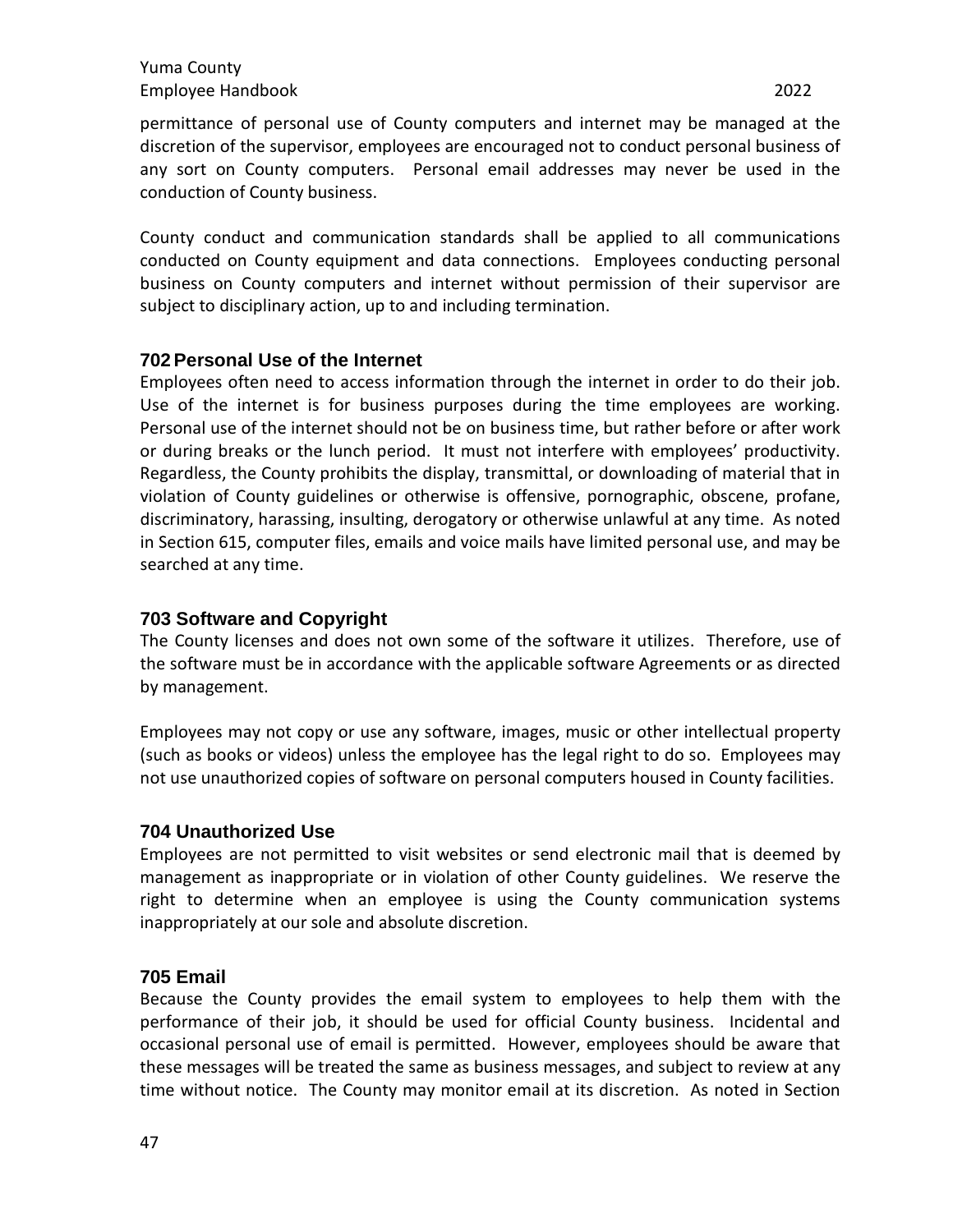Also, employees cannot control where their messages will ultimately end up. For example, a message meant for one person can be mistakenly sent to the wrong individual(s), or the message can be forwarded to unintended recipients. In addition, emails that were deleted are stored elsewhere on the system.

Employees should use discretion when sending emails. Do not write anything in an email message that is inappropriate to say to another face-to-face. The County prohibits the display, transmittal, or downloading of material that in violation of County guidelines or otherwise is offensive, pornographic, obscene, profane, discriminatory, harassing, insulting, derogatory or otherwise unlawful at any time.

Employees are prohibited from unauthorized use of encryption keys or the passwords of other employees to gain access to another employee's email messages.

Employees are likewise prohibited from the use of personal email addresses or any email address not registered to, belonging to, and known to Yuma County in the conduction of County business.

# <span id="page-47-0"></span>**706 Voice Mail**

The County voice mail system is intended for transmitting business-related information. Although the County does not monitor voice messages as a routine matter, the County reserves the right to access and disclose all messages sent over the voice mail systems for any purpose. Employees must use judgment and discretion in their personal use of voice mail and must keep such use to a minimum. As noted in Section 615, computer files, emails and voice mails have limited personal use, and may be searched at any time.

# <span id="page-47-1"></span>**707 Telephones/Cell Phones**

In the interest of good business practice, telephone calls, including those made with cell phones, must be minimal and not interfere with employees' performance of their jobs. Personal use of the County telephones for long distance is not permitted.

The County may provide cell phones to those employees who need them to perform their jobs. Such phones are intended for business use. Therefore, personal calls should be limited to those absolutely necessary and should remain brief.

The County recognizes that, based on job duties and assigned tasks, text messaging may be used as a form of business communication. Text messages sent as a course of County business are subject to the same regulatory standards as email messages, even if the messages are transmitted on a personal device. Additionally, text messaging during work hours should be limited to that required for the conduction of County business with limited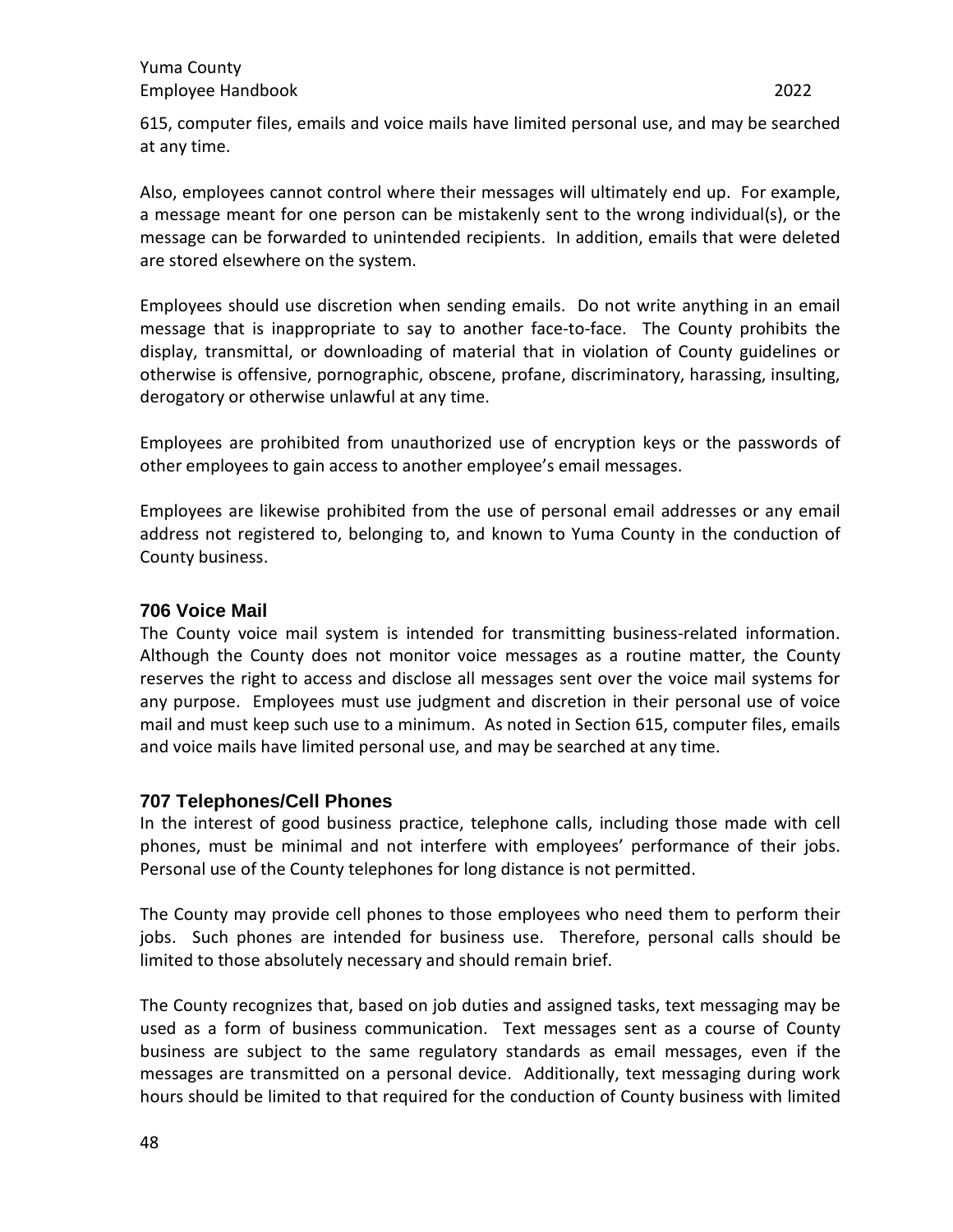Employees are expected to follow the provisions of C.R.S. 42-4-239 that prohibits an individual eighteen (18) years of age or older using a wireless phone to perform text messaging or other similar forms of manual data entry or transmission while operating a motor vehicle, unless in an emergency as defined in the statue. Persons under eighteen (18) years of age may not use a wireless telephone for any purpose while operating a motor vehicle.

# <span id="page-48-0"></span>**CHAPTER VIII – ADDITIONAL INFORMATION OF IMPORTANCE**

#### <span id="page-48-1"></span>**801 Discipline/Discharge**

Good working relationships make demands on everyone, and employees have responsibilities to the County, themselves, and the people they work with.

Employees must at all times comply with County expectations for work, performance, and conduct. Failure to do so may result in any or all of the following actions: termination, suspension, demotion, written warning, reprimand, and counseling.

Management will decide in its judgment which of these actions would most effectively take care of the problem. The fact that the County has or has not utilized any of these actions does not set any precedent and should not be relied upon in future disciplinary situations by any employee.

#### <span id="page-48-2"></span>**802 Legal Defense of Claim**

Under C.R.S. 24-10-110, the County would be responsible for legal costs, judgments, settlements, etc., for claims or suits brought against its employees in the performance of their job duties, provided those actions were not willful or wanton. Employees need to immediately notify the County Manager/Administrator and Board of County Commissioners when any such legal action is brought against the employee. No private legal counsel arranged solely by the employee will be paid or reimbursed by the County. Any compromise or settlement of a claim by an employee without approval of the County shall result in the County's refusal to pay such costs, judgment, or settlement.

#### <span id="page-48-3"></span>**803 Exceptions**

Any exceptions to the guidelines stated in this handbook must be submitted in writing to the Board of County Commissioners for their approval.

#### <span id="page-48-4"></span>**804 Amendments**

The need may arise to change the guidelines described in the handbook. Except for the atwill nature of employment, the County therefore reserves the right to interpret them or change them without prior notice.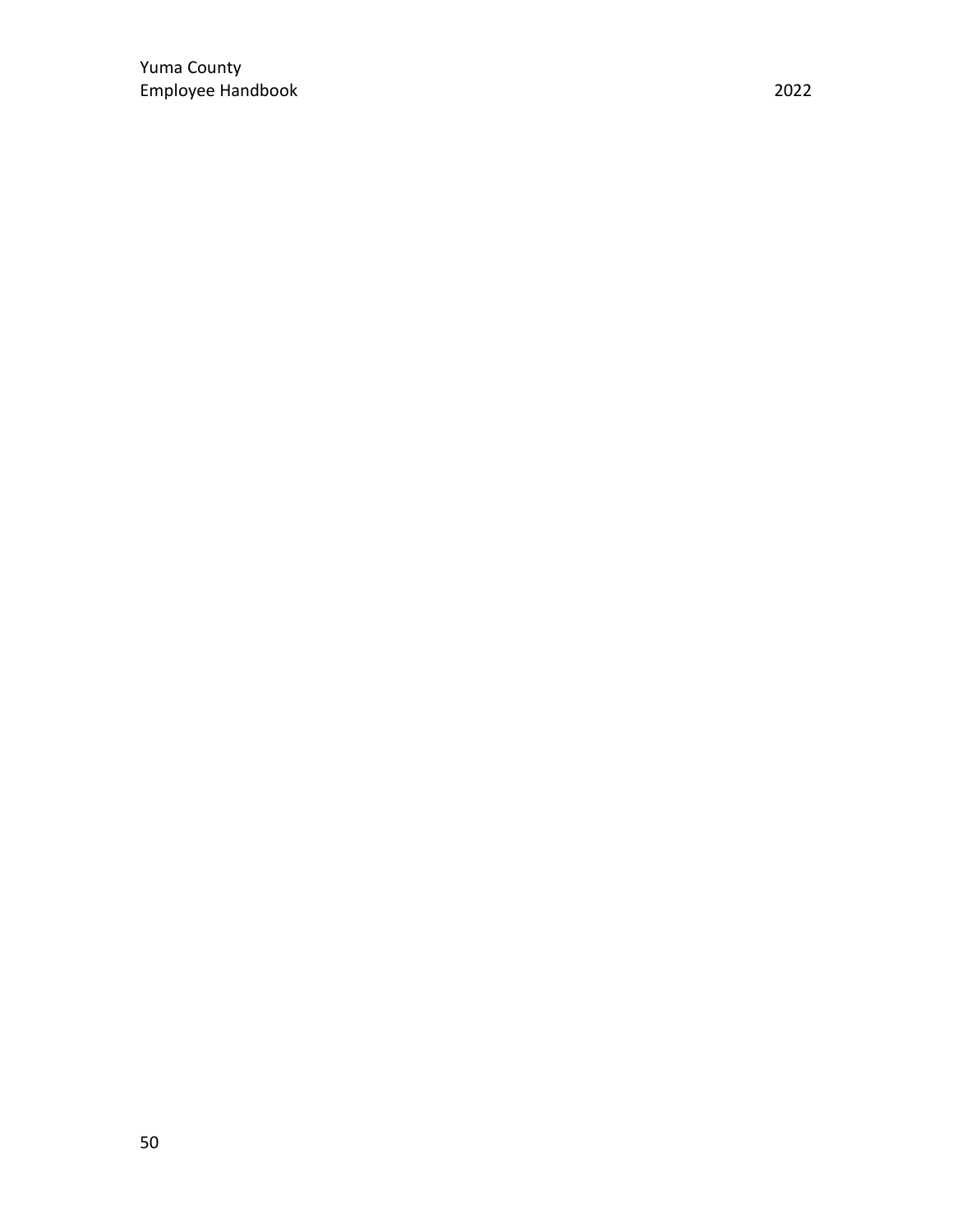# <span id="page-50-0"></span>**CHAPTER X – ADOPTION**

This personnel management handbook was adopted on the 30<sup>th</sup> day of December, 2021, for implementation effective on the 1<sup>st</sup> day of January, 2022 by the following Elected Officials:

- Trent Bushner, Chairman-Board of County Commissioners
- Robin Wiley, Commissioner
- Scott Weaver, Commissioner
- Beverly Wenger, Clerk & Recorder
- Dee Ann Stults, Treasurer
- Cindy Taylor, Assessor
- Todd Combs, Sheriff